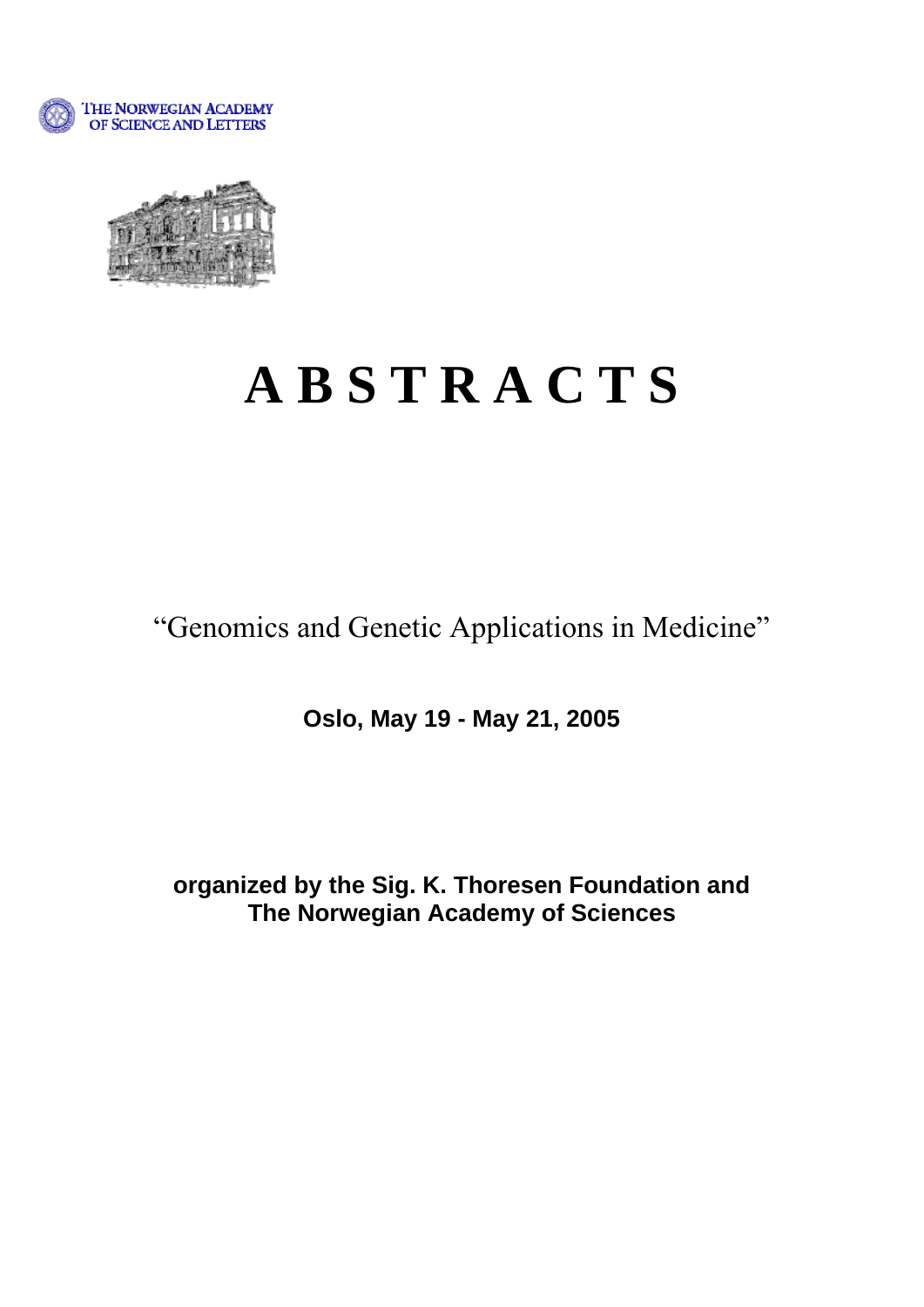## **Comparative Genomics at the Extremes**

#### **Eddy Rubin, DOE Joint Genome Institute, USA**

Two areas exploiting comparative genomic data will be discussed: the analysis in transgenic mice of a complete chromosomal set of enhancers identified through human fish sequence comparisons and the genomic sequencing and analysis of DNA isolated from 40,000 year old cave bear bones. A significant challenge exists in identifying and characterizing the complete set of gene enhancers present in the human genome. To perform large-scale assessment of this activity we have characterized all ~100 highly conserved human-fugu noncoding elements on human chromosome 16 using a high throughput mouse transgenic reporter assay.

 In second study, we describe the construction, deep sequencing and analysis of two genomic libraries by direct cloning of unamplified DNA extracted from bones of two different 40,000-year-old cave bears. These results demonstrate that analytically significant quantities of ancient genomic sequence can be obtained with a moderate amount of sequencing, and confirm the feasibility of ancient DNA genome sequencing programs.

Nobrega, M.A., Ovcharenko, I., Afzal, V., Rubin, E.M. Scanning Human Gene Deserts for Long-Range Enhancers. *Science* 302:413 (2003)

Boffelli D, Nobrega MA, Rubin EM. Comparative genomics at the vertebrate extremes. *Nature Review Genetics*, (6):456-65 (2004).

Nobrega MA, Zhu Y, Plajzer-Frick I, Afzal V, Rubin EM. Megabase deletions of gene deserts result in viable mice.*Nature*. 2004 Oct 21;431(7011):988-93.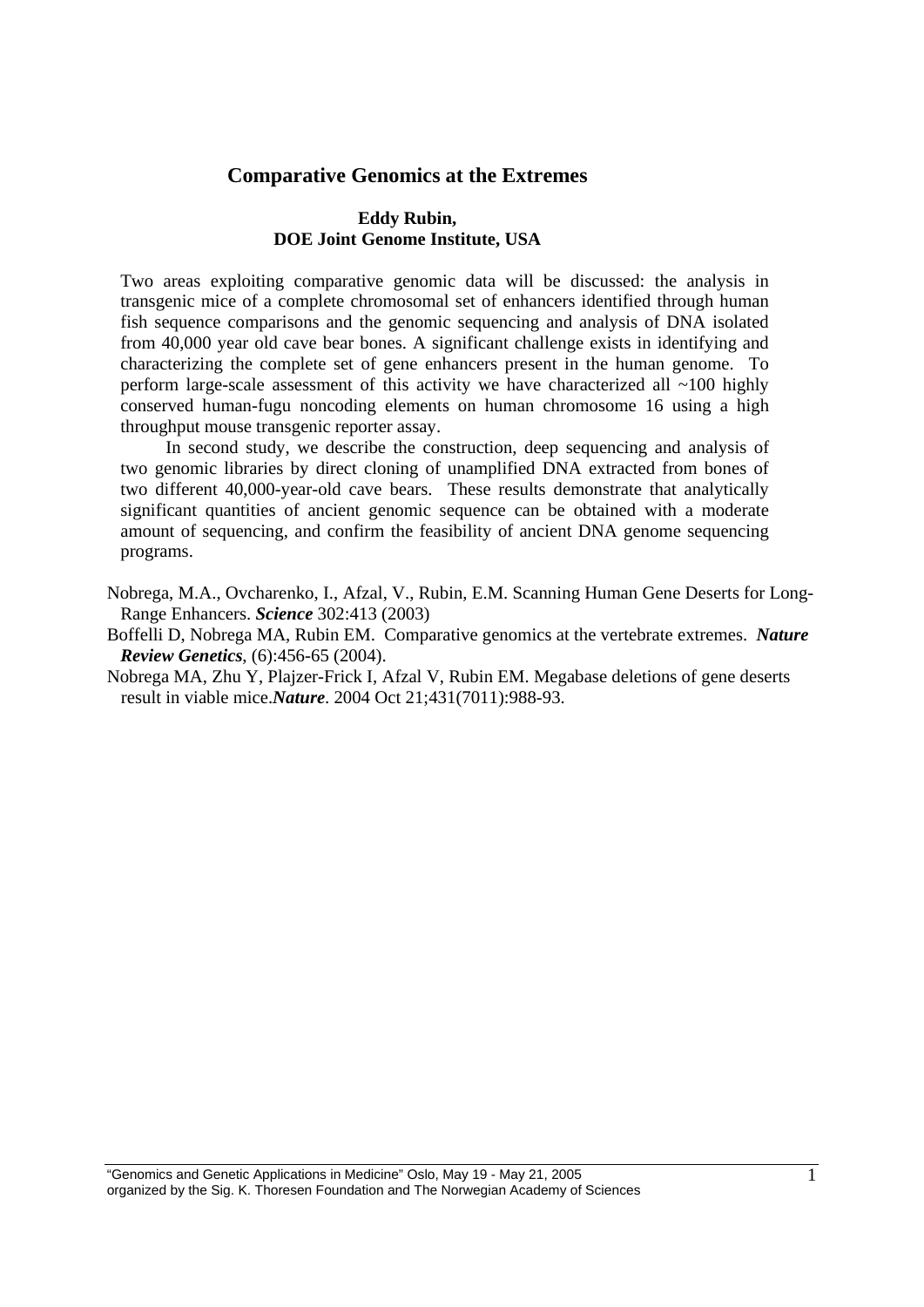## **Analysis of Gene Copy Number Variation in Human Disease**

**Jonathan Sebat 1 , Christa Martin 2 , Vaidehi Jobanputra 5 , Amanda Yonan 6 , B. Lakshmi 1 , Jennifer Troge 1 , Joan Alexander 1 , Maoyen Chi 1 , Nicholas Navin 1 , Robert Lucito 1 , John Healy 1 , James Hicks 1 , Andrew Reiner 1 , Kenny Ye 3 , Dan Geschwind 4 , Dorothy Warburton 5 ,**  David Ledbetter, T. Conrad Gilliam, Michael Wigler

1 *Cold Spring Harbor Laboratory, Cold Spring Harbor, NY 1172* 

*2 Department Department of Human Genetics, Emory University School of Medicine, 615 Michael St., Suite 315, Atlanta, GA 30322* 

*Dept. of Applied Mathematics & Statistics, Stony Brook University, Stony Brook, NY 11794* 

*4 Department of Neurology, University of California Los Angeles, 710 Westwood Plaza, Los Angeles, CA 90095 5*

*Columbia University Medical Center, Babies Hospital South, 3959 Broadway, New York, NY, 10032*  6

*Columbia Genome Center, Columbia University, New York, NY 10032*

Based on work by our group and others it has been shown that large-scale copy number polymorphisms (CNPs) are a significant source of human genetic variation. In contrast to DNA sequence variants such as SNPs and microsattelite repeats, CNPs have not been well characterized. Much remains to be learned about the genomic locations, frequency and stability of these structural variants and their importance in human genetic disease. We have expanded our studies of normal genetic variation to include data on 200 individuals. We will discuss the findings of this study and discuss the implications of CNPs for genetic studies of disease.

 The abundance of gene copy number variation in the human genome was previously unknown; and likewise, it is probably the case that the role of CNPs in common genetic diseases is underestimated. Many genetic diseases are caused by large-scale chromosomal duplications or deletions that alter the dosage of genes. Almost invariably, visible alterations of the genome result in severe neurological defects. This suggests that dosage-sensitive genes are very common in the genome and that the brain, due to its developmental complexity, is commonly affected by a chromosomal imbalance.Here, we present results of our research on the genetic causes of neurological disorders.

As an initial proof-of-principle, we present data on the analysis of patients with known cytogenetic abnormalities. ROMA scans were performed on three cases with cytogenetically detected chromosomal imbalances. Array data revealed that a del(13)(q14.3q21.2) was noncontiguous, a fact that was not apparent cytogenetically, but was later confirmed by FISH. A  $del(4)(q12q21.2)$  was found by ROMA to be 23 Mb in length, from 58.8 to 81.9 Mb on

chromosome 4, in agreement with the cytogenetically assigned breakpoints. In a  $3^{\text{rd}}$  case, ROMA showed that an unbalanced "subtelomeric" rearrangement involved an unexpectedly large region of coding DNA including a 6 Mb deletion of 22q and an 8 Mb duplication of 16q. These results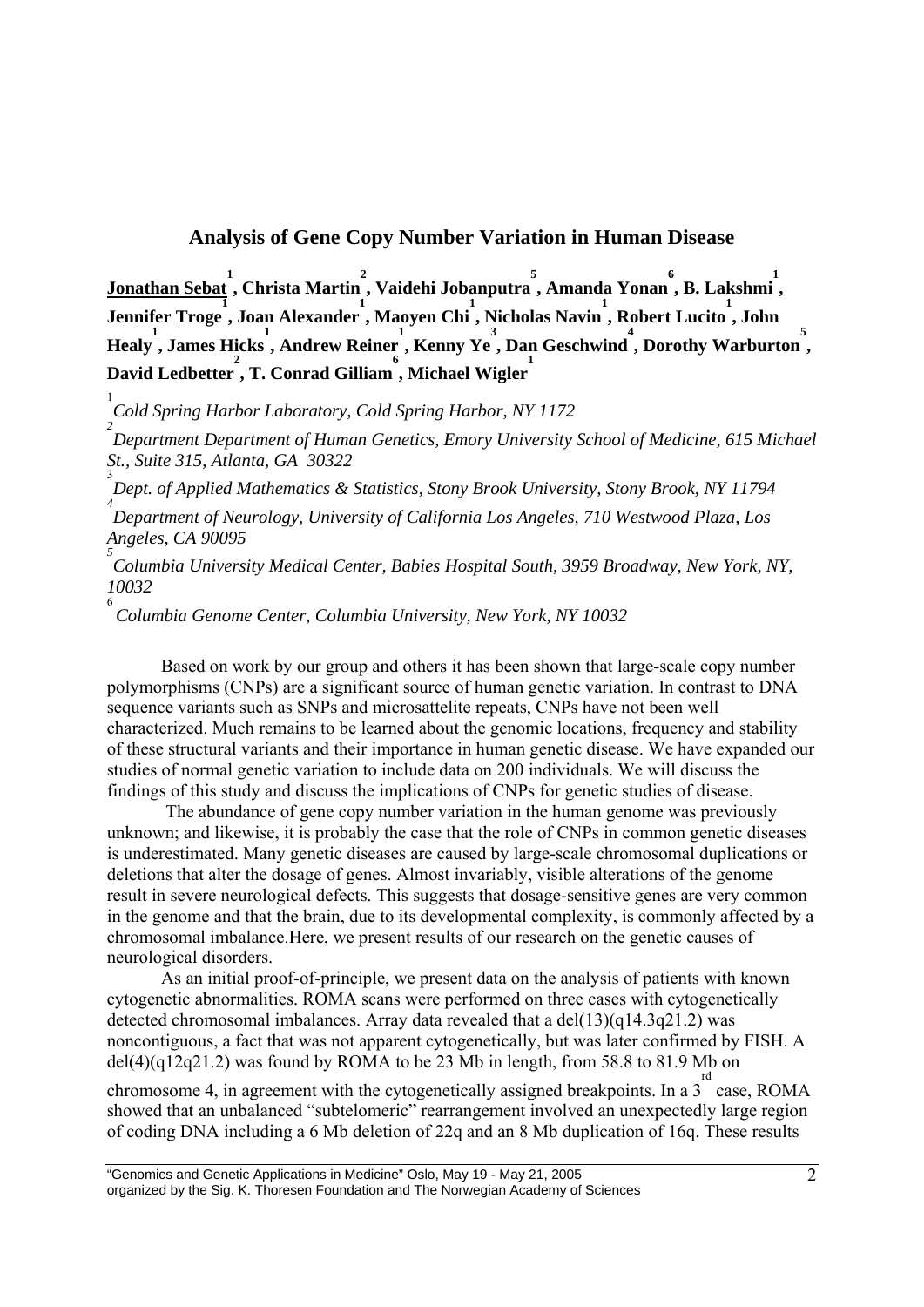serve both to validate the method and to illustrate the extraordinary precision with which we can now define chromosomal aberrations.

In addition, ROMA has proven to be a powerful tool for studies of complex genetic disease. Here we report the initial results of the analysis of copy number variation in autism. Our patient sample consisted of 180 familial cases (affected individuals form multiplex families) and 60 sporadic cases. We identified CNPs that were recurrent in autism and absent from a set of 91 controls, and some of these variants were located within autism-susceptiblity regions that others have identified by linkage analysis. Examination of the gene content of CNPs from autism patients revealed duplications and deletions affecting several genes that have been previously shown to be associated with autism and autism-related disorders. These data suggest that submicroscopic variation in gene copy number plays a role in common inherited psychiatric disorders such as autism.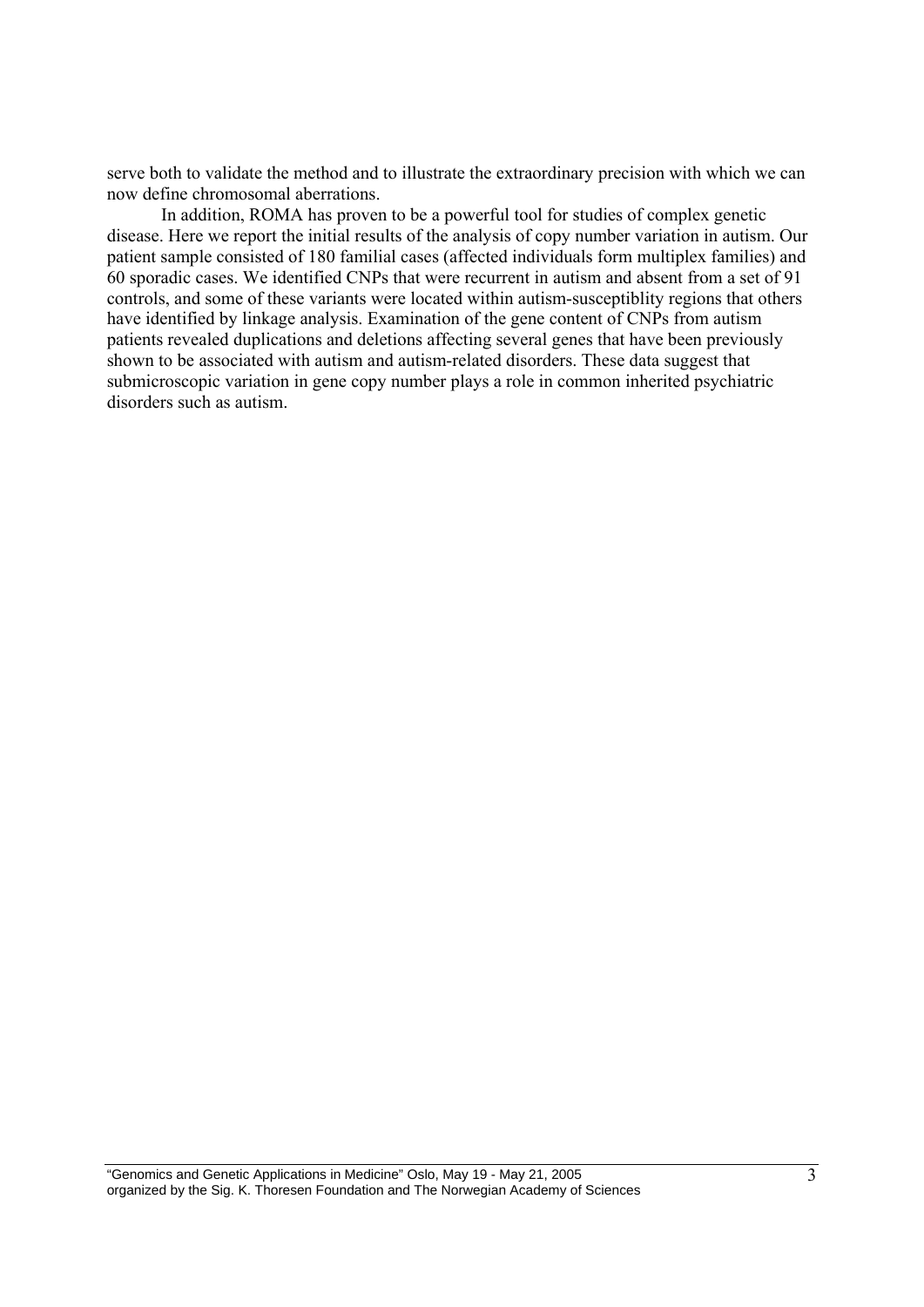# **Submicroscopic duplications and deletions: clinical implications of rearrangement mutations**

#### **James R. Lupski, Baylor College of Medicine, Houston, Texas, U.S.A., and Wellcome Trust, Sanger Institute, Hinxton, Cambridge, U.K., [jlupski@bcm.tmc.edu](mailto:jlupski@bcm.tmc.edu)**

For five decades since the seminal discoveries by Fred Sanger, that proteins have a specific structure, Linus Pauling that hemoglobin from patients with sickle cell anemia is molecularly distinct, and the elucidation of the chemical basis of heredity by Watson and Crick; the molecular basis of disease has been addressed in the context of how mutations effect the structure, function, or regulation of a gene or its protein product. Molecular medicine has functioned in the context of a genocentric world. During the last decade, however, it has become apparent that many disease traits are best explained not by how the information content of a single gene is changed, but rather on the basis of genomic alterations. Furthermore, it has become abundantly clear that architectural features of the human genome can result in susceptibility to DNA rearrangements that cause disease traits – such conditions have been referred to as genomic disorders.

 In genomic disorders the clinical phenotype is a consequence of abnormal dosage or dysregulation of gene(s) due to rearrangements of the genome. Both inter- and intrachromosomal rearrangements are facilitated by the presence of low-copy repeats (LCRs) and result from nonallelic homologous recombinations (NAHR) between paralogous genomic segments. LCRs, also referred to as segmental duplications, span between 10 and several hundred Kb, share greater than 97-98% sequence identity, and provide the substrates for homologous recombination, thus predisposing the region to rearrangements. NAHR between directly oriented LCRs can result in deletion/duplication or gene conversion as alternate products of Holliday structure resolution; when LCRs in an inverted orientation are used as substrates, inversion of the flanked genomic segment occurs.

 Analysis of the products of recombination at the junctions of recurrent rearrangements reveals "hotspots" for the crossovers and evidence consistent with double strand breaks as the initiating event. Thus, genome architecture consisting of LCRs including complex mosaic structures, both stimulates and mediates the rearrangement events. Non-recurrent rearrangements utilize both NAHR, with closely related repetitive sequences as substrates, and nonhomologous end joining (NHEJ) as causative mechanisms. For these latter rearrangement events, LCRs appear to stimulate, but not mediate, the genomic changes.

 It remains to be determined to what extent genomic changes are responsible for disease traits, common traits (including behavioral traits), or perhaps sometimes represent benign polymorphic variation. It has become clear that high resolution analysis of the human genome has enabled detection of genome changes heretofore not observed due to technology limitations. Whereas conventional agarose gel electrophoresis allows resolution of changes of the genome up to 25-30 Kb in size, and cytogenetic banding techniques could resolve deletion rearrangements only greater than 2-5 Mb in size, alterations of the genome between  $> 30$  Kb and  $< 5$  Mb defied detection until pulsed-field gel electrophoresis (PFGE) and fluorescence *in situ* hybridization (FISH) became available to resolve changes in the human genome of such magnitude. These methods were limited to detection of specific genomic regions of interest and could not evaluate genomic rearrangements in a global way.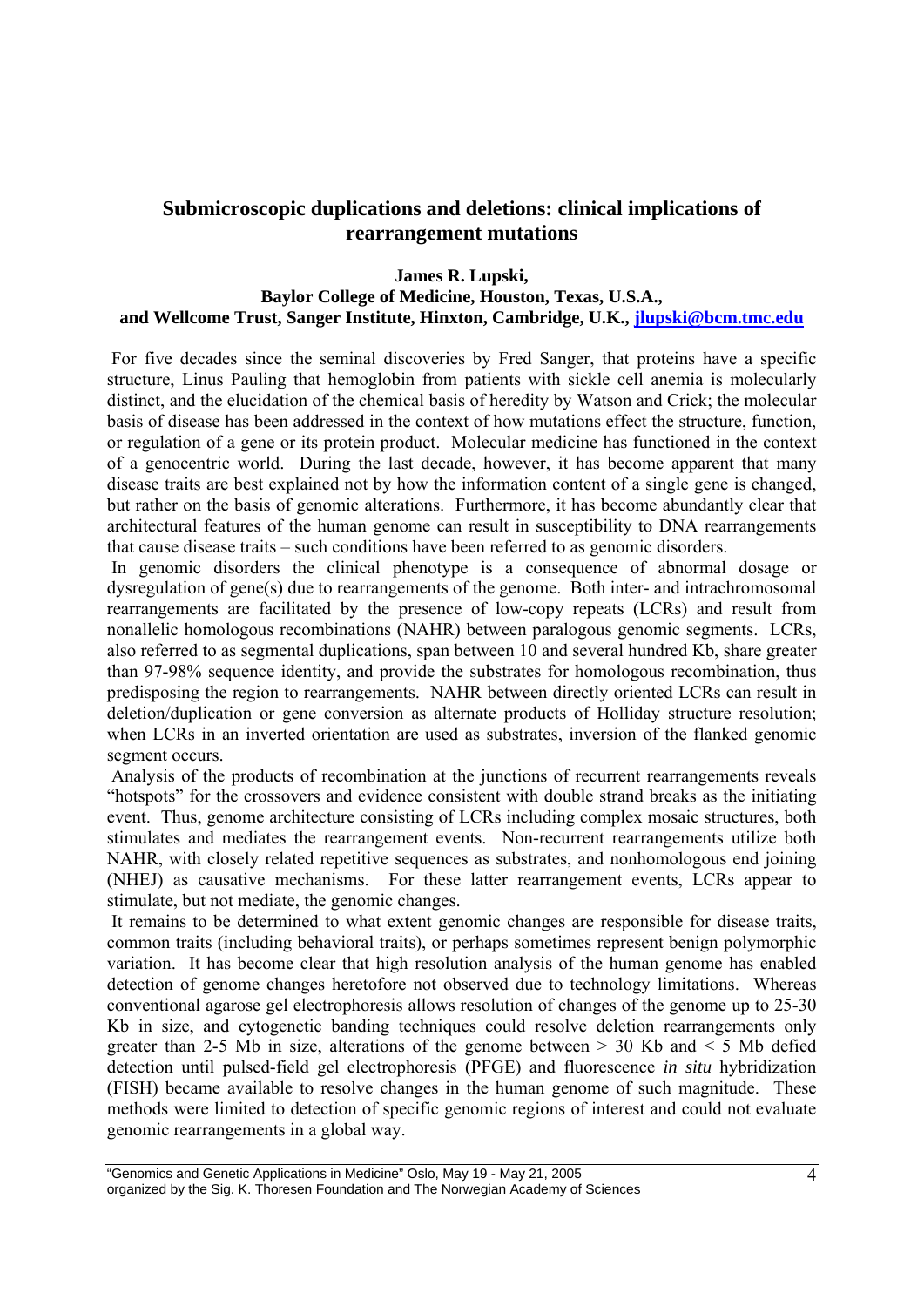The availability of a "finished" human genome sequence and genomic microarrays have enabled approaches to resolve changes in the genome heretofore impossible to assess on a global genome scale; i.e. simultaneously examining the entire genome rather than discreet segments. Array Comparative Genome Hybridization (aCGH) is one powerful approach to high resolution analysis of the human genome. The CGH determines differences by comparisons to a reference "normal genome" whereas the array enables detection of such changes at essentially whatever resolution is desired, limited only by imagination and cost. Furthermore, the application of bioinformatics analyses to the finished human genome sequence and comparative genomic analysis enable information technology approaches to identify key architectural features associated with known recurrent rearrangements causing genomic disorders throughout the entire genome.

 An increasing number of human diseases are recognized to result from recurrent DNA rearrangements involving unstable genomic regions. A combination of high resolution genomic analyses with informatics capabilities to examine individuals with well characterized phenotypic traits is a powerful approach to address the scientific question: To what extent are DNA rearrangements in the human genome responsible for human traits?

#### **References:**

- 1. Lupski, J.R. (1998). Genomic disorders: structural features of the genome can lead to DNA rearrangements and human disease traits. *Trends in Genetics 14*:415-420.
- 2. Stankiewicz, P., and Lupski, J.R. (2002). Genome architecture, rearrangements, and genomic disorders. *Trends in Genetics 18*:74-82.
- 3. Shaw, C.J., and Lupski, J.R. (2004). Implications of human genome architecture for rearrangement based disorders: The genomic basis of disease. *Human Molecular Genetics 13*:R57-R64.
- 4. Lupski, J.R. (2004). Homologous recombination hotspots in the human genome not all homologous sequences are equal. *Genome Biology 5*:242. [http://genomebiology.com/2004/5/10/242.](http://genomebiology.com/2004/5/10/242)
- 5. Genomic Disorders The Genomic Basis of Disease (2005). J.R. Lupski and P. Stankiewicz (Eds.) Humana Press, Totowa, N.J. In press.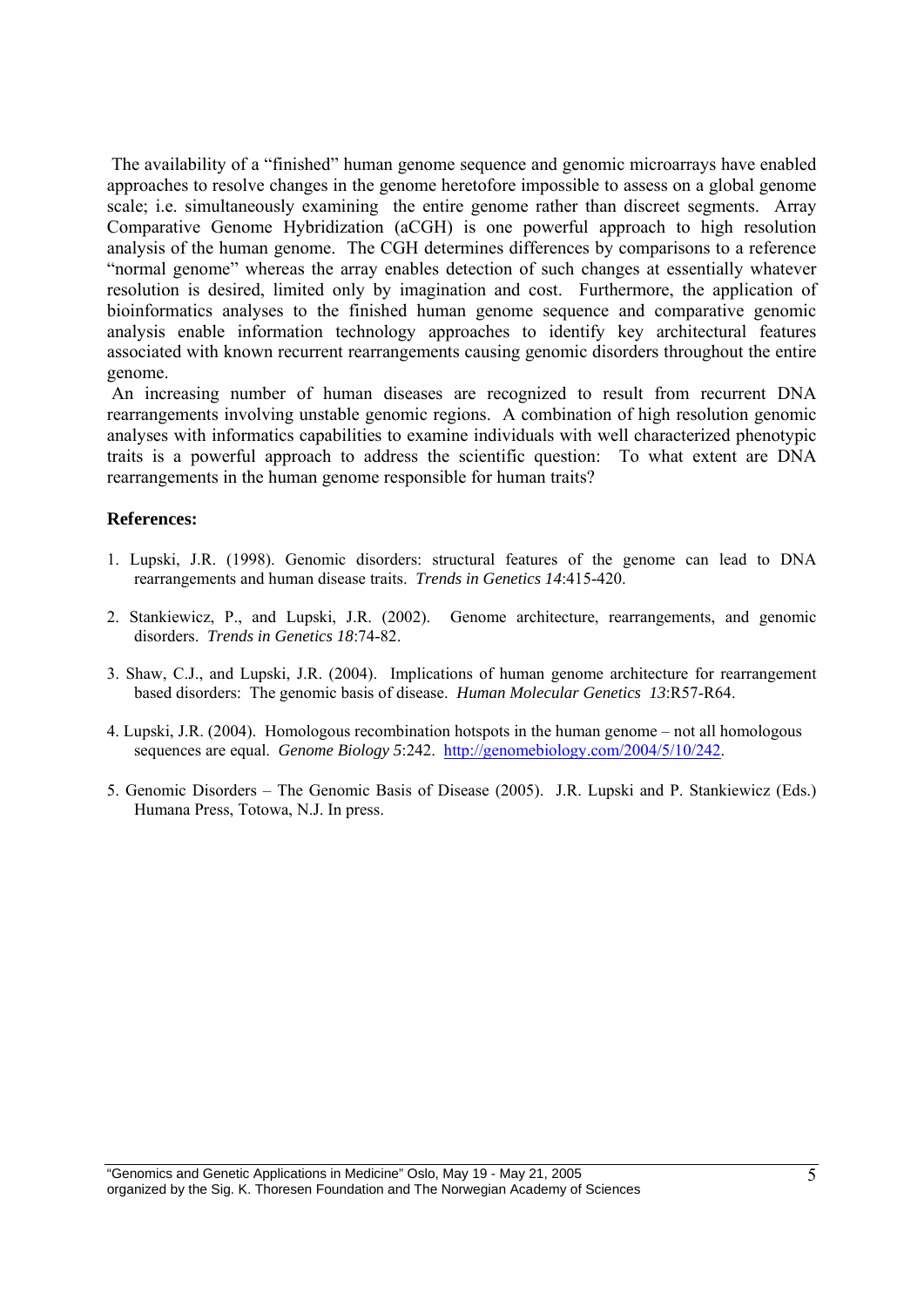## **Tiling-path genomic microarrays - applications in research and diagnostics**

### **Jan P. Dumanski Department of Genetics and Pathology, Rudbeck Laboratory, Uppsala University, 751 85 Uppsala, Sweden Email: jan.dumanski@genpat.uu.se, Home page:http://puffer.genpat.uu.se/**

The development of comparative genomic hybridization (CGH) to metaphase spreads allowed genome-wide analysis of DNA copy number imbalances (1). This conceptually novel approach uses differentially labeled "test" and "reference" DNA, which are competitively hybridized to normal metaphase chromosomes on a glass slide. The ratio of the fluorescence intensities detected is indicative of the relative DNA copy number in test versus reference DNA. However, the main disadvantage of metaphase-CGH is its low resolution. Commonly mentioned figures in the literature are 5-10 Mb for deletions and 2 Mb for amplifications. This limitation was resolved with the advent of microarray-based comparative genomic hybridization (array-CGH). First described in 1997, array-CGH or matrix-CGH, paved the way for higher resolution detection of DNA copy number aberrations (2, 3). Array-CGH is based on the same principle(s) as metaphase-CGH, except that the targets are mapped genomic sequences instead of full chromosomes. This array-based approach introduced a new dimension in terms of resolution and specificity of analysis. Furthermore, this important improvement also allows a number of other assays to be performed (see below).

#### *Applications of tiling-path arrays for human chromosome 22 and 1 in genetic and epigenetic analysis*

In 2002, we constructed the first comprehensive microarray representing a human chromosome, namely chromosome 22, with the primary aim of performing reliable analysis of DNA copy number variation (4). This chromosome 22 array covers 34.7 Mb, representing 1.1% of the genome, with an average resolution of 75 kb. To demonstrate the utility of the array, we have applied it to profile acral melanoma, dermatofibrosarcoma, DiGeorge syndrome and neurofibromatosis type 2 (NF2) samples. We accurately diagnosed homozygous/hemizygous deletions, amplifications/gains, *IGLV/IGLC* locus instability, and the breakpoint(s) of an imbalanced translocation. We further identified the 14-3-3 eta isoform as a candidate tumor suppressor in glioblastoma. Significant methodological advances in array construction were also developed and validated. These include a strictly sequence defined, repeat-free, and nonredundant strategy for preparation of genomic arrays. This approach allows a dramatic increase in array resolution and analysis of any locus; disregarding common repeats, genomic clone availability and sequence redundancy. A broad spectrum of issues in medical research and diagnostics can be approached using our array. This well annotated and gene-rich autosome contains numerous uncharacterized disease genes. It is therefore crucial to associate these genes to specific 22q-related conditions and this array is being instrumental towards this goal. Since the publication of this chromosome 22 array, we have been applying it in the profiling of a large number of samples, including constitutional and/or tumor-derived DNA from: sporadic and familial ependymoma; sporadic breast-cancer; sporadic colon cancer; sporadic ovarian cancer;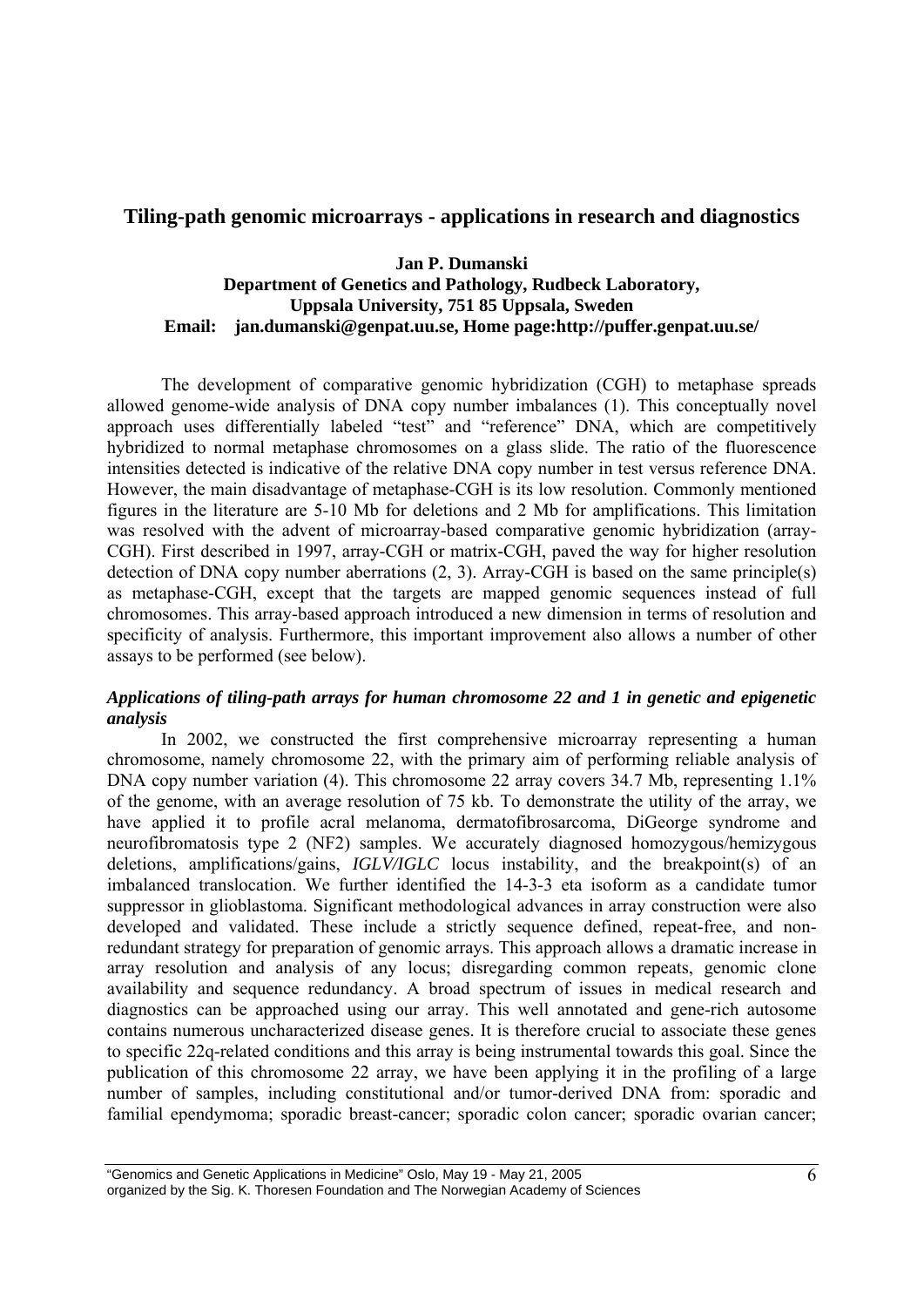sporadic or familial pheochromocytoma; sporadic Wilm's tumor; sporadic meningioma; sporadic glioblastoma; sporadic and NF2/schwannomatosis-associated schwannoma; familial schizophrenia as well as blood DNA from unrelated controls of different ethnic origin (5-13). This has already resulted in identification of several 22q loci, which are involved in the development/progression of these tumors or might predispose the patient to schwannoma, glioblastoma, breast- and ovarian-cancer as well as ependymoma development (6, 7, 9, 10).

Furthermore, we have also applied a human chromosome 1 tiling-path array constructed at the Wellcome Trust Sanger Institute UK, for the analysis of genetic and epigenetic changes in cancer-related-samples. One of the projects, aiming to analyze menigiomas, has already been completed (14). Meningiomas are common, usually benign neoplasms of the meninges lining of the central nervous system. Deletions of 1p have previously been established as important for the initiation and/or progression of meningioma. The rationale of this study was to characterize copy number imbalances of chromosome 1 in meningioma, using a full-coverage genomic microarray containing 2118 distinct measurement points. In total, 82 meningiomas were analyzed, making this the most detailed analysis of chromosome 1 in a comprehensive series of tumors. We detected a broad range of aberrations, such as deletions and/or gains of various sizes. Deletions were the predominant finding and ranged from monosomy to a 3.5 Mb terminal 1p homozygous deletion. Although multiple aberrations were observed across chromosome 1, every meningioma in which imbalances were detected harbored 1p deletions. Tumor heterogeneity was also observed in three recurrent meningiomas, which most likely reflects a progressive loss of chromosomal segments at different stages of tumor development. The distribution of aberrations supports the existence of at least four candidate loci on chromosome 1, which are important for meningioma tumorigenesis. In one of these regions, our results already allow the analysis of a limited number of candidate genes, which is ongoing in a follow up study. Furthermore, in a large series of cases we observed an association between deletion breakpoints and the presence of segmental duplications, which suggests their role in the generation of these tumor-specific aberrations. As 1p is the site of the genome most frequently affected by tumor-specific aberrations, our results indicate loci of general importance for cancer development and progression.

The term epigenetics can be defined as hereditable or acquired changes in gene expression, which are not associated with changes in DNA sequence. The best-known epigenetic modification is DNA methylation, which tags cytosine in CpG dinucleotides with a methyl group. DNA methylation of CpG islands within the promoter and/or the first exon-intron region of genes, is generally associated with silencing of gene expression. Chemical modification of histones can also function as an epigenetic mechanism and genes associated with acetylated histones are usually turned on. DNA microarrays can be applied to map the location of chemical modifications of chromatin and in the identification of chromosomal targets of proteins involved in DNA binding or chromatin remodeling (15). The "ChIP-to-chip" technique, which combines Chromatin Immuno-Precipitation (ChIP) with hybridization to DNA arrays (the chip), has proven to be a powerful method to elucidate the interaction sites of DNA-binding proteins across the genome (16, 17). Aberrant DNA methylation within CpG islands is among the first and most common alteration leading to silencing or over-expression of genes in cancer (18, 19) and are therefore potentially promising tools for early diagnostics (20). Conventional methods used to determine methylation status limit the evaluation to only a single/few selected genes. Incorporation of epigenetic analysis methods into microarray technology can yield quantitative and qualitative information of DNA methylation across the genome (15, 21). We are currently analyzing CpG island methylation changes on chromosome 1 in samples derived from families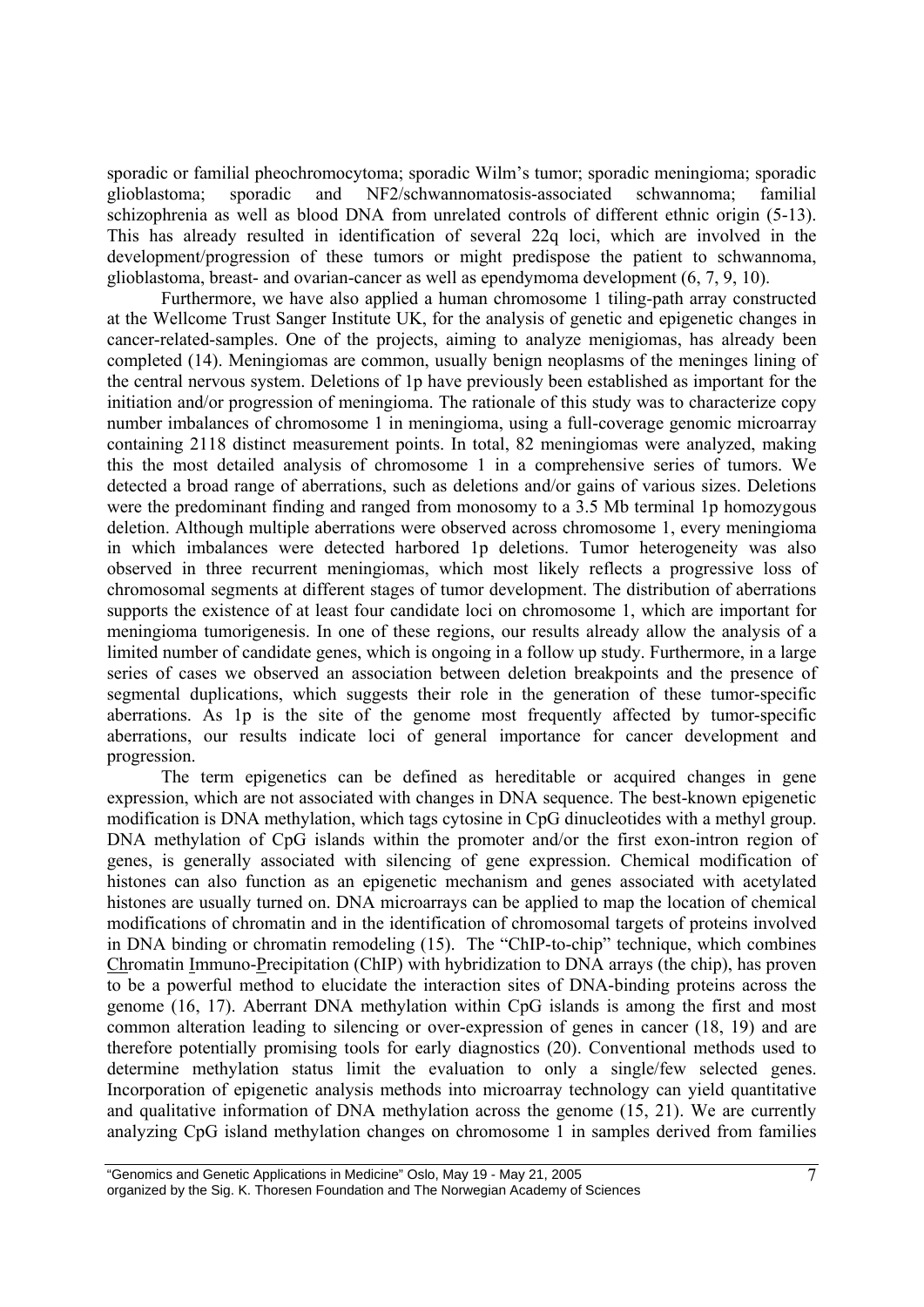affected with ICF syndrome, normal fully differentiated adult human tissues and colon cancer cell-lines which are deficient in DNMT1 and DNMT3b methylases (manuscript in preparation). For that DNA is cleaved with a methyl-sensitive restriction endonuclease, size fractionated (21) and hybridized to the chromosome 1 microarray. The results obtained so far indicate that tilingpath BAC-microarrays clearly allow discriminating chromosomal domains that are subject to differential methylation.

#### *Array-CGH in diagnostics*

 Genetic aberrations at the DNA copy number level such as deletions, gains/amplifications and unbalanced translocations are among the main pathogenetic mechanisms behind human genetic disorders (http://www.ncbi.nlm.nih.gov/omim/). Analysis of chromosomal aberrations is especially important in cancer, where amplification of oncogenes and/or deletion of tumor suppressor genes are important events in the multi-step process of cancer development (22). Therefore, rapid and accurate identification of such genetic imbalances could improve diagnostics, which may lead to better decision-making regarding the choice of available treatments. However, in spite of the importance of genetic imbalances as disease-causing factors, the routine approaches for detection of such imbalances are underdeveloped. This need for improved methodology for DNA copy number analysis is especially apparent when compared to a variety of methods available for accurate detection of point mutations. Arrays focused on selected segments of the genome, known to be frequently associated with specific diseases have been successfully applied (13, 23). One such example is neurofibromatosis type 2 (NF2) (MIM no. 101000), which is an autosomal dominant disorder caused by the bi-allelic inactivation of the *NF2* gene from 22q12. Affected individuals usually develop bilateral schwannomas of the eighth cranial nerve but can also be affected with other tumors. Inactivating deletions in the *NF2* gene occur in the range of 20-30% of NF2 patients. A high-resolution diagnostic microarray for profiling DNA copy number alterations in the *NF2* gene has been developed (12, 24).

We have also recently completed the construction and application of a neurofibromatosis type 1 (NF1) locus-specific diagnostic microarray, for detection of *NF1* gene microdeletions(25). Segmental duplications flanking the neurofibromatosis type 1 (*NF1*) gene locus on 17q11 mediate the majority of gene deletions in NF1 patients. However, the large size of the gene and the complexity of the locus architecture pose difficulties in the deletion analysis. This first *NF1* locus-specific microarray covers 2.24 Mb of 17q11 and is constructed using the above mentioned PCR-based, non-redundant approach for array design. The average resolution of analysis for the array is  $\sim$ 12 kb per measurement point with an increased average resolution of 6.4 kb for the *NF1* gene. We performed a comprehensive array-CGH analysis of 161 NF1 constitutional or tumor-derived samples and identified heterozygous deletions of various sizes in 39 cases. The typical 1.44 Mb deletion was identified in 26 cases, whereas 13 samples showed atypical deletion profiles. The size of the atypical deletions, contained within the segment covered by the array, ranged from 6 kb to 1.6 Mb and their breakpoints could be accurately determined. Moreover, 10 atypical deletions were observed to share a common breakpoint either on the proximal or distal end of the deletion. The deletions identified by array-CGH were independently confirmed using multiplex ligation-dependent probe amplification (MLPA). Bioinformatic analysis of the entire locus identified 33 segmental duplications. We show that at least one of these segmental duplications, which borders the proximal breakpoint located within the *NF1* intron-1 in five atypical deletions, might represent a novel hot-spot for deletions. Our array constitutes a novel and reliable tool for significant improvements of diagnostics for NF1, which is a very common disorder (MIM no. +162200).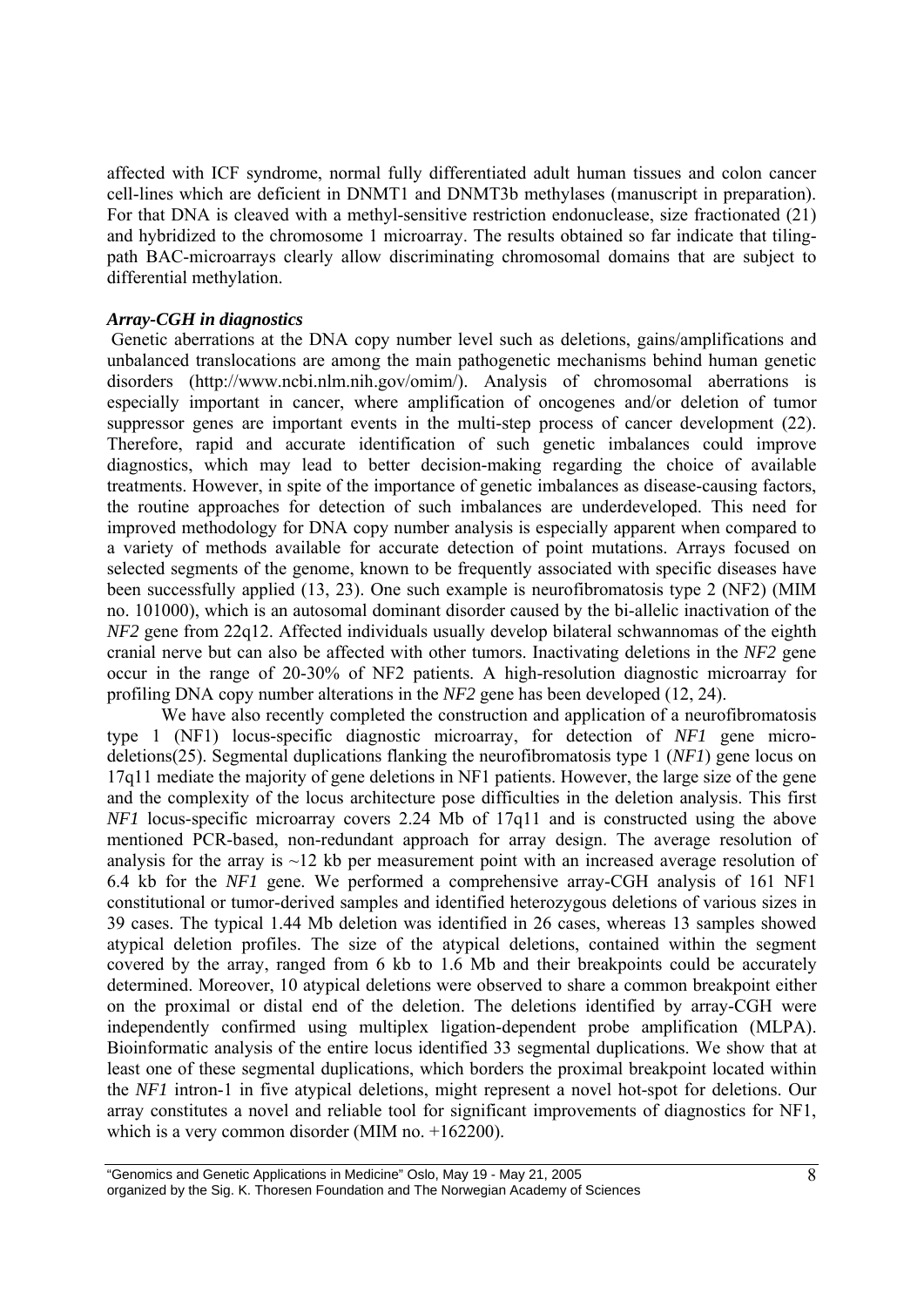#### *Summary*

Genomic tiling-path high-resolution genomic microarrays provide a versatile tool for assessment of gene copy number changes in health and disease, epigenetic modifications, transcription factor binding sites, replication timing, annotation of new transcriptional units as well as mapping of balanced and unbalanced translocations. It is likely that the widespread use of these tools will make a major impact on medical research and diagnostics in the coming years (26).

The study of human genetic variation at the DNA level constitutes a major challenge which has recently received considerable attention. However, the dominating type of variation explored so far in the genome has been at the level of single nucleotide polymorphisms (SNPs), overshadowing the issue of copy number polymorphisms (gains and deletions, CNPs). The current approach to study genetic variation may thus be viewed as strongly biased, in the sense that the identification of genome-wide large scale CNPs is virtually untouched, when compared to detailed analyses of SNPs in their millions. It is only when parallel analyses of both types of variation are performed, that we will obtain a more complete picture of our genetic diversity.

As opposed to SNPs, the analysis of CNPs is considerably more difficult, due to the complexity of variation and costs involved in their detailed assessment. It is not only the presence or absence of the CNP which matters, but the type (deletion or gain) and size of the copy number variation must also be considered. Currently, the approaches for analysis of copy number variation include the use of genomic clones (BACs, PACs and cosmids), cDNA clones, PCR products as well as spotted or *in situ* synthesized oligonucleotides. The comparability of the results generated from these different platforms is currently the major obstacle in the field and contributes to confusion in data interpretation between different reports. Furthermore, there is a lack of common uniform criteria for the quality assessment of published array-CGH data and a standard similar to the expression array MIAME (minimum information about microarray experiment; http://www.mged.org) criteria should be introduced (27).

#### *References*

- 1. Kallioniemi, A., Kallioniemi, O. P., Sudar, D., Rutovitz, D., Gray, J. W., Waldman, F., and Pinkel, D. Comparative genomic hybridization for molecular cytogenetic analysis of solid tumors. Science, 258: 818-821, 1992.
- 2. Solinas-Toldo, S., Lampel, S., Stilgenbauer, S., Nickolenko, J., Benner, A., Dohner, H., Cremer, T., and Lichter, P. Matrix-based comparative genomic hybridization: biochips to screen for genomic imbalances. Genes Chromosomes Cancer, 20: 399-407, 1997.
- 3. Pinkel, D., Segraves, R., Sudar, D., Clark, S., Poole, I., Kowbel, D., Collins, C., Kuo, W. L., Chen, C., Zhai, Y., Dairkee, S. H., Ljung, B. M., Gray, J. W., and Albertson, D. G. High resolution analysis of DNA copy number variation using comparative genomic hybridization to microarrays. Nat Genet, 20: 207-211, 1998.
- 4. Buckley, P. G., Mantripragada, K. K., Benetkiewicz, M., Tapia-Páez, I., Diaz de Ståhl, T., Rosenquist, M., Ali, H., Jarbo, C., de Bustos, C., Hirvelä, C., Sinder Wilén, B., Fransson, I., Thyr, C., Johnsson, B.-I., Bruder, C., Menzel, U., Hergersberg, M., Mandahl, N., Blennow, E., Wedell, A., Beare, D., Collins, J., Dunham, I., Albertson, D., Pinkel, D., Bastian, B., Faruqi, A., Lasken, R., Ichimura, K., Collins, V., and Dumanski, J. P. A fullcoverage, high-resolution human chromosome 22 genomic microarray for clinical and research applications. Human Molecular Genetics, 11: 3221-3229, 2002.

<sup>&</sup>quot;Genomics and Genetic Applications in Medicine" Oslo, May 19 - May 21, 2005 organized by the Sig. K. Thoresen Foundation and The Norwegian Academy of Sciences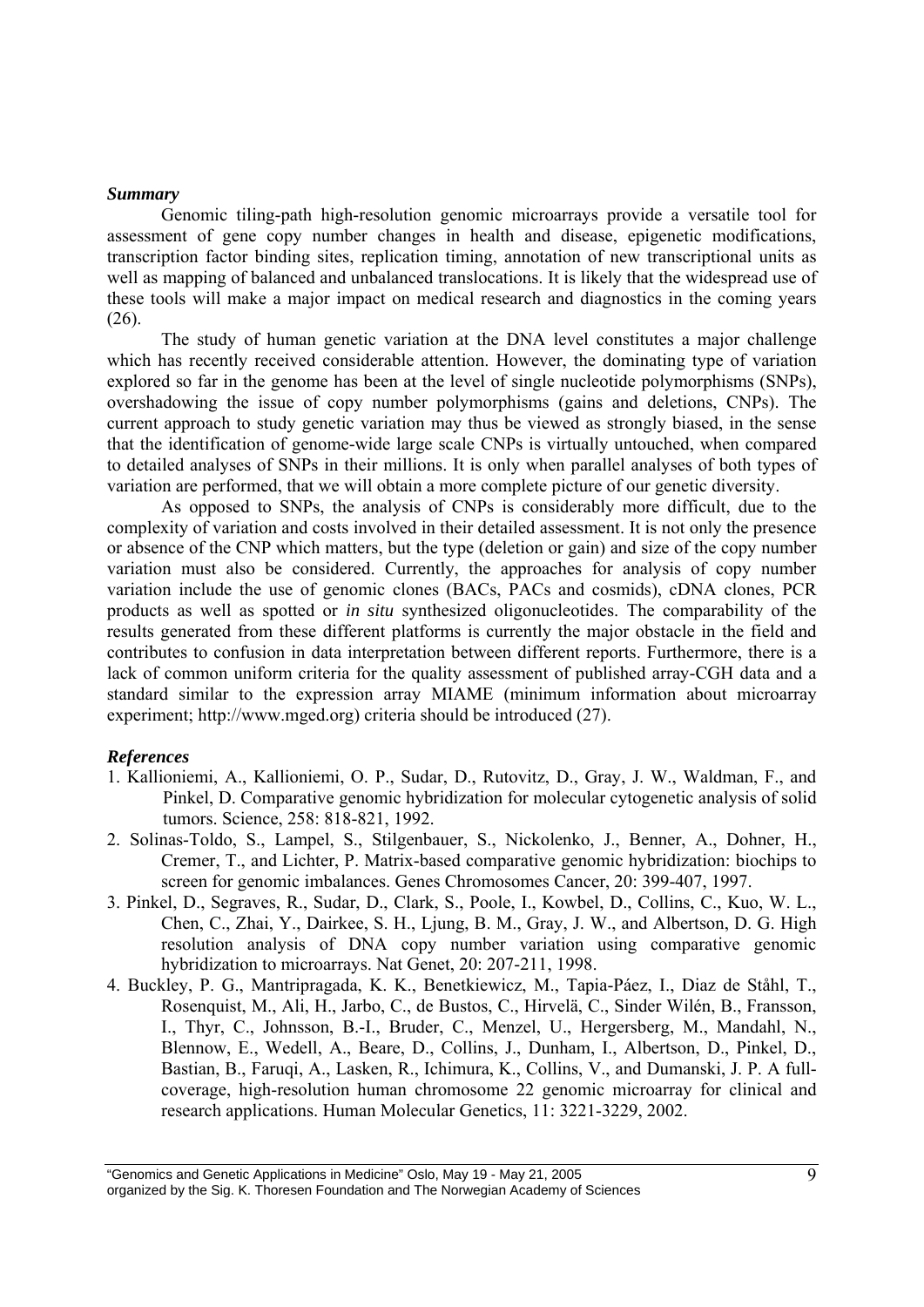- 5. Jarbo, C., Buckley, P., Piotrowski, A., Mantripragada, K., Benetkiewicz, M., Diaz de Ståhl, T., Langford, C., Gregory, S., Dralle, H., Gimm, O., Bäckdahl, M., Geli, J., Larsson, C., Westin, G., Åkerström, G., and Dumanski, J. Detailed assessment of chromosome 22 aberrations in sporadic pheochromocytoma using array-CGH. International Journal of Cancer, accepted, pending revisions, 2005.
- 6. Díaz de Ståhl, T., Hartmann, C., de Bustos, C., Piotrowski, A., Benetkiewicz, M., Mantripragada, K., Tykwinski, T., von Deimling, A., and Dumanski, J. Chromosome 22 tiling path array-CGH analysis identifies germline- and tumor-specific aberrations in patients with glioblastoma multiforme. Genes, chromosomes & cancer, in press, 2005.
- 7. Diaz de Ståhl, T., Hansson, C., de Bustos, C., Mantripragada, K., Piotrowski, A., Benetkiewicz, M., Wiklund, L., Mathiesen, T., Nyberg, G., Collins, V., Evans, D., Ichimura, K., and Dumanski, J. High-resolution array-CGH profiling of germline and tumor- specific copy number alterations on chromosome 22 in patients affected with schwannomas. Human Genetics, in press, 2005.
- 8. Buckley, P., Mantripragada, K., Díaz de Ståhl, T., Piotrowski, A., Hansson, C., Kiss, H., Vetrie, D., Ernberg, I., Nordenskjöld, M., Bolund, L., Sainio, M., Rouleau, G., Niimura, M., Evans, D., Grigelionis, G., Menzel, U., and Dumanski, J. Evidence for genetic aberrations on chromosome 22 outside the NF2 locus in schwannomatosis and neurofibromatosis type 2. submitted, 2005.
- 9. Benetkiewicz, M., Wang, Y., Schaner, M., Wang, P., Mantripragada, K. K., Buckley, P. G., Kristensen, G., Borresen-Dale, A. L., and Dumanski, J. P. High-resolution gene copy number and expression profiling of human chromosome 22 in ovarian carcinomas. Genes Chromosomes Cancer, 42: 228-237, 2005.
- 10. Ammerlaan, A., de Bustos, C., Ararou, A., Buckley, P., Mantripragada, K., Verstegen, M., Hulsebos, T., and Dumanski, J. Localization of a Putative Low-Penetrance Ependymoma Susceptibility Locus to 22q11 Using a Chromosome 22 Tiling-path Genomic Microarray. Genes, chromosomes & cancer, in press, 2005.
- 11. Mantripragada, K. K., Tapia-Páez, I., Blennow, E., Nilsson, P., Wedell, A., and Dumanski, J. DNA copy-number analysis of the 22q11 deletion-syndrome region using array-CGH with genomic and PCR-based targets. Int J Mol Med, 13: 273-279, 2004.
- 12. Mantripragada, K. K., Buckley, P. G., Jarbo, C., Menzel, U., and Dumanski, J. P. Development of NF2 gene specific, strictly sequence defined diagnostic microarray for deletion detection. J Mol Med, 81: 443-451, 2003.
- 13. Mantripragada, K. K., Buckley, P. G., Benetkiewicz, M., De Bustos, C., Hirvela, C., Jarbo, C., Bruder, C. E., Wensman, H., Mathiesen, T., Nyberg, G., Papi, L., Collins, V. P., Ichimura, K., Evans, G., and Dumanski, J. P. High-resolution profiling of an 11 Mb segment of human chromosome 22 in sporadic schwannoma using array-CGH. Int J Oncol, 22: 615-622, 2003.
- 14. Buckley, P. G., Jarbo, C., Menzel, U., Mathiesen, T., Scott, C., Gregory, S. G., Langford, C. F., and Dumanski, J. P. Comprehensive DNA copy number profiling of meningioma using a chromosome 1 tiling-path microarray identifies novel candidate tumor suppressor loci. Cancer Research, 65: 2653-2661, 2005.
- 15. Pollack, J. R. and Iyer, V. R. Characterizing the physical genome. Nat Genet, 32 Suppl: 515- 521, 2002.

<sup>&</sup>quot;Genomics and Genetic Applications in Medicine" Oslo, May 19 - May 21, 2005 organized by the Sig. K. Thoresen Foundation and The Norwegian Academy of Sciences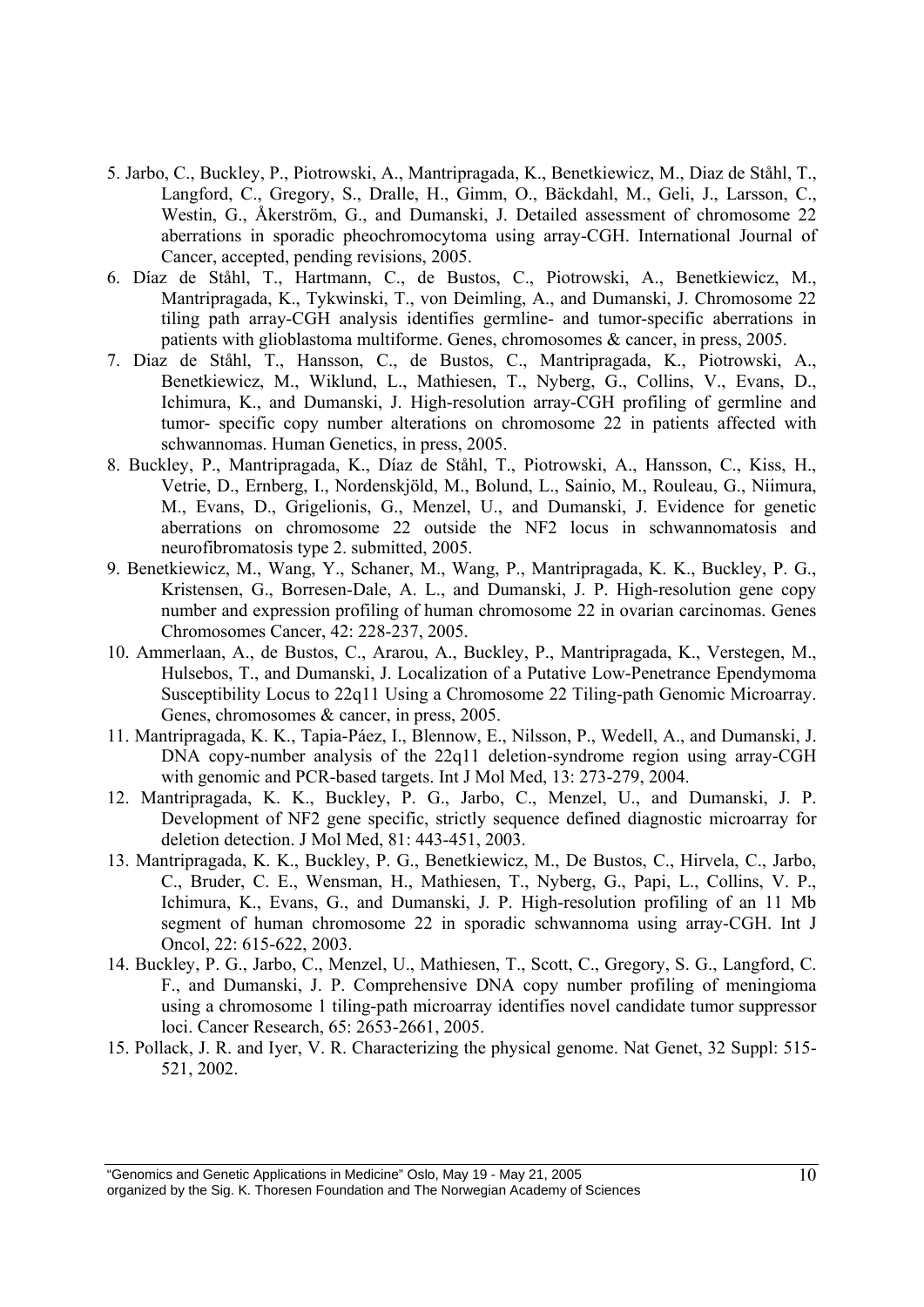- 16. Ren, B., Robert, F., Wyrick, J. J., Aparicio, O., Jennings, E. G., Simon, I., Zeitlinger, J., Schreiber, J., Hannett, N., Kanin, E., Volkert, T. L., Wilson, C. J., Bell, S. P., and Young, R. A. Genome-wide location and function of DNA binding proteins. Science, 290: 2306- 2309, 2000.
- 17. Iyer, V. R., Horak, C. E., Scafe, C. S., Botstein, D., Snyder, M., and Brown, P. O. Genomic binding sites of the yeast cell-cycle transcription factors SBF and MBF. Nature, 409: 533- 538, 2001.
- 18. Jones, P. A. and Laird, P. W. Cancer epigenetics comes of age. Nat Genet, 21: 163-167, 1999.
- 19. Ehrlich, M., Jiang, G., Fiala, E., Dome, J. S., Yu, M. C., Long, T. I., Youn, B., Sohn, O. S., Widschwendter, M., Tomlinson, G. E., Chintagumpala, M., Champagne, M., Parham, D., Liang, G., Malik, K., and Laird, P. W. Hypomethylation and hypermethylation of DNA in Wilms tumors. Oncogene, 21: 6694-6702, 2002.
- 20. Laird, P. W. The power and the promise of DNA methylation markers. Nat Rev Cancer, 3: 253-266, 2003.
- 21. Tompa, R., McCallum, C. M., Delrow, J., Henikoff, J. G., van Steensel, B., and Henikoff, S. Genome-wide profiling of DNA methylation reveals transposon targets of CHROMOMETHYLASE3. Curr Biol, 12: 65-68, 2002.
- 22. Kinzler, K. W. and Vogelstein, B. Lessons from hereditary colorectal cancer. Cell, 87: 159- 170, 1996.
- 23. Bruder, C. E., Hirvela, C., Tapia-Paez, I., Fransson, I., Segraves, R., Hamilton, G., Zhang, X. X., Evans, D. G., Wallace, A. J., Baser, M. E., Zucman-Rossi, J., Hergersberg, M., Boltshauser, E., Papi, L., Rouleau, G. A., Poptodorov, G., Jordanova, A., Rask-Andersen, H., Kluwe, L., Mautner, V., Sainio, M., Hung, G., Mathiesen, T., Moller, C., Pulst, S. M., Harder, H., Heiberg, A., Honda, M., Niimura, M., Sahlen, S., Blennow, E., Albertson, D. G., Pinkel, D., and Dumanski, J. P. High resolution deletion analysis of constitutional DNA from neurofibromatosis type 2 (NF2) patients using microarray-CGH. Hum Mol Genet, 10: 271-282, 2001.
- 24. Dhami, P., Coffey, A. J., Abbs, S., Vermeesch, J. R., Dumanski, J. P., Woodward, K. J., Andrews, R. M., Langford, C., and Vetrie, D. Exon Array-CGH: Detection of Copy-Number Changes at the Resolution of Individual Exons in the Human Genome. American journal of human genetics, 76: 750-762, 2005.
- 25. Mantripragada, K., Thuresson, A., Piotrowski, A., Díaz de Ståhl, T., Menzel, U., Grigelionis, G., Bolund, L., Mautner, V., Legius, E., Nordling, M., Vetrie, D., Dahl, N., Messiaen, L., Upadhyaya, M., Bruder, C., and Dumanski, J. Identification of deletion breakpoints bordering novel segmental duplications by comprehensive array-CGH analysis of NF1 samples using an NF1 locus microarray. Journal of Medical Genetics, accepted, pending revisions, 2005.
- 26. Mantripragada, K. K., Buckley, P. G., Diaz de Ståhl, T., and Dumanski, J. P. Genomic microarrays in the spotlight. Trends Genet, 20: 87-94, 2004.
- 27. Buckley, P., Mantripragada, K., Piotrowski, A., Díaz de Ståhl, T., and Dumanski, J. Copy number polymorphisms: mining the tip of an iceberg. Trends in Genetics, in press, 2005.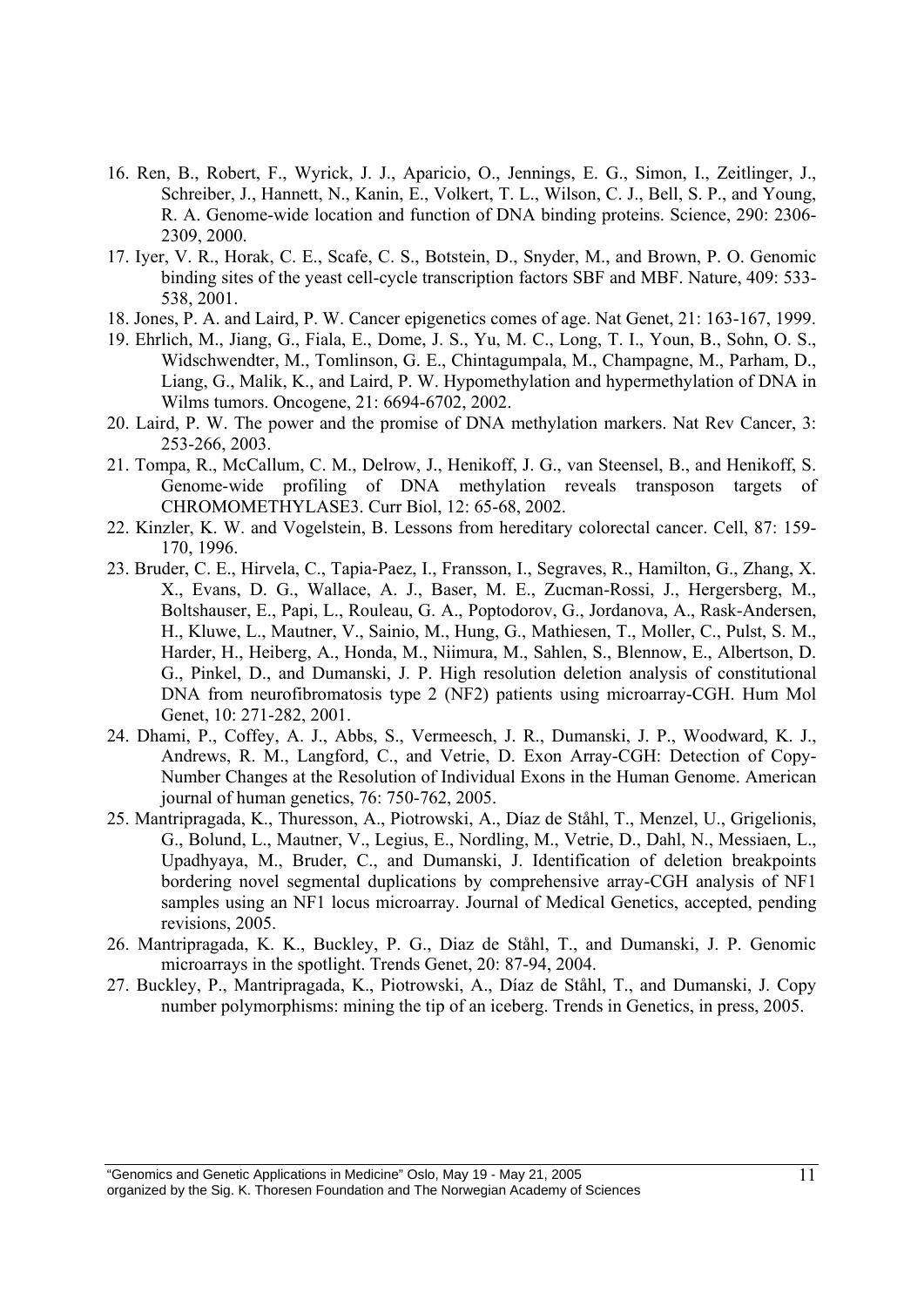## **Genetic Analysis of Syndrome X on the Pacific Island of Kosrae**

#### **Jeffrey M. Friedman, The Rockefeller University, New York, USA**

 The molecular basis of Syndrome X is being explored in genetic studies of obesity, diabetes, hypertension and hyperlipidemia among the inhabitants of the Pacific Island of Kosrae in Micronesia. These studies are being conducted in collaboration with the Kosrae Department of Health. The Kosraen population is extensively admixed between Caucasians and Micronesians and the population has a high incidence of obesity and diabetes.

In 1994, a comprehensive medical work up was performed on the entire adult population, approximately 2100 individuals. Each of these individuals has been placed into a single extended pedigree. Genetic analysis of DNA from these individuals has localized several loci that appear to contribute to the development of obesity and associated conditions in this population.

In 2002, a second study was concluded in which 2173 individuals were screened. This screening included a number of studies that were not performed in 1994 including direct measures of body composition by impedance measures and a large number of relevant blood tests. To date a total of 3212 individuals have been studied and longitudinal data is available for 1043 of the participants. A genome scan using 100K Affymetrix SNP microarrays is being generated for all 3212 participants. An analysis of the data thus far reveals significantly longer segments of LD and reduced haplotype diversity both of which may facilitate genetic analyses. Other studies have identified Mendelian loci on Kosrae with high allele frequencies suggesting that homozygous mapping might prove useful for identifying possible single gene disorders for one or more traits. These approaches will be used to map and eventually identify genes responsible for obesity , diabetes, hypertension and hyperlipidemia in this population.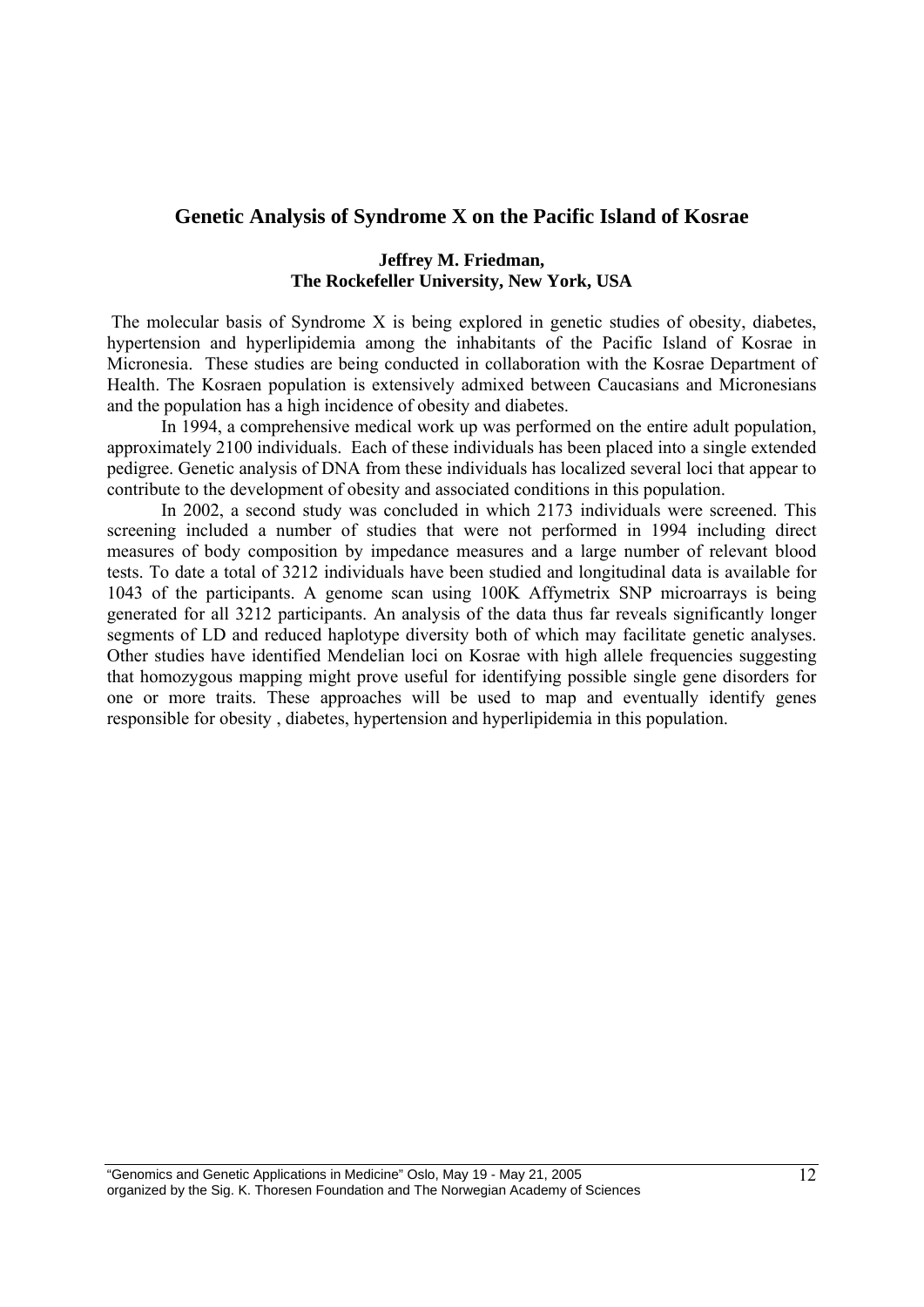## **What can progeroid syndrome tell us about normal human ageing?**

#### **Richard G.A. Faragher SPARC Programme Director, School of Pharmacy and Biomolecular Science University of Brighton, Brighton, BN2 4GJ Tel: +44 1273 642124 Fax: +44 1273 679333**

The ageing of the European population is an urgent social-economic challenge. By 2050 approximately 40% of the population of Europe will be over the age of 60 (currently less than 15% of persons fall into this category). Whilst increasing numbers of long-lived people are a testament to Europe's social stability and scientific advances ill health, frailty and dependency remain far too common among our elderly. Thus, whilst ageing is associated with an increased chance of death it is this increase of morbidity (and the resultant loss of quality of life) which is the key challenge of the ageing population.

The costs of the ageing process are substantial. It has been estimated that a 1% reduction in the rate of morbidity within one member state alone (the United Kingdom) would result in a saving of 75 billion NKr per annum. In order to achieve the compression of morbidity it is essential to understand the biological basis of the normal ageing process.

As an evolutionary side effect of millions of years of selection for reproductive success, the genetic basis of aging is potentially extremely broad. Perhaps as much as 7% of the total genome may play a role in determining the lifespan of humans. With such a highly polygenic system, to suggest that any single mechanism or simple network of mechanisms is responsible for the aging of a whole organism is rather naive. By the same logic the identification of candidate genes involved in successful aging through the study of normal centenarian "survivor" populations, whilst potentially feasible, is proving an extremely complicated task. An alternative approach, first articulated as a formal concept by George Martin, is the study of heritable genetic diseases which mimic some, but not all, the features of the aging process in order to gain insights into how the aging process functions in normal individuals. The study of such "progeroid" syndromes has the advantage that only a single gene is usually involved in each case. This renders hypotheses easier to frame and test and makes the manipulation of the candidate allele possible in a way denied to workers studying highly polygenic traits. The disadvantage of studying progeroid syndromes is that they are essentially phenocopies of normal aging rather than the genuine article. Any observations made using them must thus be evaluated within the context of theories designed to explain how normal aging operates.

The best characterised of these disorders is Werner's syndrome [1]. This is an autosomal recessive genetic disorder is in which affected individuals prematurely display many of the features associated with old age. Werner's syndrome patients show cardiovascular disease (both atherosclerosis, and arteriosclerosis), greying of the hair, cancer, bilateral cataracts, osteoporosis, type II diabetes and thymic atrophy. Death occurs at an average age of 47. It is this unique clinical presentation (rather than any *a priori* knowledge of the biological mechanism causing it) that renders the disease so interesting to gerontologists.

"Genomics and Genetic Applications in Medicine" Oslo, May 19 - May 21, 2005 organized by the Sig. K. Thoresen Foundation and The Norwegian Academy of Sciences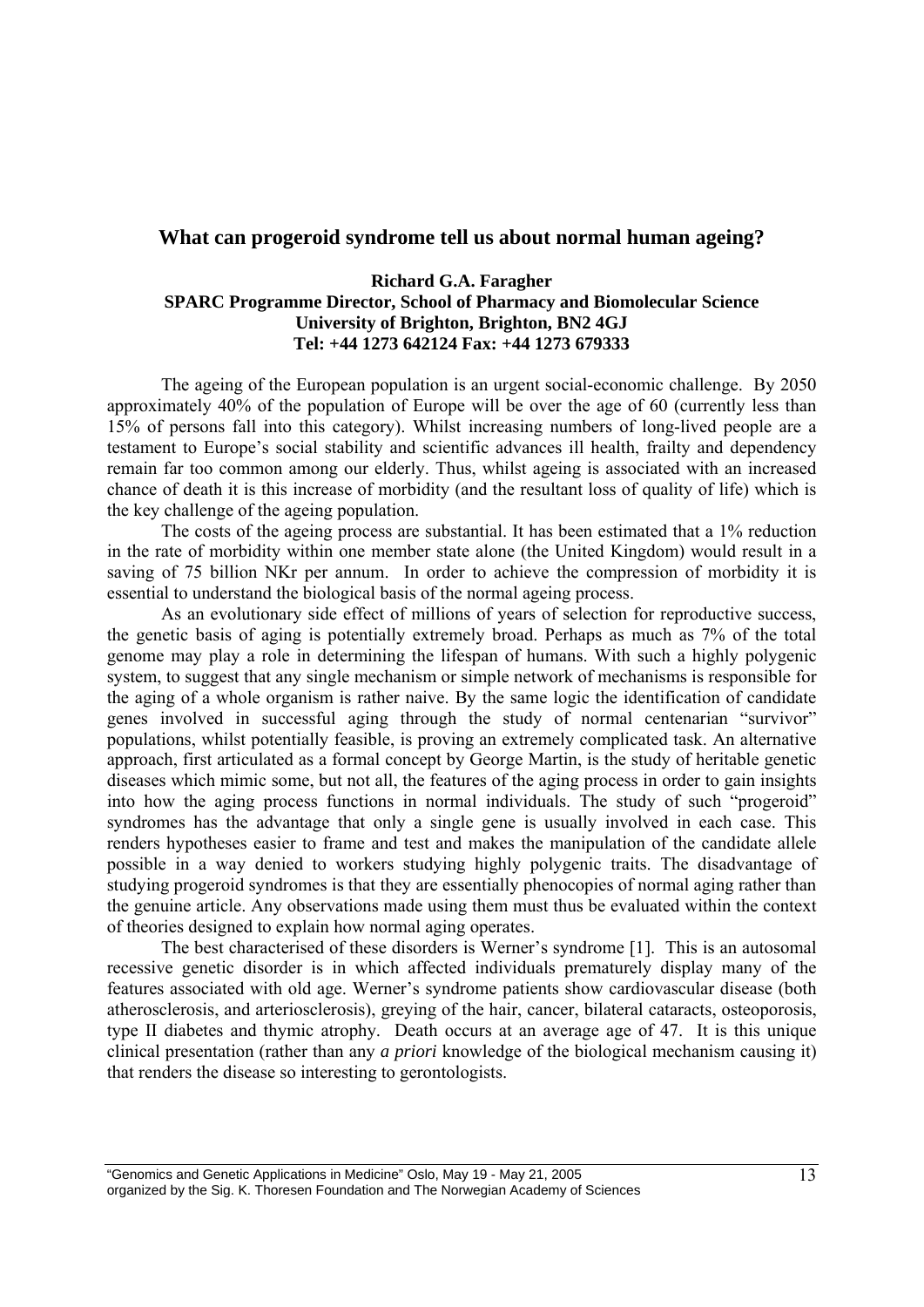Classical Werner's syndrome results from loss of function mutations in a gene coding for a member of the recQ helicase family (designated *wrn*) [2]. Lack of *wrn* causes an elevated frequency of DNA replication fork stalling. This produces hypersensitivity to some types of DNA damaging agents, a distinct mutator phenotype characterised by large DNA deletions [3] and premature replicative senescence in a number of cell types [4]. In order for Werner's syndrome to be a useful model of ageing it is important to understand whether the degenerative pathology observed in the patients primarily results from the increased degree of genomic instability or increased rates of replicative senescence that are seen at the cellular level. In addition two distinct strains of Werner's syndrome transgenic mice have now been generated, one of these has no pathology [5]whilst the other recapitulates virtually all the clinical features of the disease [6].

It is my view that the data available to us from the study of Werner's syndrome have been extremely valuable in advancing our understanding of the normal aging process in two distinct ways. Firstly, consideration of the disease has been useful in a methodological sense because it has driven the formulation of extremely precise hypotheses that are amenable to clear refutation and are thus (in Karl Popper's sense of the term) extremely powerful. Secondly, data arising from the study of Werner's syndrome have been practically informative in distinguishing between (or refining) hypotheses already widespread within gerontology. In my view, the existing data from Werner's syndrome:

i. Are consistent with the hypothesis that the replicative senescence of human cells is the primary causal mechanism of the disease pathology.

ii. Provide visible limits to the replicative senescence hypothesis that emphasize the multicausal nature of the aging process.

iii. Stress the context dependency of senescence mechanisms both between different tissues in the same organism and between the same tissue in different species. This latter element has implications not simply outside the study of the disease, but outside gerontology as well.

#### **References**

[1] Kipling D, Ostler E.L., Davis T. & Faragher R.G.A. (2004) What can progeroid syndromes tell us about human aging? *Science* **305**:1426-31

[2] Yu CE, Oshima J, Ying-Hui F, Wijsman EM, Hisami F, Alisch R, Matthews S, Nakura J, Miki T, Ouais S , Mulligan J, Martin GM, Schellenburg GD. Positional cloning of the Werner's syndrome gene. *Science* 1996; **272:** 258-262

[3] Fukuchi K, Martin, GM, Monnat RJ. Mutator phenotype of Werner syndrome is characterised by extensive deletions. *Proc. Natl. Acad. Sci. USA* 1989; **86:** 5893-5897. [4] Faragher RGA, Kill IR, Tannock TCA, Hunter JAA & Shall S. Is the Werner's Syndrome Gene a "Clock" Gene which counts Cell Division? *Proc. Natl. Acad. Sci*. 1993;**90:** 12030-12034.

 [5] Lebel M, Leder P. A deletion within the murine Werner syndrome helicase induces sensitivity to inhibitors of topoisomerase and loss of cellular proliferative capacity. *Proc Natl Acad Sci U S A.* 1998; **95**:13097-102

 [6] Chang S, Multani AS, Cabrera NG, Naylor ML, Laud P, Lombard D, Pathak S, Guarente L, DePinho RA. Essential role of limiting telomeres in the pathogenesis of Werner syndrome. *Nat Genet*. 2004 **36**:877-82.

<sup>&</sup>quot;Genomics and Genetic Applications in Medicine" Oslo, May 19 - May 21, 2005 organized by the Sig. K. Thoresen Foundation and The Norwegian Academy of Sciences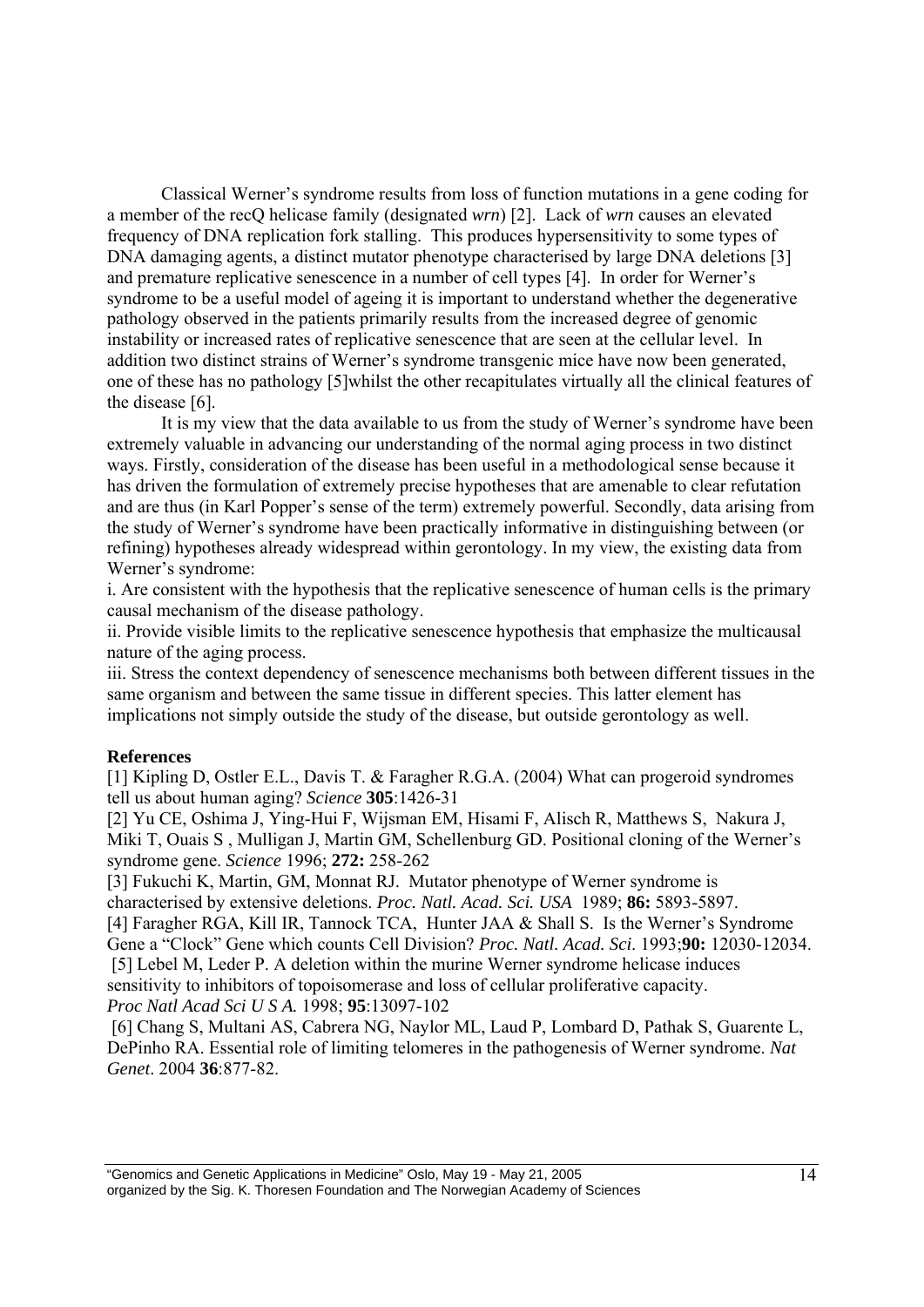# **Genetics of Natural Variation in Human Gene Expression**

#### **Vivian G. Cheung, University of Pennsylvania, Philadelphia, Pennsylvania, USA.**

Gene expression plays an important role in defining cellular phenotype and function. Natural variation in human gene expression is the focus of this study. The goal is to identify the extent of variation in transcript level of genes among normal individuals and to determine whether there is an inherited basis to this variation.

First, to assess the variation in gene expression, we used microarrays to measure the expression

level of  $\sim$  8500 genes in lymphoblastoid cells from 50 unrelated individuals  $\frac{1,2}{1}$ . All experiments were performed in duplicate. For each gene, we calculated the variance ratio, the variance of expression level among individuals divided by variance among array replicates. This allows us to identify those that are the most variable among individuals relative to measurement noise. Among the 8500 genes on the microarrays,  $\sim$  3800 genes were expressed in at least 10 of the 50 individuals studied and these expressed genes were the focus of our analysis. Among them, the variance ratios ranged from 0.2 to 48.9 (mean  $= 2.6$ , median  $= 1.6$ ). The array replicates are highly similar; the variance ratios for 3,554 genes ( $> 90\%$ ) are greater than 1. For our study, we focused on these genes where the inter-individual variation is greater than technical variation. Some of these genes are highly variable. For the 50 most variable genes, the range of their expression levels is at least 15-fold.

 Next, we determined if there is a genetic basis to this variation. For 15 of the variable genes, we measured their expression level in individuals with different degree of relatedness. We examined their expression in monozygotic twins, and among siblings within families and in unrelated individuals. For each of the genes, we found the extent of variation was highest among the unrelated individuals and lowest among members of twin pairs. The variability increases as the degree of relatedness decreases suggesting a genetic component to the variation in gene expression. We followed up this finding by a more standard analysis and calculated the narrowsense heritability. We measured the expression level of genes in 50 parent-child trios. For each gene, we performed regression of the expression level of the offspring on mid-parent value as an estimate of heritability. This regression analysis was performed on the 3,554 genes that are expressed in lymphoblastoid cells. About half of these values were positive suggesting some genetic component. The regression coefficient is >0.5 for 94 genes and >0.75 for 9 genes. These estimates are at best crude indicators of heritability. But along with the comparison of variance ratios among individuals with different degree of relatedness, these regression estimates suggest that there is a genetic component to the variation in gene expression.

 To extend these results, we performed genetic analyses to identify the determinants of gene expression variation. To localize the genetic determinants of these quantitative phenotypes, we measured the expression level of genes in lymphoblastoid cells from members of 14 Centre d'Etude du Polymorphisme Humain (CEPH) Utah pedigrees and obtained SNP genotypes of the same individuals from the genotype database of the SNP consortium. We carried out genomewide linkage analysis for 3,554 gene expression phenotypes using the computer program S.A.G.E.. The analysis gives the strength of the evidence at each map position as the value of a tstatistic with a corresponding pointwise P-value. Among the phenotypes examined, 142 have

evidence of linkage beyond a point-wise P-value of 4.3 x 10<sup>-</sup>, t>5 (genome-wide P<0.001). At a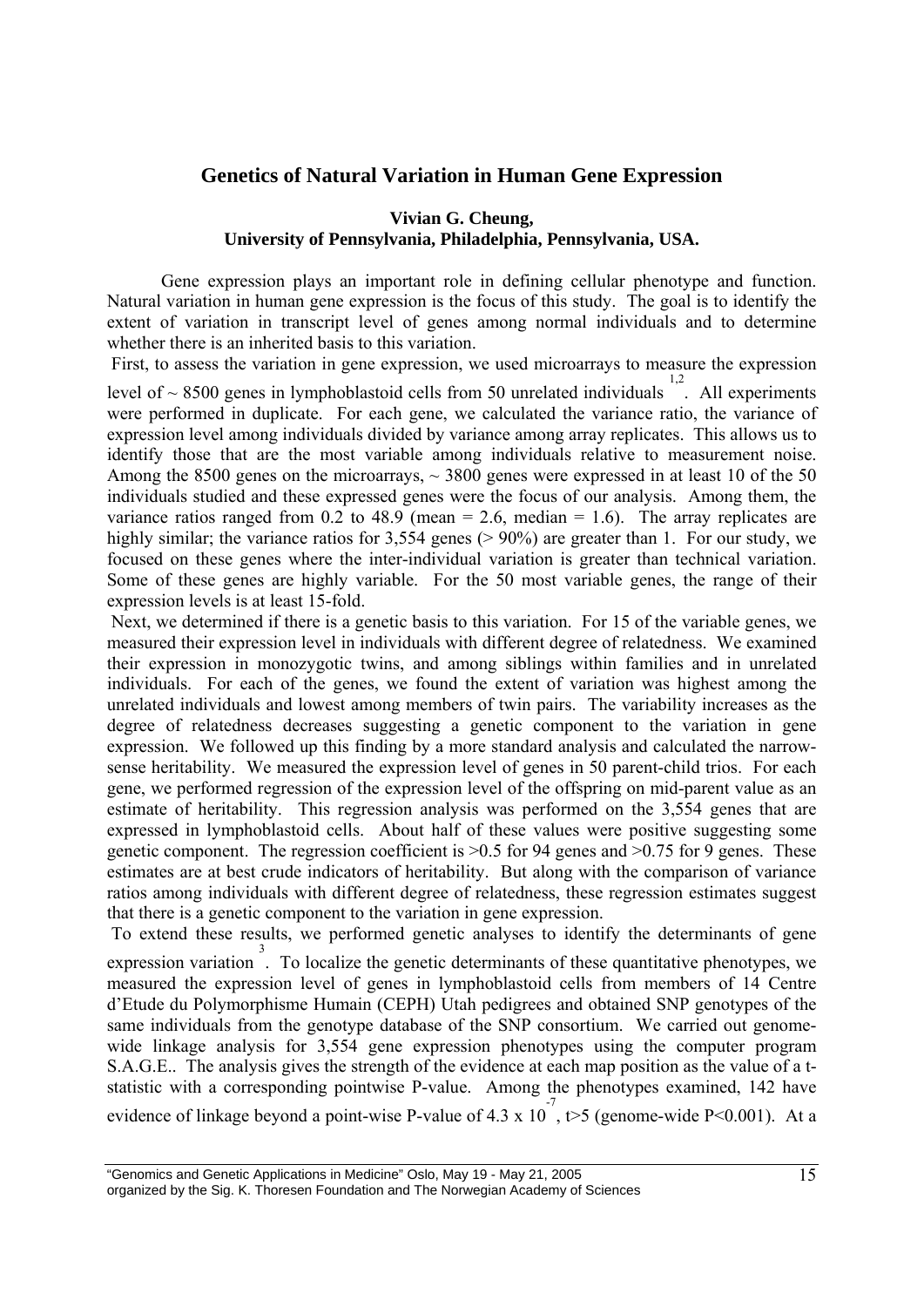lower threshold of point-wise P<3.7 x 10<sup>-5</sup> (t>4), 984 phenotypes exceeded this threshold. This is far greater than the 178 false positives expected by chance.

The regions that are linked to the expression levels are likely transcriptional regulatory sites. Among the 142 phenotypes with the strongest evidence of linkage, 27 have only a cisacting regulator, 110 have only a trans-acting regulator and 5 have more than one regulator. To allow for imprecision of linkage and long-range regulators, we defined cis-regulation as those that mapped within 5 megabase of the target gene.

In the genome, there are sites that appear to be master regulatory region of transcription. These genomic regions contain more transcriptional regulators than expected by chance. Two such examples are 5 megabase regions on chromosome 14q32 and 20q13 where linkages for 31 phenotypes and 25 phenotypes were mapped respectively.

In this presentation, I will discuss results described above and also present data from association study to replicate and narrow candidate regulatory regions identified by the linkage analysis.

- 1. Cheung, V. G. et al. Natural variation in human gene expression assessed in lymphoblastoid cells. *Nat Genet* **33**, 422-25 (2003).
- 2. Cheung, V. G. et al. Genetics of quantitative variation in human gene expression. *Cold Spring Harbor Symp. Quant. Biol.* **68**, 403-407 (2003).
- 3. Morley, M. et al. Genetic analysis of genome-wide variation in human gene expression. *Nature* **430**, 743-7 (2004).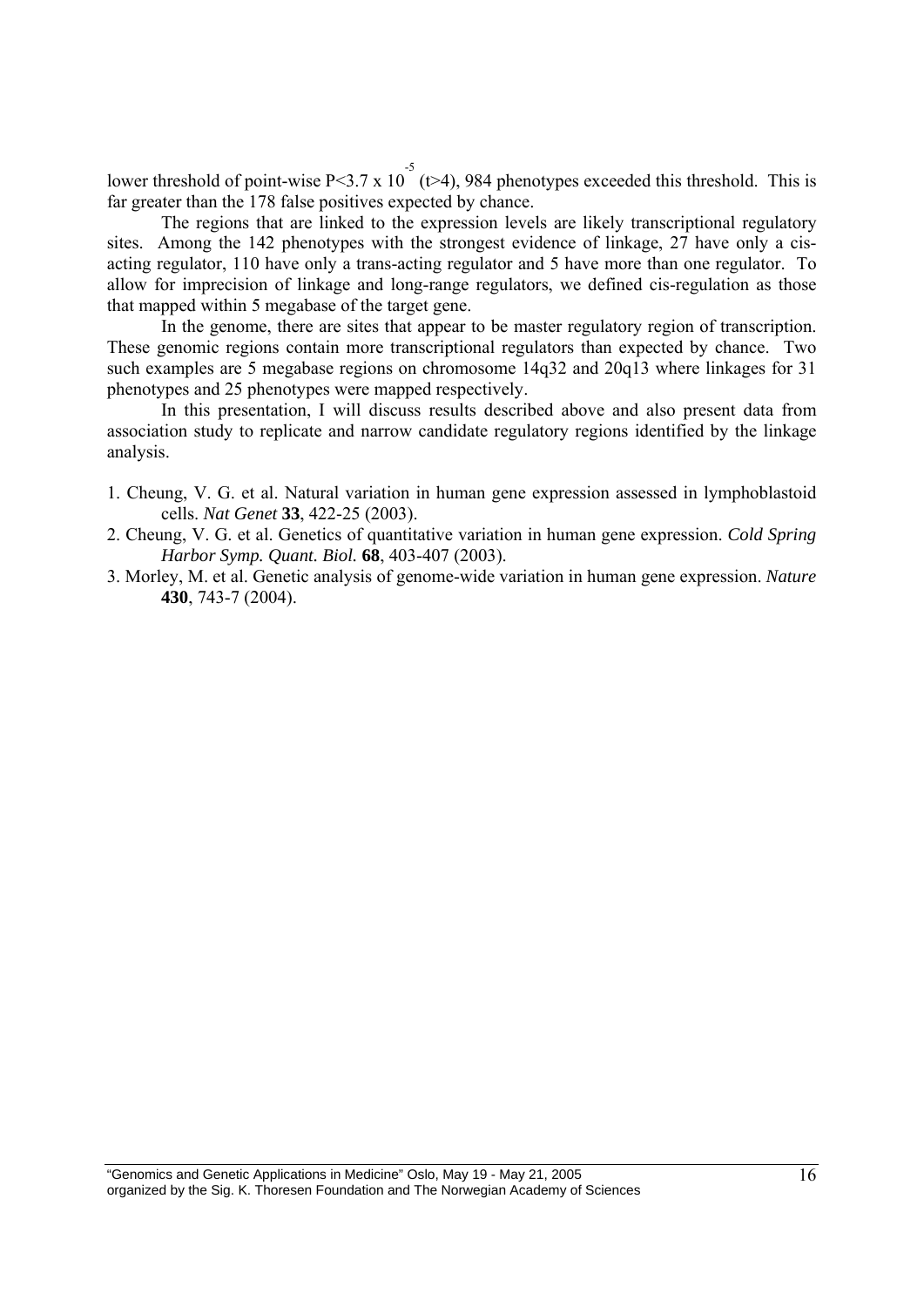# **SNPS in putative regulatory loci controlling gene expression in cancer**

#### **Vessela N. Kristensen, Instiute for Cancer Research, The Norwegian Radium Hospital, Norway**

Given the increasing clinical importance of microarray expression classification of breast

tumours and the different biology it may reveal 1 , identifying an associated SNP profile may be of considerable value for pharmacogenetics, early diagnostics and cancer prevention. Studying the promoter composition of the genes that strongly predict the patient subgroups we observed clear separation of the gene clusters based solely on their promoter composition, making feasible the hypothesis that SNPs in the regulatory regions of genes that create or abrogate transcription

binding sites have the potential to influence the expression profiles. Morley et al.  $\overline{a}$  reported linkage analysis of expression levels of 3554 genes and 2500 SNPs in 14 CEPH families (retrieved from [http://snp.cshl.org/\)](http://snp.cshl.org/), and found significant evidence for the existence of regulation hot spots, suggesting both *cis* and *trans* regulatory effects. We report similar observations from a study with a different design, performing actual genotyping of 49 unrelated breast cancer patients, whose tumours have previously been analyzed by genome-wide

expression microarrays leading to a robust tumour classification with strong prognostic impact. These patients were a part of a pharmacogenetic study of 193 patients who had received radiation therapy or chemotherapy. A high throughput solid phase, array based method using primer extension chemistry has been used to perform the genotyping (GenomeLab™ SNPstream genotyping system, Beckman Coulter). A total of 583 SNPs in 203 selected genes (1-19 SNPs/gene) were genotyped and tumour genome-wide expression was studied in 49 patients. Association in both *cis* and *trans* was detected for SNPs in 42 genes. SNP-expression associations with the top  $0.25\%$  best p-values  $(9.81E-06< p< 0.001)$  revealed regulatory SNPs in 115 genes *in trans*. Therefore, the *trans* interactions observed here suggest both "positional" and "functional" explanations. The "positional" scenario may involve either linkage disequilibrium or epigenetic events such as common domains of relaxed chromatin structure along the chromosomes. The "functional scenario" may involve interactions of the kind between receptors and their ligands, transcription factors and genes under their control, the genes for which do not have to reside in vicinity to each other. Of that kind we observed a strong association between SNPs in several growth factors and the expression of their receptors like *EGF*/*EGFR, IL1*/*IL1R*, and *TGFB2/TGFBR1,R2,R3.* In fact in this study we use the genotypes from a given pre-defined pathway (the ROS metabolizing and signaling pathway) enriched for GO terms like ATP binding, phosphate metabolism, phosphorylation and tyrosine kinase activity to fish for associations from a whole genome pull of mRNA transcripts. If we inversely look at the GO terms of the mRNA that we find associated to these SNPs, we find often the same GO terms as for the candidate genes, suggesting that the observed associations are within the same functional pathway. This raises the question how a SNP can affect the expression level in an interacting gene without always apparently affecting the expression of its own gene. In a whole-genome analysis a certain cascade effect could be expected– only the most noticeable fluctuation in expression and the most robust interactions will remain "visible", leaving the possibility that there are in fact more *cis* interactions in nature requiring more sensitive functional methods.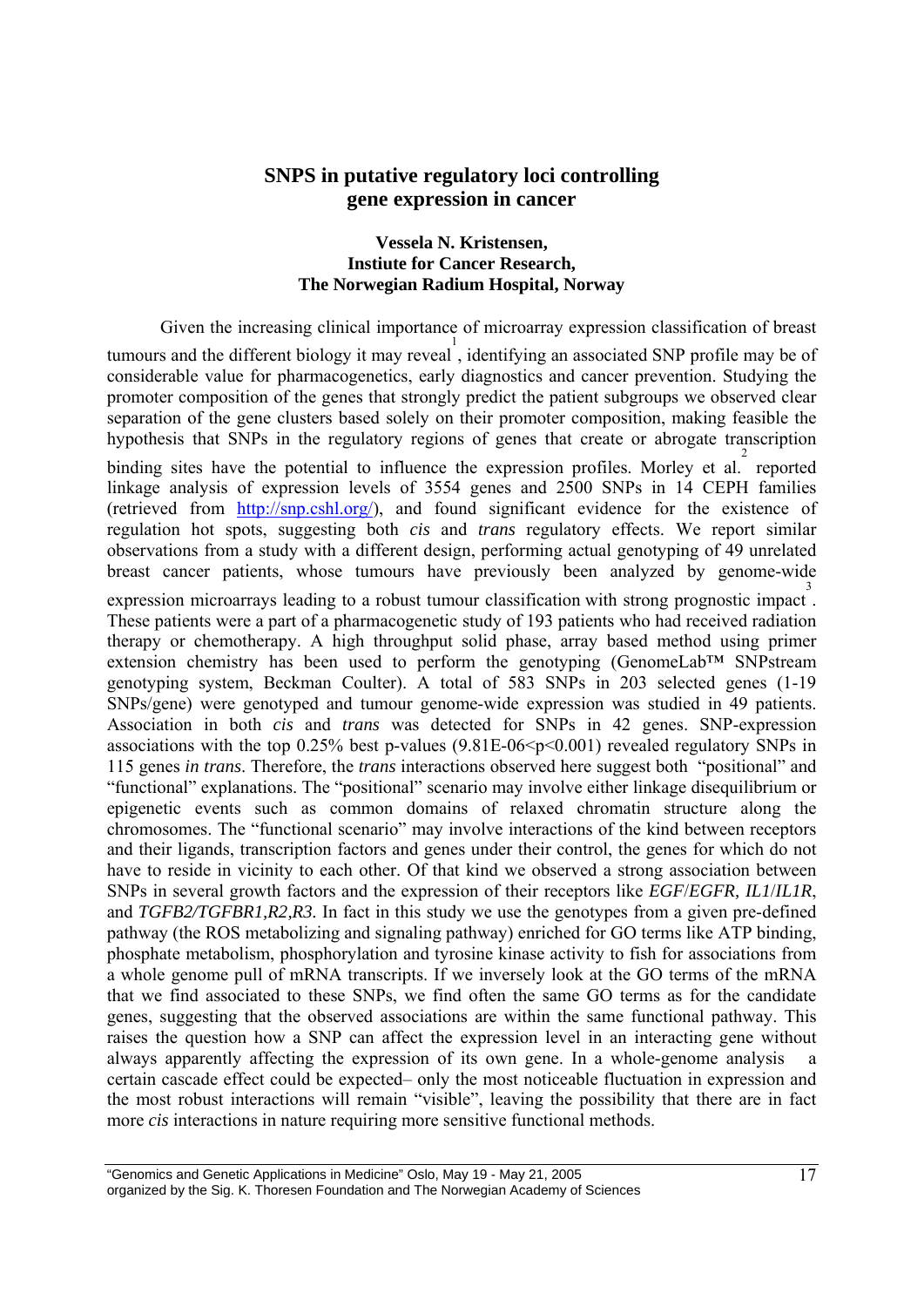SNP signals associated to gene expression were observed in lymphoblastoid cell lines from healthy individuals<sup>2</sup> and, in the present study, in blood DNA from breast cancer patients associated to expression in the tumor tissue. We may expect different, stronger signals in our study, admitting the existence of strong SNPs or expression susceptibility pattern associated with breast cancer per se. Indeed, we recognized important regulators of whole pathways such as *NFKB1*, *EGF* and *FGF2* among the genes in which SNPs have impact on mRNA expression. Still more profound functional studies are necessary to prove the causal relationship and to grant these SNPs "regulators" status. Taken together these data suggest that the observed SNPexpression associations do exist and are observable even in a small set of unrelated individuals. A given expression profile of the tumour may be potentially associated and predicted by the genotype of the patient.

- 1 Perou. C.M. *et al. Nature.* **406,** 747-452 (2000). 2
- <sup>2</sup> Morley, M. *Et al. Nature.* **430**, 743-747 (2004).
- Sorlie, T. *et al. Proc Natl Acad Sci USA*. **98,** 10869-10874 (2001).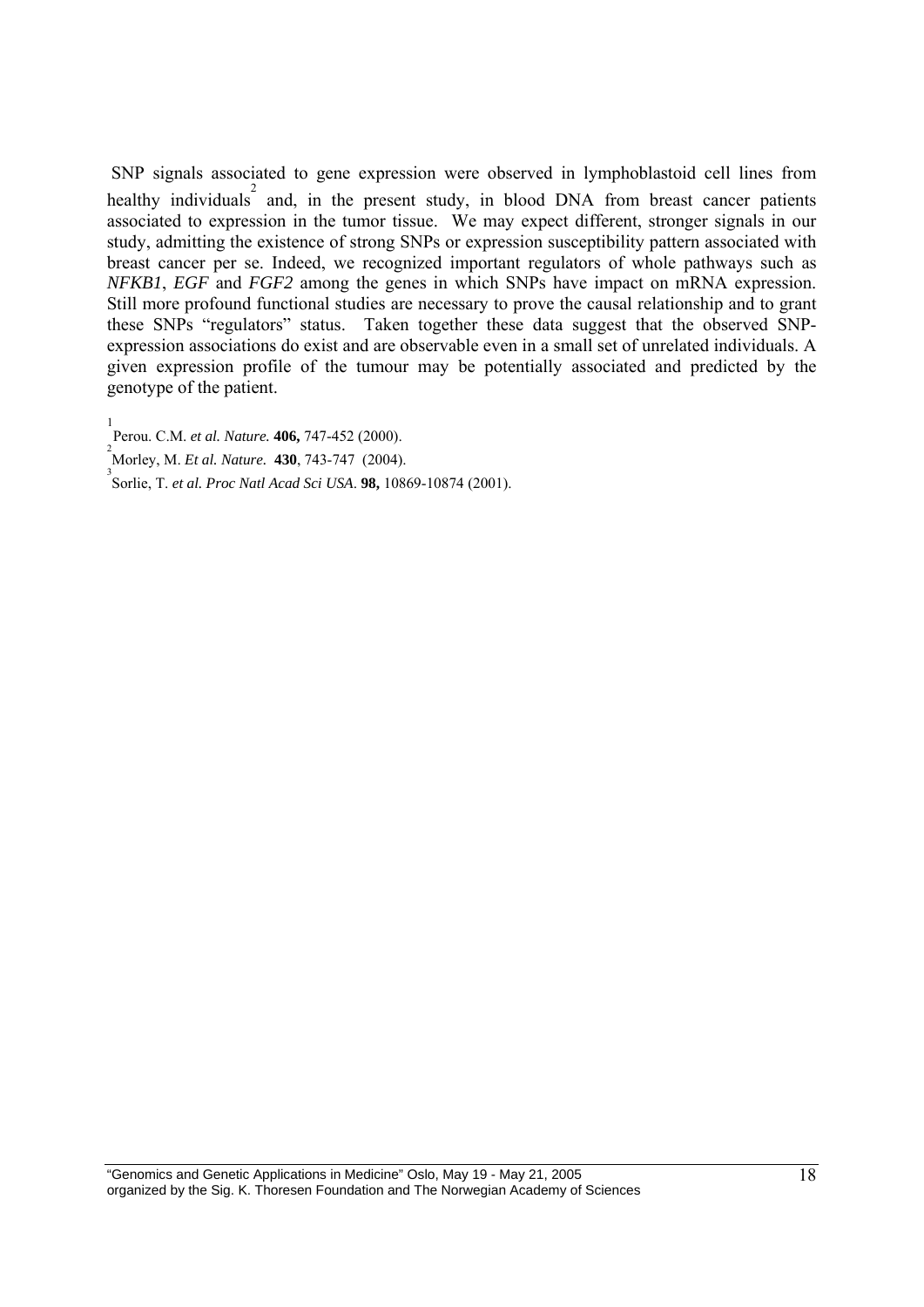### **The Estonian Genome Project**

**Andres Metspalu,** 

#### **Department of Biotechnology, IMCB, University of Tartu and Estonian Biocenter, MDC of the Joint Laboratories of University of Tartu Clinicum and Estonian Genome Project Foundation, Tartu, Estonia. e-mail: andres@ebc.ee**

In order to apply the personalized medicine we have to be more personal than just only the individual SNP map. We have to know the patient's other variables as well, such as environmental factors, history of exposure, health status, lifestyle, diet and other classical epidemiological data. And we have to keep strongly in mind the confounding, bias and reproducibility when designing and performing these studies. This brings objectively to the large, prospective population-based cohorts – biobanks - as one of the last missing resource after the HapMap and genotyping technology together with the bioinformatics in order to move towards the personalized medicine. This very fusion of different disciplines brings together high-tech genetics and large-scale epidemiology and will be the discovery field for the next few decades. Ideally, we all should be in the biobank and by implementing  $\mathcal{L}$ -health concept widely enough this will eventually happen.

The UK Biobank (www.ukbiobank.ac.uk) has started a pilot study after careful preparations and the main project should start in 2006. The Estonian Genome Project (www.geenivaramu.ee) has 1% of the adult population (10 300 gene donors) in the database so far and the first research projects have started. There are more biobank projects in different stages with different scope, design and goals. The international consortium "Public Population Project in Genomics – P3G" (www.p3gconsortium.org) has been organized in order to promote collaboration between the different biobanks. One question is how similar or different are the European populations compared to the CEPH data from the HapMap project. It is seems to be clear now that if we use HapMap tag SNPs we can get more that 90% of the LD structure from any European population. Next 3-5 years and tens of the whole genome association studies with 250 to 500K SNPs will have unprecedented impact to human genetic medicine.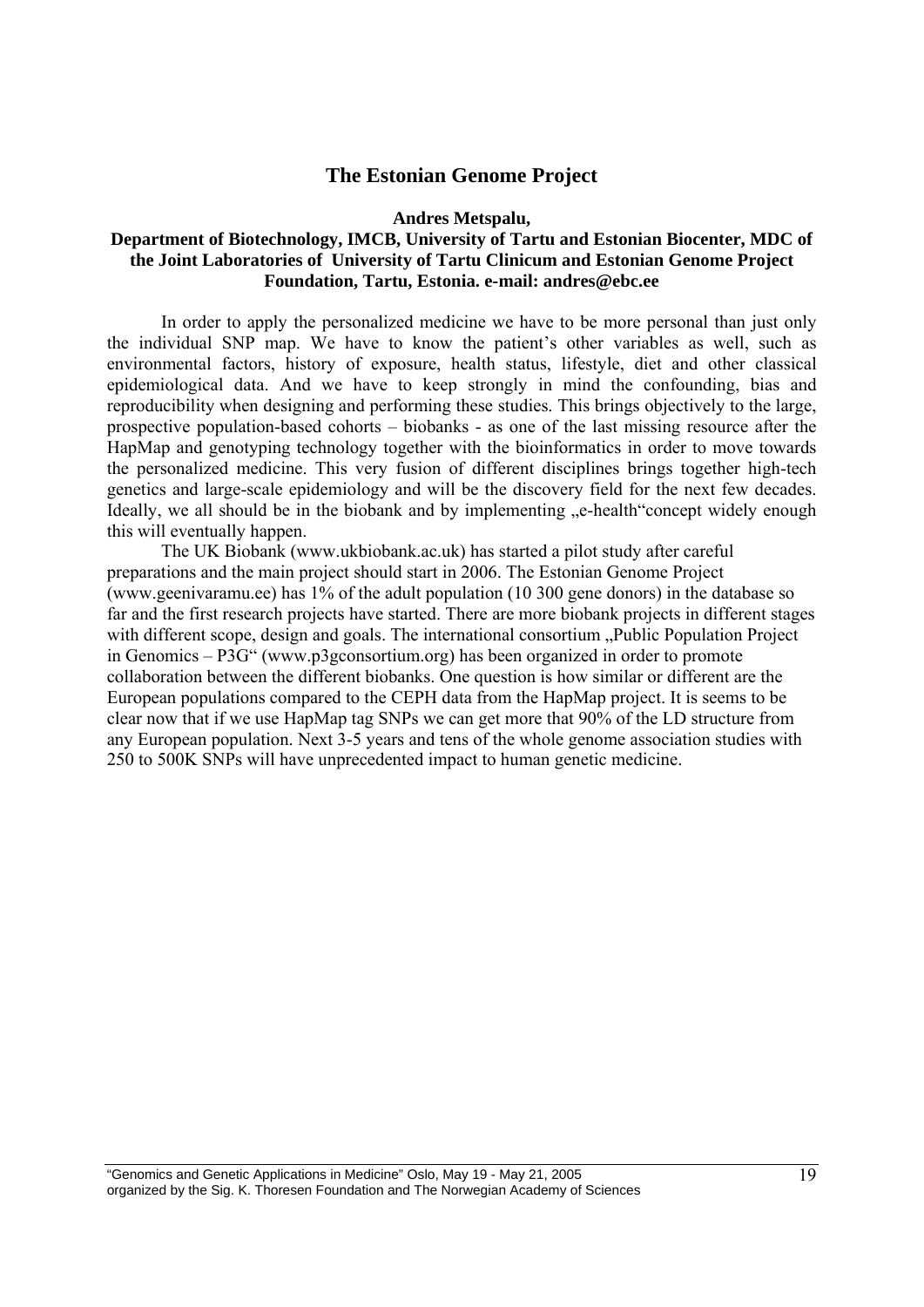# **Challenges for epidemiology in the post-genome era – towards a less reductionist approach?**

## **Eiliv Lund University of Tromsø, Norway**

The description of the human genome in 2001 was said to change medical research. For epidemiology the change is still under way dependant on changes in research design and technology improvements.

Analytical epidemiological methods for observational studies have two major design options; case-control and cohort (prospective) study design. According to the methods for collection of biological samples, mainly blood, several new analytical strategies have been possible.

As an example of new design options and analytical approaches the Norwegian Women and Cancer postgenome cohort study, NOWAC, will be introduced.

Traditionally a cohort study consists of questionnaire information on lifestyle and a biobank with plasma/serum and "buffy coat" or whole blood for extraction of DNA. In NOWAC we have added two distinct features. First, we collect blood samples with a later for preservation of RNA. Secondly, we attempt to collect biopsy material from beast cancer arising among the cohort members.

This design has given us new analytical options. We can have a *case-case design* for looking at the expression patterns among cases of breast cancer comparing expression pattern at start of follow-up with expression pattern in peripheral blood at time of diagnosis, and expression pattern of the tumours. We can further have a *combined prospective and case-control design or a quadratic design* by comparing expression pattern of cases with expression patterns of controls drawn within the cohort, eventually adjusting for lifestyle factors.

Lastly, we can try to use the patterns of expression for mechanistic studies of metabolism or biochemistry in a situation where we also deal with exposure and disease outcome. This would merge epidemiology, genetic and biochemical research into a complicated structure leaving the reductionist approach to cancer that each discipline has in itself.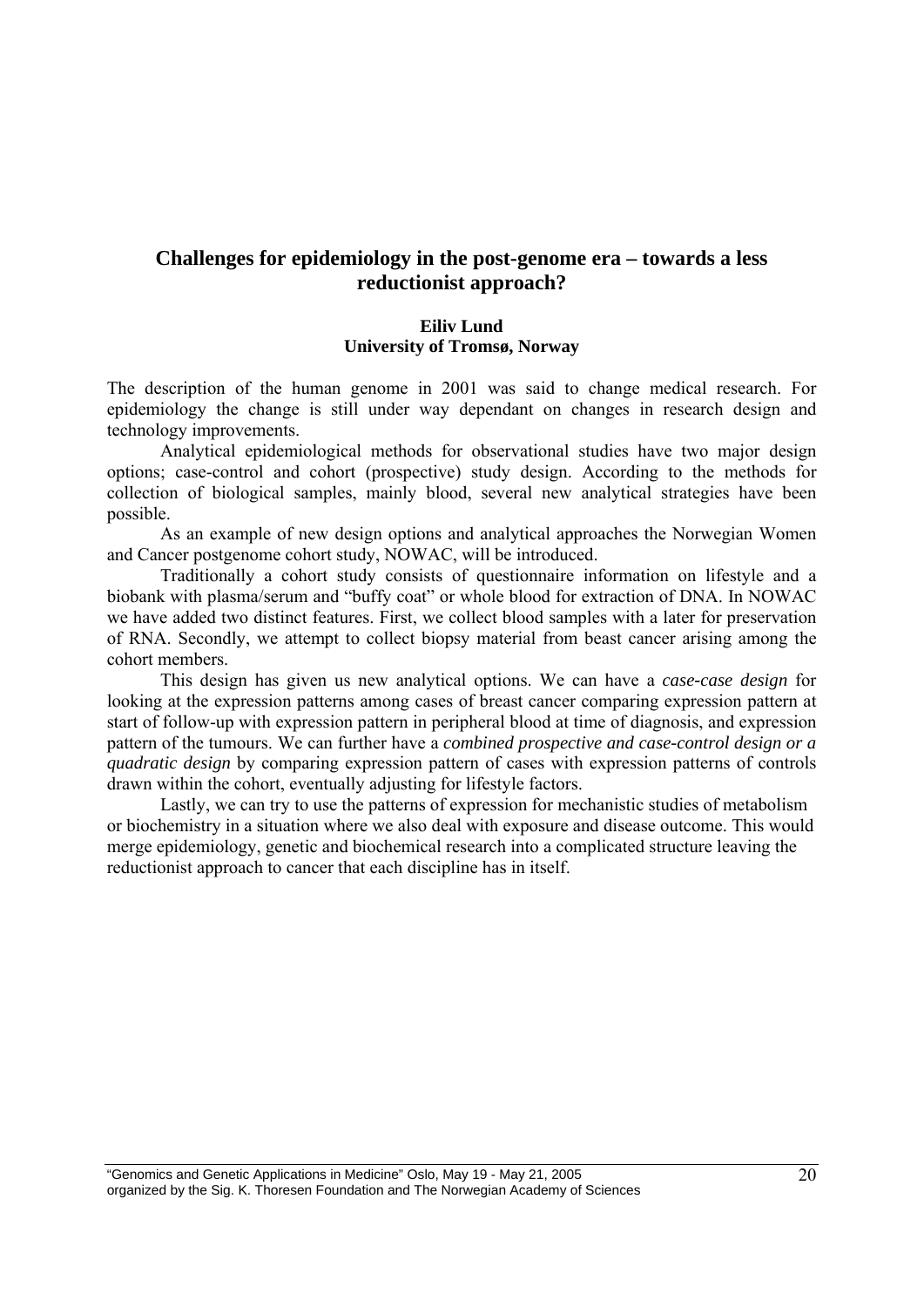# **Genetic epidemiology of BRCA1 mutations in Norway**

#### **Pål Møller, Section of Genetic Counselling, Department for Cancer Genetics, The Norwegian Radium Hospital, Oslo, Norway**

Any scientific description is based on an understanding of what the problem to describe is, and inside which context the problem is addressed. Furthermore, within this frame, any description is based on an *a priori* understanding of within which framework of understanding the solution is to be found. This is usually referred to as scientific paradigms. It is not a question of applying paradigms or not, the question is to understand which paradigms you base your reasoning on at any time. These paradigms are often not mentioned, they are often socially determined, and you are soon to become an outlaw in the scientific society if you dear to address the paradigms. History is full of well known examples of shift in scientific paradigms, the social problems around shifting to the concept of the heliocentric understanding of the universe (Galileo) and the description of evolution by selection (Darwin) is common knowledge. Man is, however, still a tribal animal, and within the scientific tribe the current paradigms are seldom addressed because it is still associated with social insecurity to leave the herd and base your reasoning on any different paradigm than those currently applied.

An inherent property of most paradigms, is that they are self-fullfilling when entered into the classical scientific pathway of testing a hypothesis deduced from the current paradigm. This is so, because most (all?) current paradigms have some element of truth, and most (all?) hypothesis derived from them will have some element of truth. In sum, there will be an association to detect, the p value will – pending sample size – be less than  $0.05$ , and the hypothesis will be demonstrated to be 'true'. The simultaneous fact is, however, that there may be other paradigms leading to other hypotheses that may be equally or more 'true' (lower p value). In this way, if all hypotheses tested are derived from current paradigms, you may never see that current paradigms are insufficient as driving forces to gain knew knowledge – even if they are.

What then, is the relevance to the above arguments with respect to genetic epidemiology of BRCA1 mutations in Norway?

The relevance is that most genetic epidemiologists apply the paradigm of Hardy-Weinberg equilibrium, and regards deviations from the paradigm as statistical confounders in the analyses. In society, this paradigm has been merged with Darwinism to become something like a religion: Living organisms no longer has a genetically determined behavioural pattern aquired by selection of the fittest, - thy now in all TV educational programmes have behavioural patterns with an intent: They do so because they want the effect achieved by doing so. More so, to protect the planet and our common environment, we must not disturb the 'balance' in the nature. The paradigm that nature is in balance has obviously merged with religious conceptions of using selection as a tool to arrive at the balance of today. The conflict between Darwinism and the religion of my society, has in my lifetime been solved by adopting Darwinism as a tool used in the process of making life as we know it. Other mechanisms – like earthcrakes, tsunamis, rainfloods – have been subjected to concepts of negative forces disturbing the balance and somehow in conflict with the making of earth and life – they all disturb the balance which is good and given and demonstrated to exist.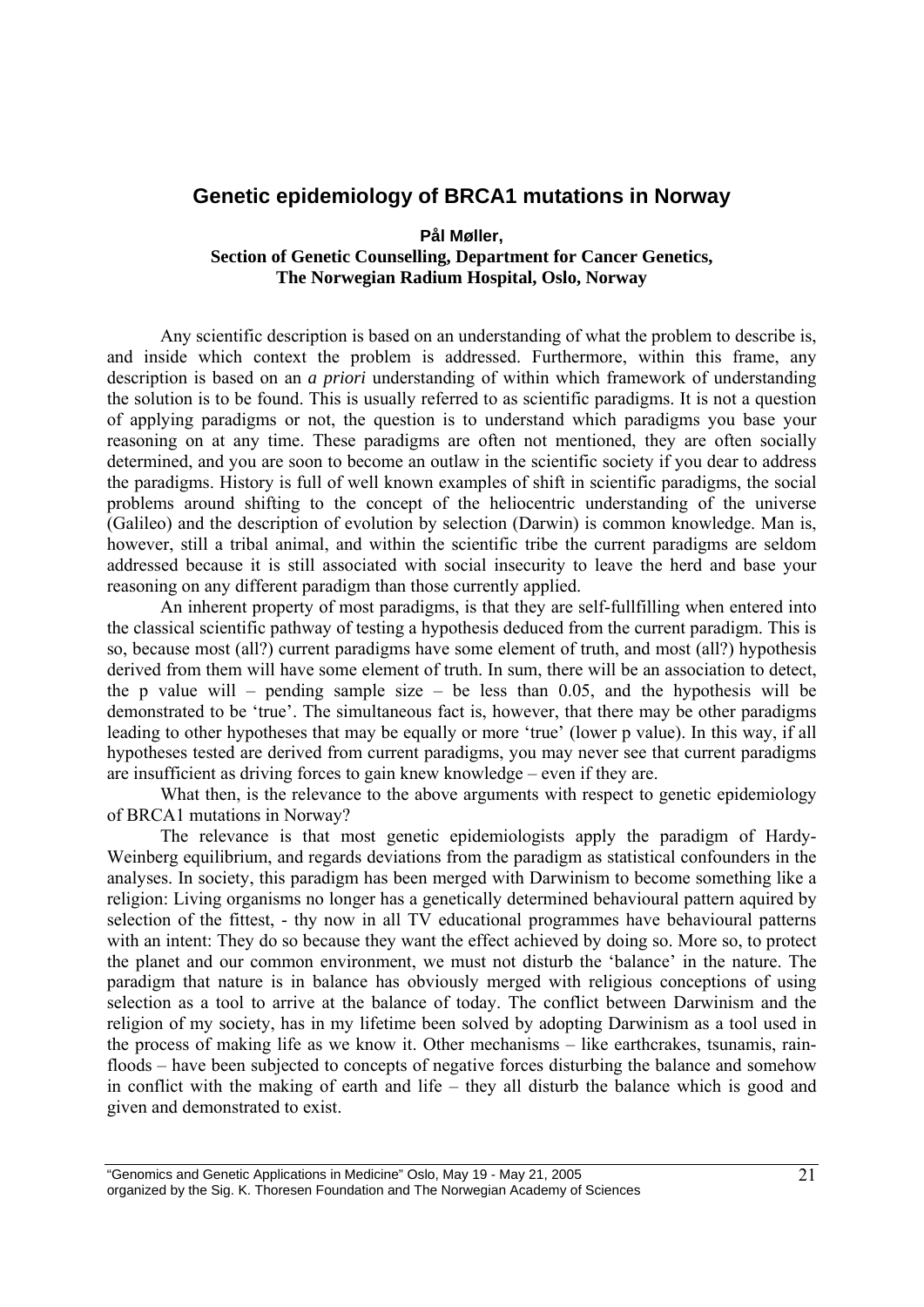In contrast to current dominating paradigms, today's environment – including genetic epidemiology of man – is basically influenced of factors destroying balance. Actually, possibly no population at all is meeting the concept of Hardy-Weinberg equilibrium – and that concept actually relates to sexual breeding only. Most forms of life may use other mechanisms. The tulip is my favourite: It clones itself beneath the surface in any weather, but sticks it's head up and have sex when the sun is shining.

Again, what is the relevance to the above arguments with respect to genetic epidemiology of BRCA1 mutations in Norway?

The relevance is that the Norwegian population never was, is not, and never will be, even close to Hardy-Weinberg equilibrium. The relevance is that it is conceptually wrong to address the problem and make a description under the paradigm of balance. The relevance is to dismiss balance as the paradigm and make the description based on a better understanding of the driving forces of the evolution – because the genetic epidemiology of BRCA1 mutations in Norway is not created by survival of the fittest, it not an effect of Darwinism, and we are not in a steady state where nothing will happen if we preserve the environment as is. We are in a state of imbalance, and there are major driving forces which are about to alter the distributions as a consequence of the imbalance. We are in the middle of an evolution not based on selection. Applying that as a paradigm, the current situation is easily understood and some prediction can be made for the future. The basic prediction is that there will be changes because we are not in the state of balance, but what the changes will be may be a stochastic chance and not an effect of selection. From this follows the second paradigm: There is no understanding of why the situation is as is, it is made out of imbalance and is the effect of a stochastic chance, not a selection of the fittest. The question why today's distribution and why not another, has no meaning.

Population geneticists have baptised the concept 'genetic drift'. It is commonly considered a confounder to balance – it may rather be the other way around. Genetic drift is the rule, selection of the fittest is slightly and slowly modifying the results.

Back to Norway – what are the major determinants of today's genetic epidemiology of any rare genetic marker in our population? They are well known: 10,000 years (400 generations) ago there was but ice. A small number of immigrants from central Europe populated the land and made an inbred population in a genetic isolate. This isolate arrived at about 500,000 persons some 1000 (40 generations) years ago, at which time the weather was warm and the naked mountains of today were large forests. At the time we organized the society to the Vikings who military ruled Northern Europe. Coincidencing in time with three major events – new social structure including Christianity, detoriation in weather conditions, and the bubonic plagues – the population collapsed to about 130,000 25 generations ago. The next 15 generations the remaining population lived in small genetic isolates, not broken until modern communications arrived some 5 generations ago. During the 15 generations, the population expanded by inmarriage to several millions, and half the population at the western coast emigrated to USA and Canada to avoid death by starvation about 5 generations ago. Counting the successors of these emigrants, 130,000 have become 10 million without intermarriages between the small isolates until 5 generations ago.

Where does this leave us? It leaves us with the understanding that any dominantly inherited disorder to be relatively frequent in the population, is to be caused of a high mutation rate and/or genetic drift caused by the most recent population bottleneck. It also leaves us with the understanding that – because it is about drift and not selection – there is no way of under-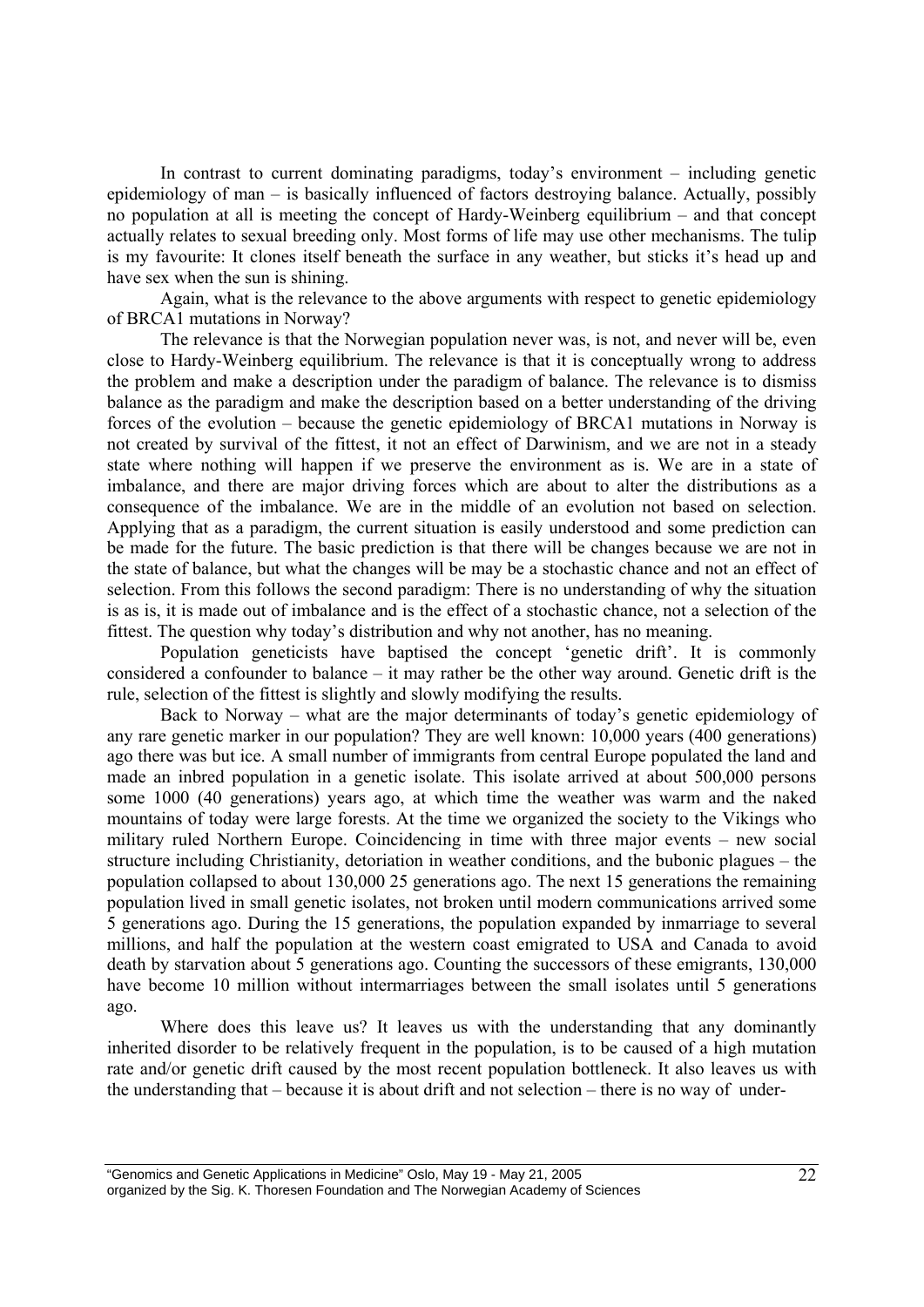standing why the present result and not another distribution, because it is the result of chance (the possibility of the Bubonic plagues to select for HLA phenotypes is not discussed here).

Because BRCA1 infrequently mutates, it means that any high prevalence of inherited breast ovarian cancer in Norway is to be caused by a few survivors of the plague having numorous offspings. At the time BRCA1 and BRCA2 were described, we knew that inherited breast ovarian cancer was frequent and unevenly distributed in Norway. Because it was soon clear that the genes rarely mutatate, we actually knew that the high and uneven distribution of breast-ovarian cancer kindreds was the function of genetic drift after the plagues. The task was actually trivial: to demonstrate which mutations, their origin and their present distribution.

How many mutations were expected to survive the plagues? Yates calculated that in a stable population, less than 10% of new mutations will survive 15 generations. In a population of 130,000 and given a population prevalence of BRCA1 mutation carriers of 2/1,000, no more than 260 mutation carriers were assumed to survive the plagues. Because of the mathematical (not selection) loss of infrequent mutations, no more than about 20 of these were assumed to be present today. Obviously, the surviving number may be higher because of the expanding population, but the calculations tell us that we are actually looking for a few frequent mutations, and close to all persons with the same mutations are assumed to be descendants of one mutation carrier surviving the plagues. This because no mutation introduced into the population the last 10 generations will have had any chance to become frequent, the determinants of the present genetic epidemiology were who died during the plagues, and what happened the first generations afterwards.

Reasoning along these lines was in conflict with the current paradigm of Hardy-Weinberg equilibrium, and was not well received in the scientific society. I had to find a lab willing to demonstrate the frequent mutations as a project, and the lab was found in Groningen, The Netherlands because their statistician and myself shared an interest in haplotyping.

To find new mutations in the BRCA genes is expensive, and was even more so at the time. We did not have to, however, because the reasoning told us that all persons with the same mutations were in the same family. So we used VNTRs and haplotyped families from the high incidence areas. It was soon evident that all families had intrafamilial haplotype sharing, and most family at the South west coast shared one out of three haplotypes, while a forth was common in the eastern region. Then we selected four obligate carriers within four families with one of the four haplotypes, and – because all four mutations recided within BRCA1 exon 11 demonstrated the four dominating founder haplotypes by sequencing exon 11 in four persons only.

We demonstrated that all persons with the same mutation in Norway, share the complete 5cM haplotype within where BRCA1 is located. That is, we have demonstrated the prescribed way by making a hypothesis based on the paradigm to be right. Which is considered epidemiological evidence. We conclude that the current distribution observed for BRCA1 mutations in Norway is caused by the instability produced by the Bubonic plagues 25 generations ago.

We now have a detailed map of the distribution of the locally arisen founder mutations. The four first described mutations account for more than half of all Norwegian mutation carriers. We have developed rapid high capacity test to demonstrate the most frequent mutations (multiplex PCR directly showing the mutations by short DNA segment variations, because 9 of the 10 most frequent mutations are small insertions or deletions). That is, we have a quick-test to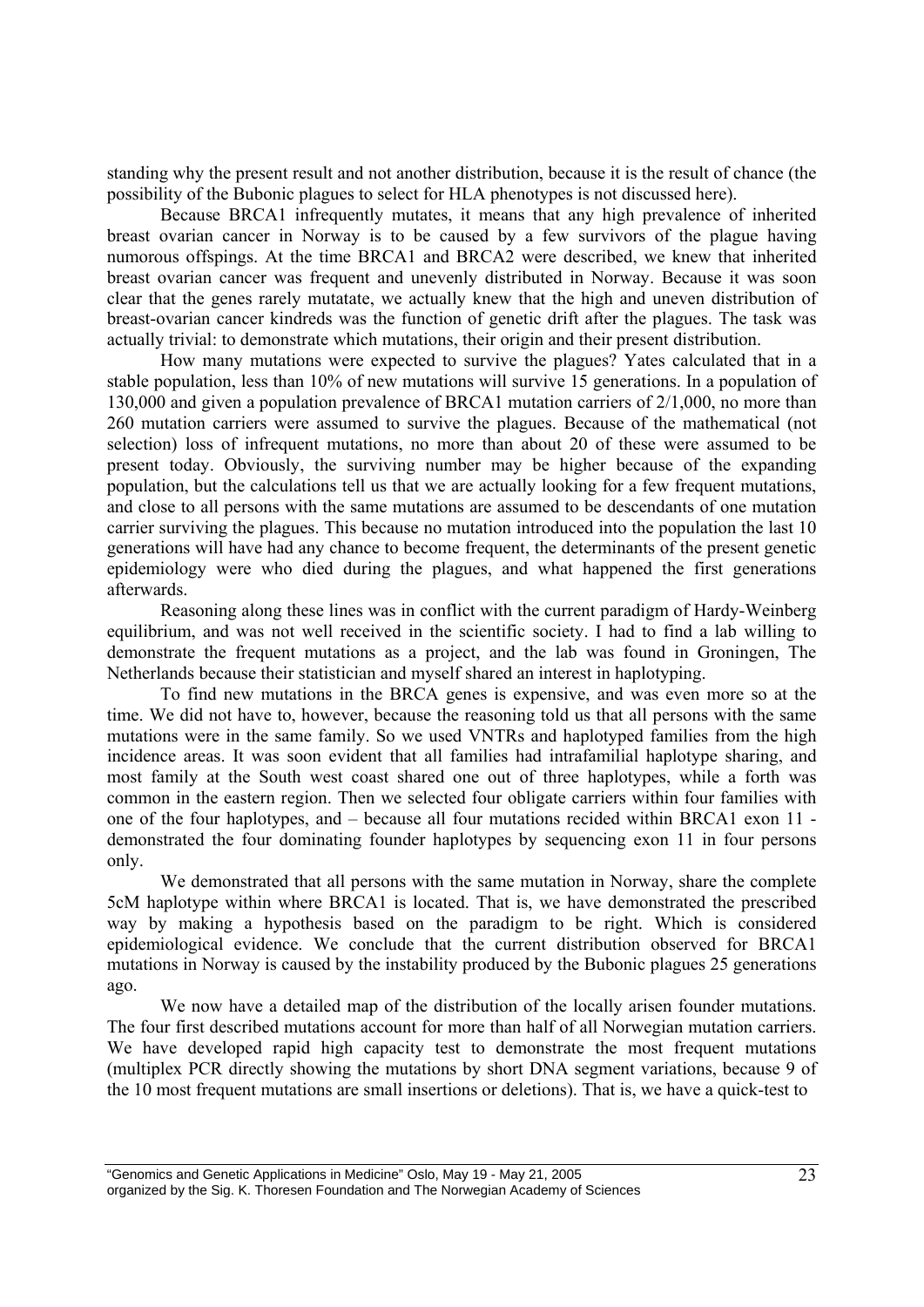demonstrate about 75% of the mutation carriers in the population. Whether or not to do so, is a political social decision, we have described the epidemiology and constructed the tool to identify the mutation carriers within short and with low cost.

Among the unpleasant experiences along the road, was the negative comments when approaching the paradigms to solve the problems, that no lab was really interested in joining us in the start, which lead us to the situation that it took a year from the results were actually ready until the data was clean enough to publish. In the meantime, others demonstrated by mutation analyses some Jews to have some frequent occurring mutations, which by now are known to have been married into Jews staying in East Europe for a while. Actually, all the old populations in Europe have now demonstrated private founder mutations – possibly besides East Anglia which was never really broken down by the Bubonic plagues. All frequent mutations in local populations have, to the extent they have been examined, been demonstrated to reside on similar haplotypes conform to the paradigm that they all have been made common by genetic drift. By and large, there are but private mutations in BRCA1 world-wide, all frequent mutations represents large, old kindreds.

Today, the story continues by SNPing, because there are more to inherited breast cancer than BRCA1 and BRCA2. The basic paradigm to construct fruitful hypotheses to describe the epidemiology continues to be the opposite of stability.

In general, the world is made by major events which are unforeseeable but we know they have occurred and we know they will occur. These events creates deep instability, and the current situation is but snapshot of an imbalanced system in continuously evolution because of the dynamics in the instability. The current paradigms of preserving a nature in balance, are profound misconceptions. Approaching these paradigms today evokes the same emotional negative energy as they met only a few years ago, when they were introduced.

Underlying is the lack of reflection that any paradigm and any interpretation of scientific results, are but imperfect frames of explaining what we so far know. There is no truth, because we do know that it will change tomorrow when new paradigms will be found more fruitful to describe tomorrow's knowledge. Then the true paradigms of today will be filed as ancient imperfections or misunderstandings. We are as scientists following the path described by Descartes: 'Any problem should be made as simple as possible', with the addition of Einstein: ' – but not simpler'. On a different level, we are continuously exploring the content of Elliot's remark:' Where is knowledge lost in information, where is understanding lost in knowledge, where is wisdom lost in understanding.'

The verbal contribution will give some details from the scientific reasoning and data, arriving at today's concepts when applying SNPs to explore different levels of associations under different paradigms of expected findings.

 None of the arguments discussed about are new, and one of the interesting question, therefore, is why the reasoning is to some extent in conflict with current paradigms.

References to the paradigms and data from our studies are given in :

 Møller P, Heimdal K, Apold J, Fredriksen Å, Borg Å, Hovig E, Hagen A, Hagen B, Pedersen JC, Mæhle L, The Norwegian Inherited Breast Cancer Group, The Norwegian Inherited Ovarian Cancer Group. Genetic epidemiology of BRCA1 mutations in Norway. Eur J Cancer 2001; 37: 2448-2434.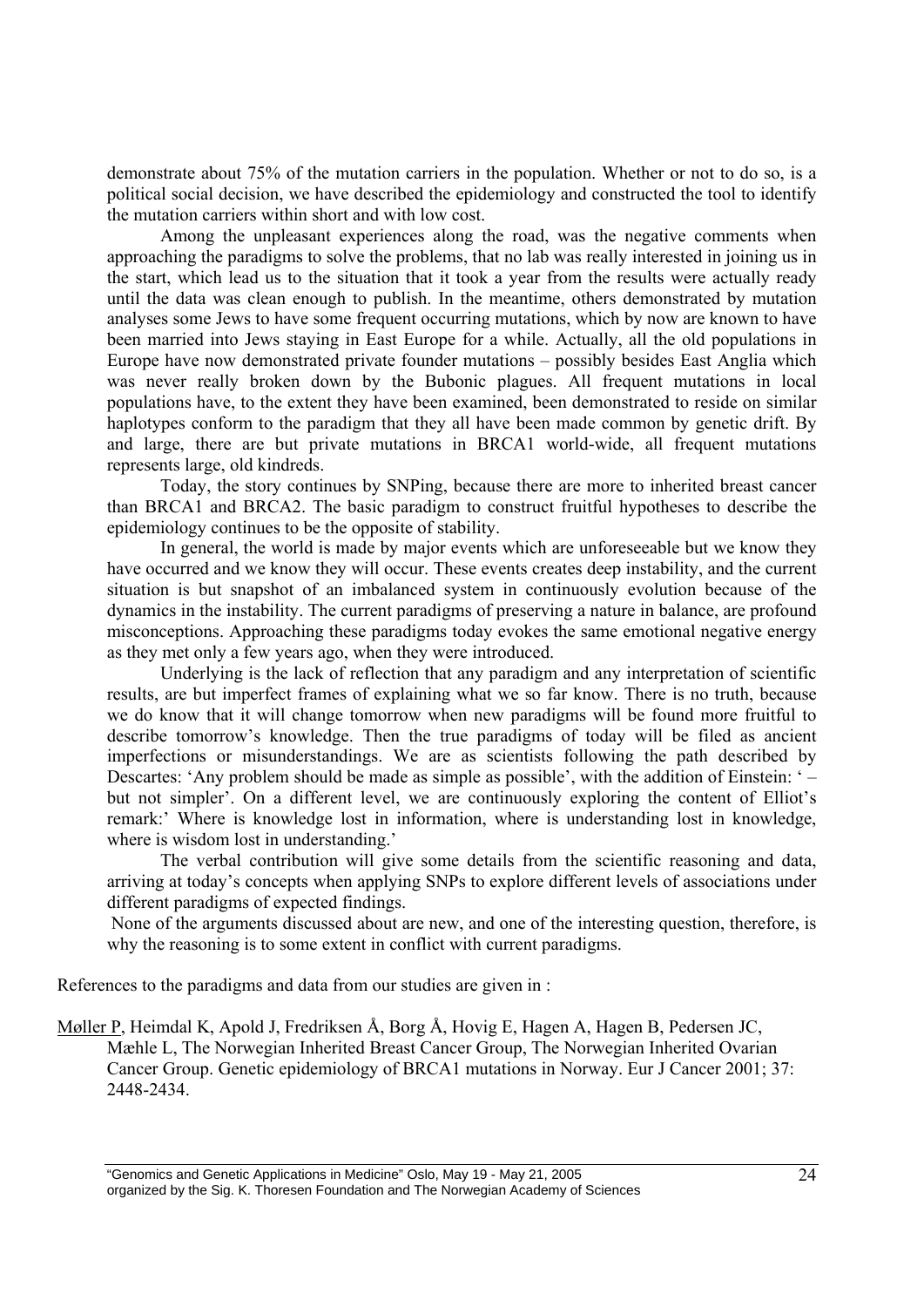#### **Gene expression in cancer: clinical** impac**t**

#### **Anne-Lise Børresen-Dale Department of Genetics, Inst. for Cancer Res., The Norwegian Radium Hospital, Oslo, Norway**

Microarray technologies, applied to the study of DNA, RNA, can be used to portray a tumor's detailed phenotype in its unique context, and to generate molecular signatures that will improve our understanding of the causes and progression of the disease, for the discovery of new molecular markers, for therapeutic intervention and for developing new prevention strategies. Eventually, advances in tumor portraiture will naturally lead to improved and individualized treatments for cancer patients.

We have performed expression studies and genome wide copy number analyses of more than 300 breast carcinomas and 100 ovarian carcinomas aiming at novel tumour classification that can predict survival and treatment response. The expression patterns observed provided a remarkably distinctive molecular portrait of each tumour.

Breast tumours are very heterogonous, but by expression profiling they could be classified into five novel subtypes (two luminal epithelial derived ER+ tumour subtypes, a basal epitheliallike, an ERBB2+ group, and a normal breast-like group). Survival analyses showed significantly different outcome for patients belonging to the various subtypes, including a poor prognosis for the basal-like and a significant difference in outcome for the two luminal /ER+ subtypes. Differences in *TP53* mutation frequency between the subtypes indicated an important role for this gene in determining the gene expression pattern in the various tumors. The frequency of the different genotypes of the codon 72 polymorphism of the *TP53* genes was significantly different in the 5 subgroups identified by expression analyse, indicating that the TP53 genotypes also have an impact on the expression profile. Unequal distribution of the different genotypes of *CYP19*  gene between the different subgroups was also observed. Cluster analyses of two published, independent data sets representing different patient cohorts from different laboratories, uncovered some of the same breast cancer subtypes. In the one data set that included information on time to development of distant metastasis, subtypes were associated with significant differences in this clinical feature. By including a group of tumours from *BRCA1* carriers in the analysis we found that this genotype predisposes to the basal tumour subtype. Invasive lobular carcinoma (ILC) is the second most common type of breast cancer next to invasive ductal carcinoma (IDC). We conducted gene expression studies of 21 ILCs and 38 IDCs and identified a subgroup of ILCs ("typical" ILCs) that clustered together and displayed different gene expression profiles from IDCs, while the other ILCs ("ductal-like" ILCs) were distributed between different IDC subtypes. Many of the differentially expressed genes between ILCs and IDCs code for proteins involved in cell adhesion/motility, lipid/fatty acid transport and metabolism, immune/defense response, and electron transport. Many genes that distinguish typical and ductal-like ILCs are involved in regulation of cell growth and immune response. Our data strongly suggest that over half the ILCs (called "typical" ILCs) differ from IDCs not only in histological and clinical features, but also in global transcription programs. The remaining ILCs closely resemble IDCs in their transcription patterns. Different molecular subtypes of ILC may require different therapeutic strategies.

Ovarian cancer is the leading cause of gynecological cancer-related deaths. DNA copy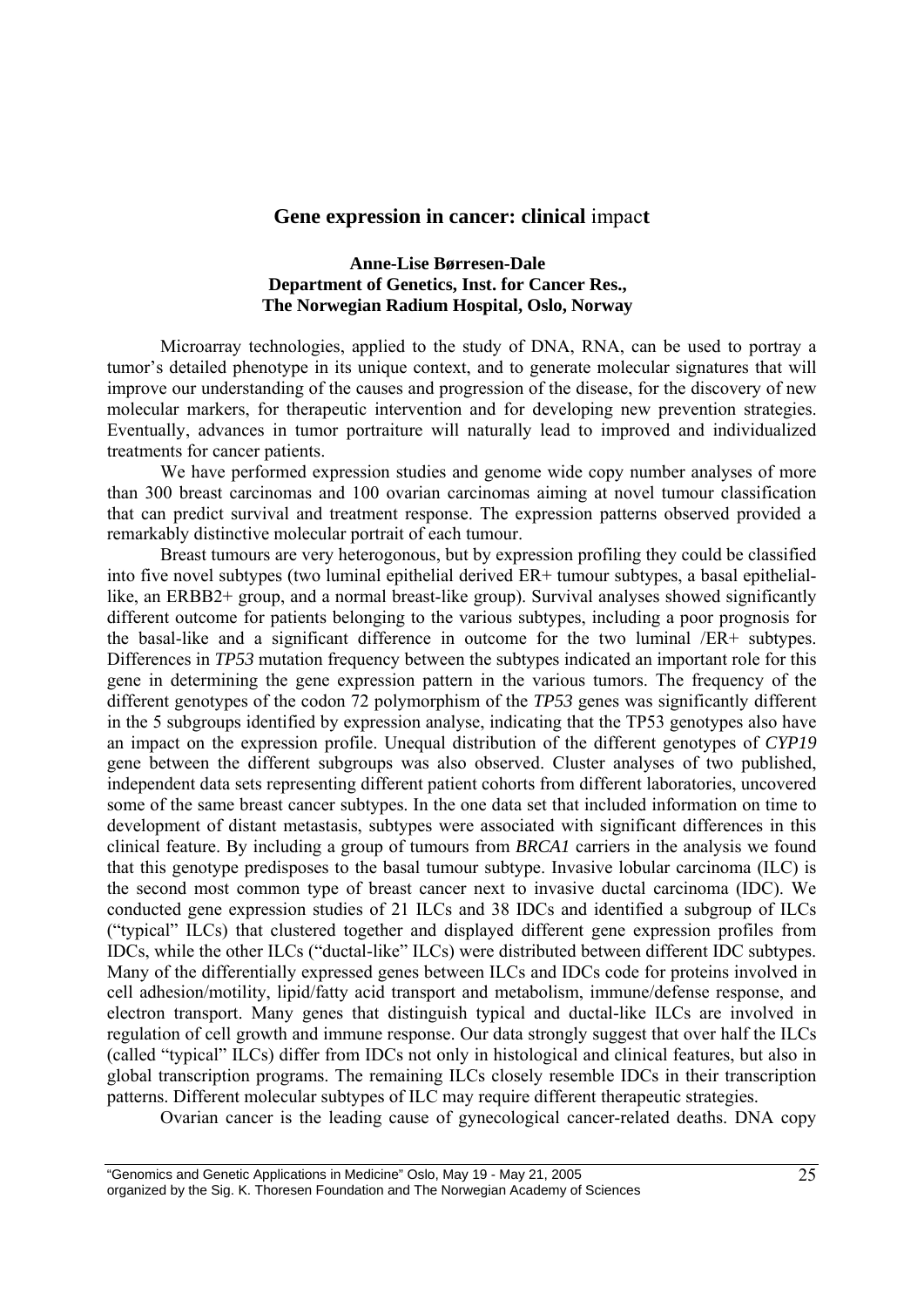number alterations (CNAs) are a consistent feature of ovarian carcinoma. cDNA microarrays with 41, 805 features (42K) representing 27, 286 unique genes were used to study CNAs. The results were analyzed using two programs, CGH-Miner and CGH-Explorer. Intervals of CNAs (ICNAs) were identified using Fix-Order clustering, a modified agglomerative clustering method. ICNAs were found at several sites previously reported in ovarian cancer, and the frequency ranged from 0 to 56% with the most frequent gain residing at 8q11.1-8q24.3 (40%) and the most frequent loss at 4q11-4q35.2 (56%). Two novel ICNAs, gain of  $19p13.3-19p12$  (27%) and loss of 15q13.3-15q22.31 (29%) were identified. Based on variations in patterns of CNA, patients were clustered into three groups, with significant difference in survival. Six amplified ICNAs, including ICNA at 17q12-17q23.2, and a cluster of co-amplified genes located at 17q12, including the oncogene *ERBB2*, were significantly related to poorer disease-specific survival.

These findings set the stage for future studies aimed at identifying genotypes influencing the specific patterns of gene activations that predict important clinical features, like sensitivity to specific therapies and metastatic potential.

References:

Perou, C. M et al. Nature 406: 747-52, 2000 Sørlie, T. et al PNAS 98 (19): 10869-74, 2001 Sørlie, T. et al. PNAS., 100 (14): 8418-8423, 2003 Zhao H. et al. Mol. Biol. Cell 15(6); 2523-2536, 2004 Langerød et al 2005 PloS Medicine, to be resubmitted after revision Wang et al 2005, submitted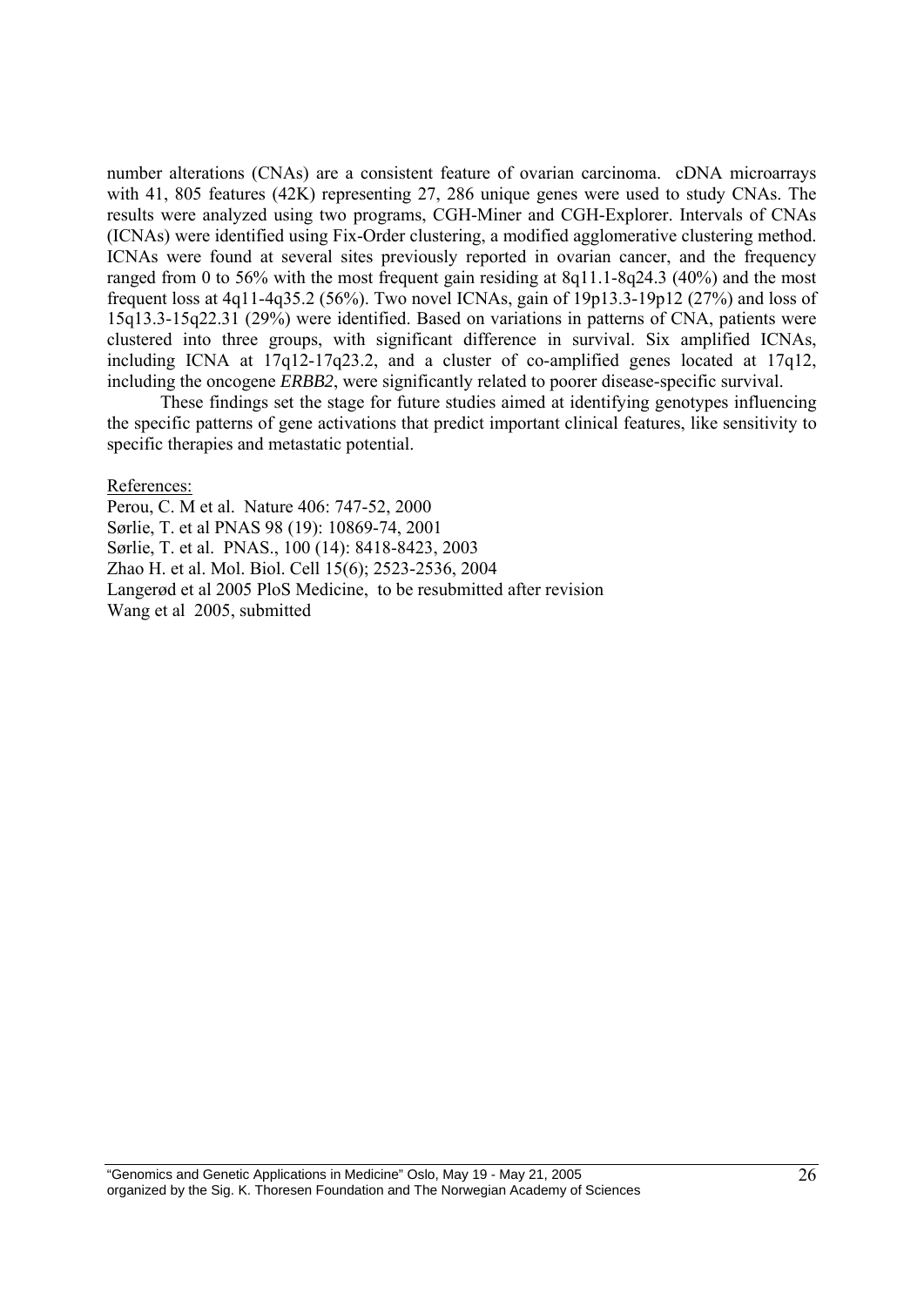# **Computational identification of disease related non-coding RNAs.**

#### **Ravi Sachidanandam, Cold Spring Harbor Laboratory, USA**

RNAs that are not translated into proteins are called non-coding RNAs (ncRNA) [1,2]. ncRNAs are important components of regulatory networks and are known to be involved in a variety of processes, such as splicing, X-inactivation and RNAi. ncRNAs offer sequence specificity through hybridization. The role of ncRNAs in disease is of great interest as it might point to mechanisms hitherto not considered.

The recently discovered class of ncRNAs, which is of great interest due to its involvement in the RNAi pathway, is the microRNA (miRNA)[3]. There are approximately 250 miRNAs in the human genome [4]. microRNAs are known to silence genes post transcriptionally (PTGS) by either blocking translation or by cleaving the message. The RNAi pathway has also been implicated in transcriptional gene silencing (TGS) through RNA-hairpin directed heterochromatin formation. Thus, compared to transcription factors and other protein based gene control mechanisms, microRNAs and other ncRNAs offer greater sequence specificity and variety in control mechanisms.

Many genetic diseases or predisposition to them, are the result of mutations, single nucleotide polymorphisms (SNP) or insertions/deletions (indels). These indels and SNPs can either affect ncRNA promoters, or the genes themselves, or their binding sites. The basic problem to be solved is one of mapping SNPs/indels to the genome and in parallel:

1) mapping mRNA genes to the genome.

2) mapping ncRNA binding sites on mRNAs and the genome.

There are several studies that have identified SNPs/indels associated with certain cancers [5]. In addition, sequencing of genes from tumors has identified sporadic mutations that seem to have an effect on the response of tumors to drugs. The work we discuss below allows exploration of the effect of these SNPs and indels on genetic pathways through their effect on ncRNAs.

We address the following problems in this talk

1) The management of genomic information. Unfortunately, it is a nightmare to now access genomic data in a biologist friendly way, through names that are familiar to biologists. We solved this problem by developing a tool called GeneSeer which is now available to the public through a website (http://geneseer.cshl.org).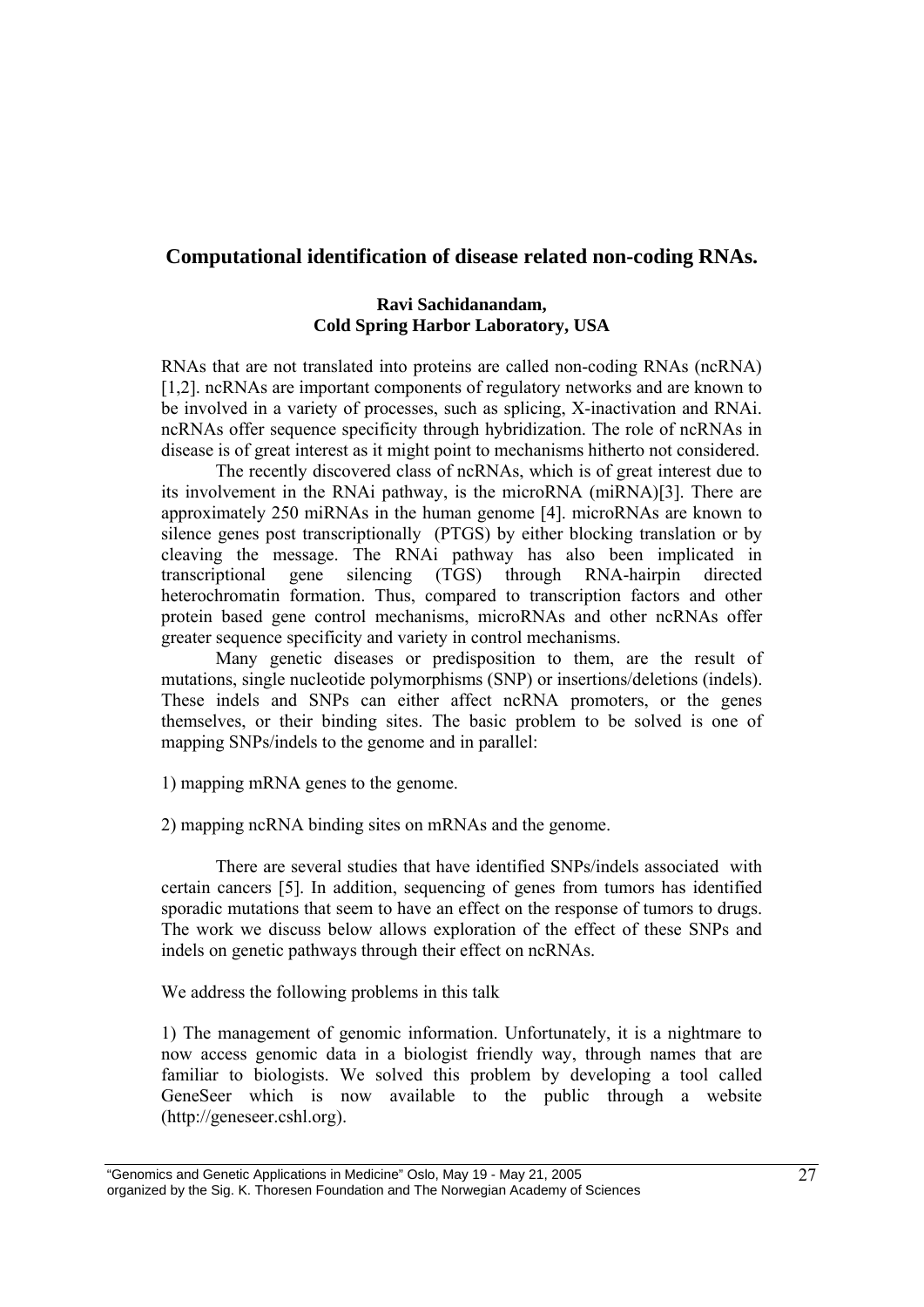2) miRNA binding sites and cleavage sites. We have developed methods of identifying miRNA binding sites, based on experimental data and identified miRNA binding sites that could result in cleavage of mRNAs.

3) Mapping SNPs and indels to miRNA genes and their binding sites and quantifying their perturbative effects.

4) Mapping ncRNA binding sites to regions of the genome, which could in turn predict effects on heterochromatin formation.

5) Understanding pathway control mechanisms using data from diverse sources, such as homologues across species and miRNA expression microarray data. This in turn can help identify the effect of SNPs and indels on pathways.

#### **References**

1. Sean Eddy, *Non-coding RNA Genes and the Modern RNA World.* http://www.euchromatin.org/Eddy01.htm

2. **Database of non-coding RNA** <http://noncode.bioinfo.org.cn/index2.htm>

3. He L, Hannon GJ. *MicroRNAs: small RNAs with a big role in gene regulation.* **Nat Rev Genet.** 2004 Jul;5(7):522-31.

#### 4. **The miRNA registry**

http://www.sanger.ac.uk/Software/Rfam/mirna/index.shtml

5. Mitra N, Ye TZ, Smith A, Chuai S, Kirchhoff T, Peterlongo P, Nafa K, Phillips MS, Offit K, Ellis NA. *Localization of cancer susceptibility genes by genomewide single-nucleotide polymorphism linkage-disequilibrium mapping.* **Cancer Res.** 2004 Nov 1;64(21):8116-25.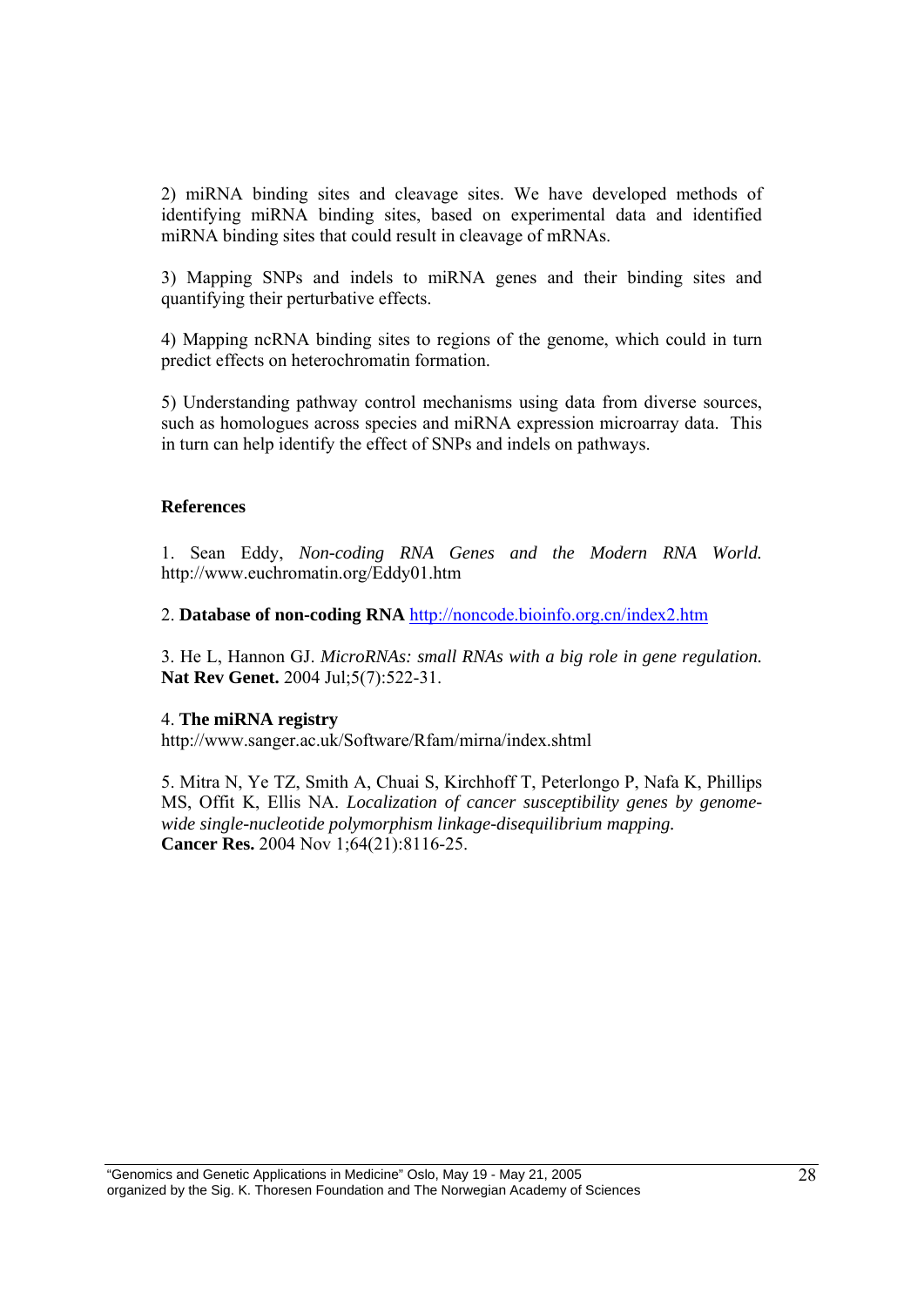# **Dissection of molecular pathways of cancer by high-throughput biochip technologies and RNA interference.**

#### **Olli Kallioniemi, Medical Biotechnology, VTT Technical Research Centre of Finland, and University of Turku, 20521 Turku, Finland**

 Our aim is to identify new molecular targets and mechanisms for therapeutic intervention in cancer. To achieve this aim, we develop and apply multiple high-throughput technologies including "in silico" screening as well as technologies for molecular, cellular and clinical discovery research. Finally, data integration from these technology platforms is applied to facilitate interpretation and prioritization of the findings.

 In silico screening: In order to make use of the exponential increase of published data on gene expression arrays, we have launched a project to acquire and make use of these data as a discovery resource. We currently have data on 5700 samples analyzed on the Affymetrix gene expression platform stored in our relational database. These samples include e.g. 64 normal tissues/cell types, 43 tumor types, many other diseases as well as functional experiments, altogether 84 Million datapoints. We have developed methods to mine these data to identify tissue- and disease-specific expression patterns of transcripts, gene coexpression profiles, to explore networks of gene regulation as well as methods to interpret new microarray experiments. In silico transcriptomic screening makes it possible to generate dozens of testable hypotheses for laboratory analysis based on data sets that are much larger and more extensive than any single academic laboratory can afford to generate. Analysis of gene expression profiles across 100s of tissue and tumor types, diseases and experimental manipulations generates novel, often unexpected insights on gene function as well as on the underlying biology and medicine.

 Molecular screening: Large cohorts of clinical samples are now being investigated not only at the RNA level by gene expression profiling, but also at the DNA-level using comparative genomic hybridization (CGH) arrays for analysis of somatic genetic alterations or SNP-arrays for studies of allelic gains and losses. There is also an emerging interest for large-scale proteomic and metabolic profiling. It will be increasingly important to integrate multiple levels of molecular profiling data to gain new insights and comprehensive views on mechanisms of cancer development. We are applying single-gene resolution oligo-CGH arrays and integrate these data with gene expression information on the same samples. The increased CGH resolution has highlighted several microdeletions as well as small amplifications, whose impact on gene expression can be substantial and highly specific. This has led to an opportunity for rapid identification of genes that may be targets of genetic alterations in cancer. As demonstrated by several recently approved drugs for cancer, such mutated genes represent attractive targets for the development of effective cancer-specific therapeutics.

 Functional screening using RNA interference: The molecular profiling of DNA-, RNA- or protein expression patterns in patient samples is not sufficient for implicating these molecules or molecular mechanism as therapeutic targets. It is also necessary to generate functional information on such genes and pathways. Towards this aim, we have developed a highthroughput screening (HTS) system which is composed of a robotic, automated platform for the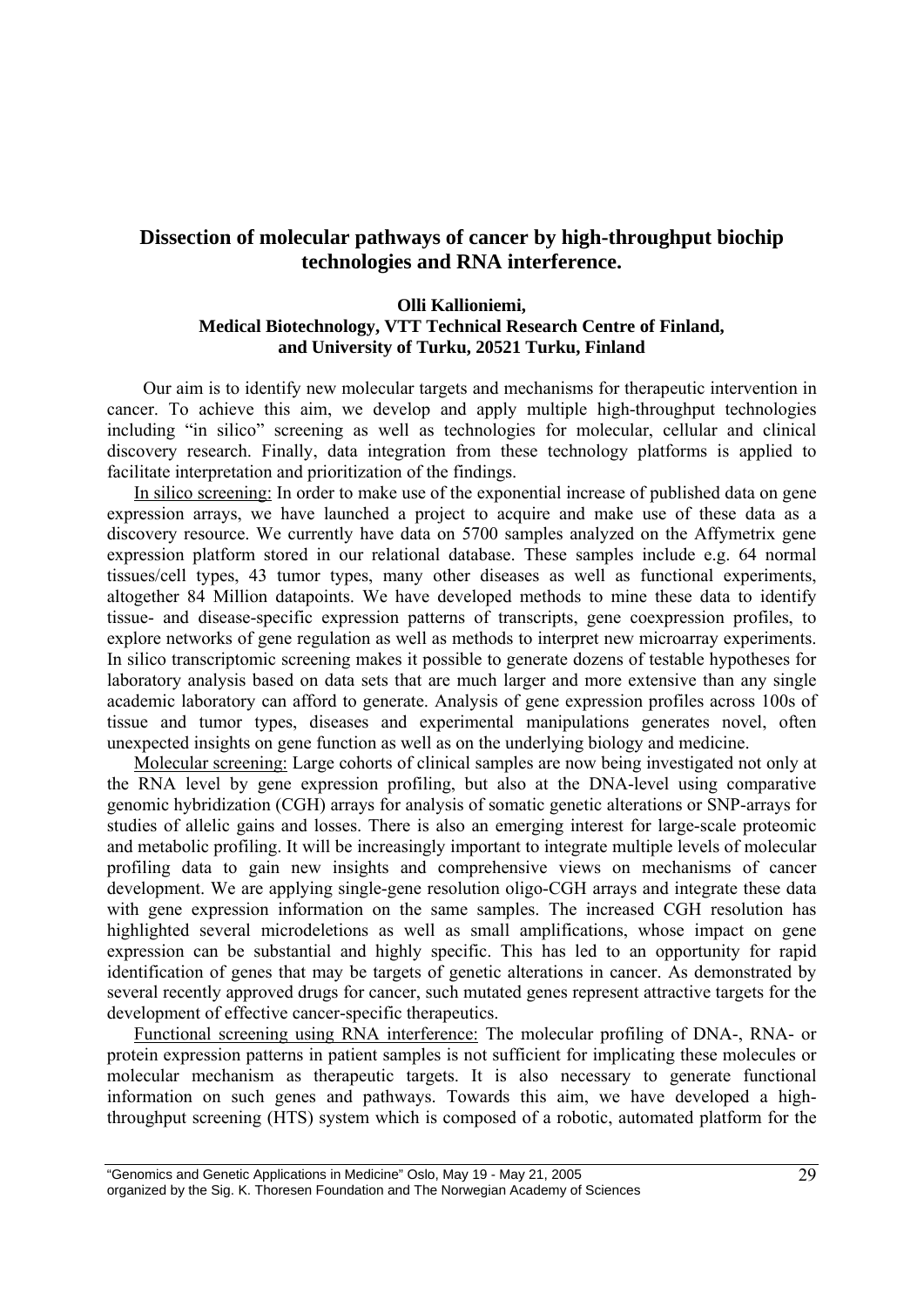analysis of up to 20,000 functional experiments with living cells at a time using the 384-well microplate format. Cells are dispensed into culture wells, exposed to siRNAs or small molecule compounds, incubated for 1-3 days, washed, and stained with phenotype-specific markers for cell growth, cell cycle distribution or induction of apoptosis. The results are read by plate readers or cell cytometers. Functional studies with RNAi libraries (e.g. 1000-10,000 siRNAs) have implicated genes whose targeting by RNAi is lethal to specific cancer types, such as breast cancer. Integration of such functional RNAi data with gene expression and aCGH data has enabled us to identify genes that are targets of genetic alterations and whose expression is required for the maintenance of the malignant phenotype. Such genes represent attractive candidate drug targets.

 Clinical screening: Data on molecular targets arising from functional in vitro studies need to be corroborated in studies of large-scale clinical sample cohorts in order to verify that such molecular targets are relevant in clinical patient samples. A number of technologies are being developed towards this aim. First, the in silico screening transcriptomics database with 5700 samples has made it possible to develop an approach for "in silico clinical validation". It is possible to determine the expression levels of any gene across a very large number of tumor and normal sample types. Second, more established technologies, such as tissue microarrays (TMA) facilitate the analysis of individual DNA, RNA and protein targets in thousands of arrayed patient samples, typically from formalin-fixed tumors. TMA analysis with antibody binders produces definitive clinical data on the expression of therapeutic protein targets, and enables quantitation of drug target distributions at the population level (target epidemiology). In order to further increase the throughput of molecular analyses, we are developing methods to print tissue lysates from frozen samples in an array format. Tissue protein lysate arrays will help to automate and expand antibody-based validation of molecular targets in large cohorts of tissue specimens.

 In summary, high-throughput technologies can be applied in the "in silico", molecular, cellular and clinical screening studies, thereby substantially increasing the information and insights that can be obtained on a single platform. Integration of data from the various highthroughput platforms will facilitate a deeper, mechanistic interpretation and understanding of cancer biology, which is an essential requirement for the development of next-generation targeted therapies.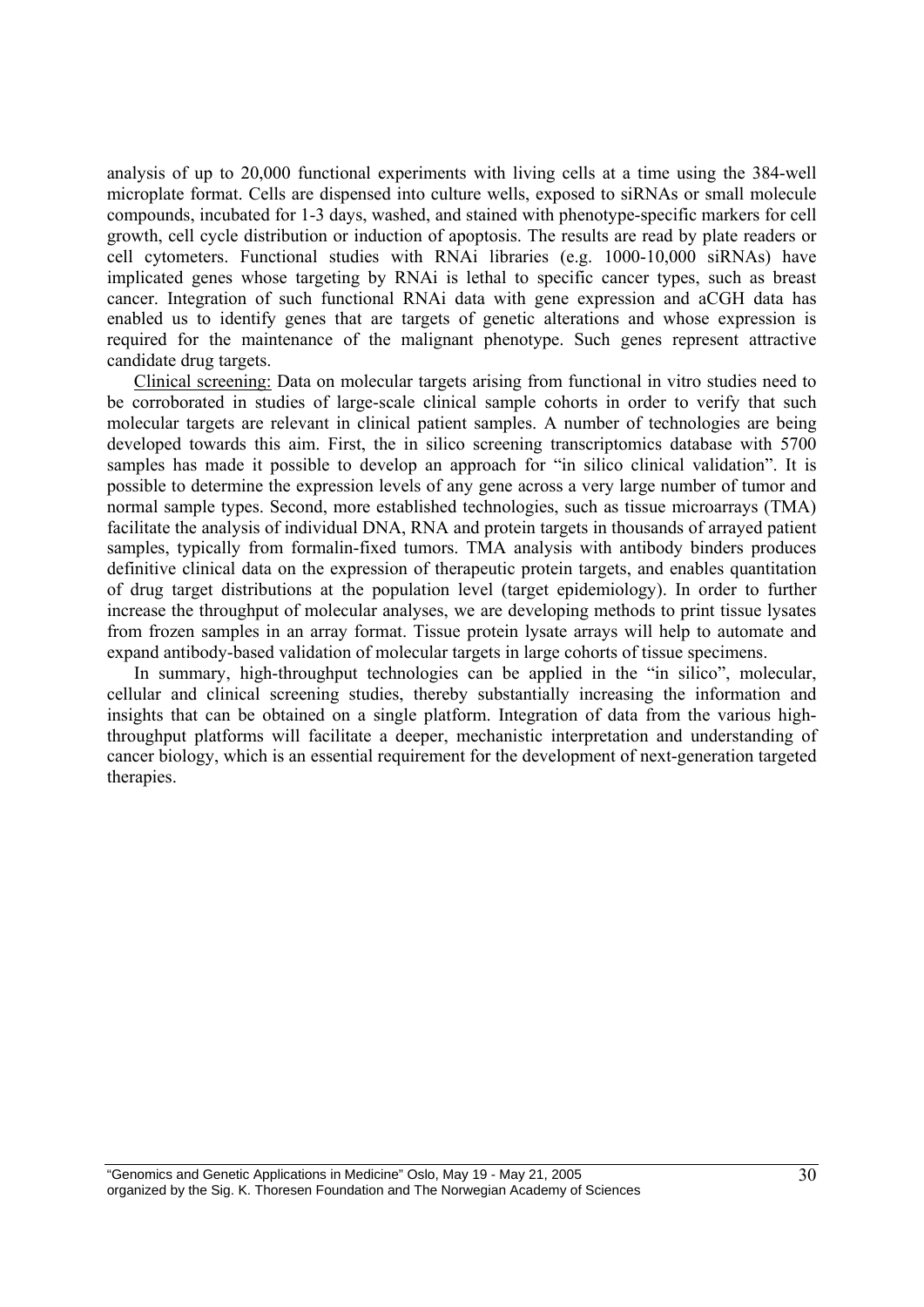## **Gene expression and radiation sensitivity**

**OK Rødningen 1 , J Alsner 2 , T Hastie 3 , J Overgaard 2 and A-L Børresen-Dale 1**

# **1 Department of Genetics, The Norwegian Radium Hospital, Norway, 2 Department of Experimental Clinical Oncology, Aarhus University Hospital, Denmark, and Department of Statistics, Stanford University, USA**

Among breast cancer patients receiving ionizing radiation (IR) treatment, a subgroup show long-term adverse effects in the normal tissue. Women treated for unilateral breast cancer may also develop breast cancer in the contralateral breast, possibly caused by the radiation exposure. Despite that a linear relationship between radiation dose and IR response have been documented, a large variation in the adverse effect to the treatment is observed among patients receiving the same dose. This enhanced sensitivity to the damaging effects of IR among a subset of patients support the hypothesis that the variation in response is genetically determined.

One of the most common adverse effects is radiation-induced fibrosis (RIF), a complex biological process developing gradually over several years (O'Sullivan and Levin, 2003). RIF is believed to occur as the result of a coordinated response to IR involving several different cytokines and growth factors, fibroblast proliferation and differentiation, and also remodelling of the extracellular matrix . Risk of RIF is at present a dose-limiting factor in radiation therapy. The mechanisms whereby the initial cellular and extracellular responses following irradiation of the skin promotes RIF are not fully understood. However, it is known that IR induces DNA doublestrand breaks (DSBs). These DSBs activate a serine/threonine protein kinase; ATM, either through changes in chromatin structure (Bakkenist and Kastan, 2003) or through Mre11-Rad50- Nbs1 mediated unwinding of DNA ends (Lee and Paull, 2005). ATM phosphorylates several downstream molecules including p53, one of the key proteins in the checkpoint pathways. Its activation leads to the transcription of several genes of which the products can trigger processes such as cell cycle arrest, apoptosis, DNA repair and differentiation. In addition, the generation of reactive oxygen species by IR can cause damage to both DNA, proteins and membrane lipids, initiating further stress responses in the cell. Thus, IR initiates a cascade of events including induction of several signal transduction pathways, and major shifts in the transcription profiles of cells.

The fibroblast is one of the key players in the process of radiation-induced subcutaneous fibrosis. To increase our understanding of the effects of IR on human tissue and cells, we have used cDNA microarrays (www.mikromatrise.no) to analyze the transcriptional responses of in vitro radiated fibroblasts. Thirty different human fibroblast cell lines were included in the study. The fibroblasts were achieved from patients treated with post-mastectomy radiotherapy in Aarhus, Denmark, from 1978-1982, and subsequently evaluated in detail with regard to development of RIF (Johansen et al., 1996). Cells were irradiated with either single doses of 3.5 Gy or multiple doses of 2 Gy. Expression analyses were performed on unexposed and exposed cells after different time points. The IR response was analyzed using the statistical method Significance Analysis of Microarrays (SAM, www-stat.stanford.edu/~tibs). We identified known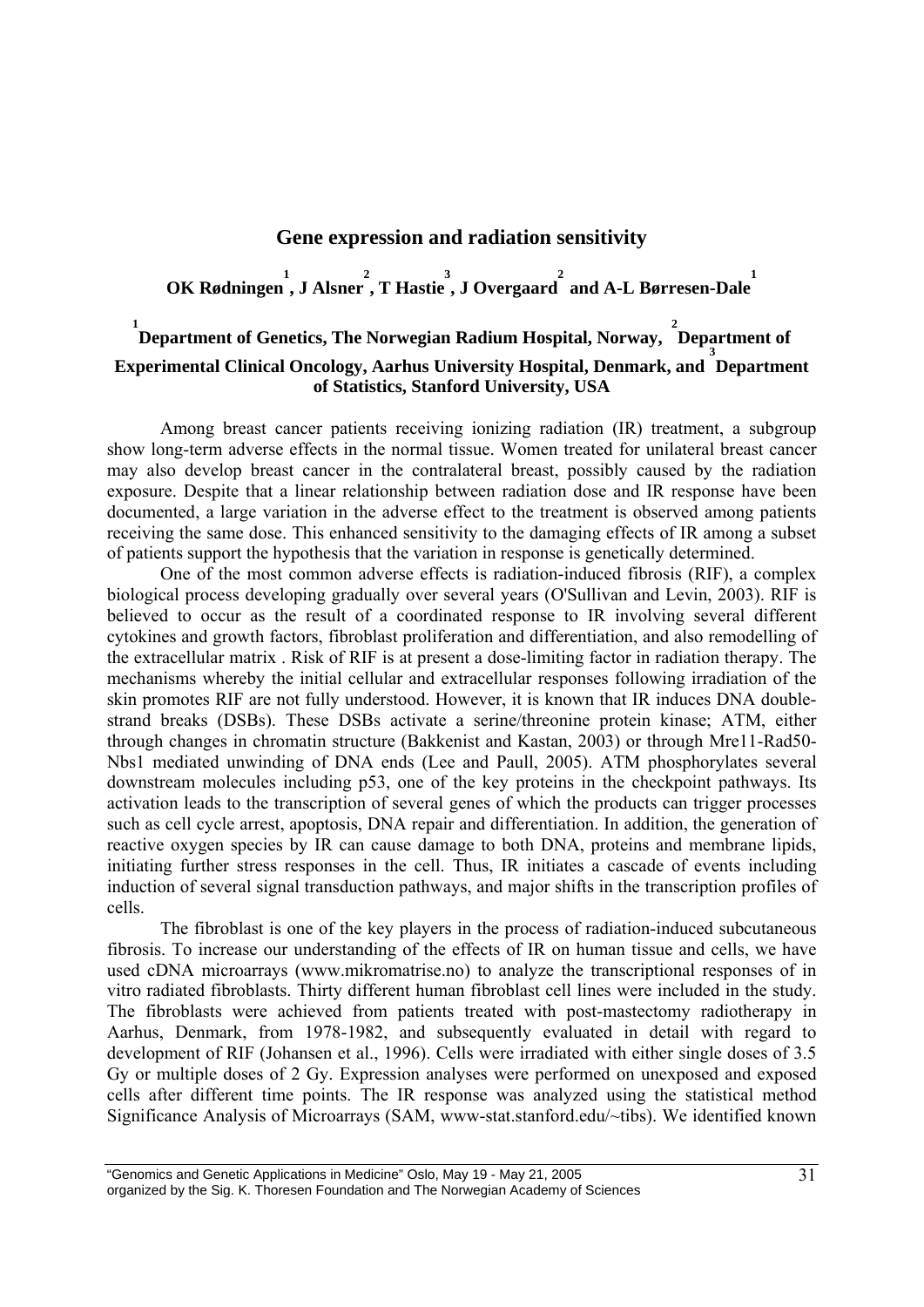IR responsive pathways, in which several seem to be mediated by ATM and p53. We also identified responses not previously described, which might be associated with IR-induced fibrosis. SAM analyses were also applied to identify genes in which the expression level correlated with the level of fibrosis, and PAM analyses (Prediction Analysis for Microarrays, www-stat.stanford.edu/~tibs) identified a limited set of predictive genes. These genes may provide basis for a diagnostic tool in the identification of patients with adverse responses to radiation, and improve and optimize radiotherapy at the individual level.

#### References:

Bakkenist, C.J. and Kastan, M.B. (2003). DNA damage activates ATM through intermolecular autophosphorylation and dimer dissociation. Nature *421*, 499-506.

Johansen, J., Bentzen, S.M., Overgaard, J., and Overgaard, M. (1996). Relationship between the in vitro radiosensitivity of skin fibroblasts and the expression of subcutaneous fibrosis, telangiectasia, and skin erythema after radiotherapy. Radiother. Oncol. *40*, 101-109.

Lee, J.H. and Paull, T.T. (2005). ATM activation by DNA double-strand breaks through the Mre11-Rad50-Nbs1 complex. Science *22*; 308(5721), 551-554.

O'Sullivan, B. and Levin, W. (2003). Late radiation-related fibrosis: pathogenesis, manifestations, and current management. Semin. Radiat. Oncol. *13*, 274-289.

Supported by EMBIO, University of Oslo, Norway and the Danish Cancer Society.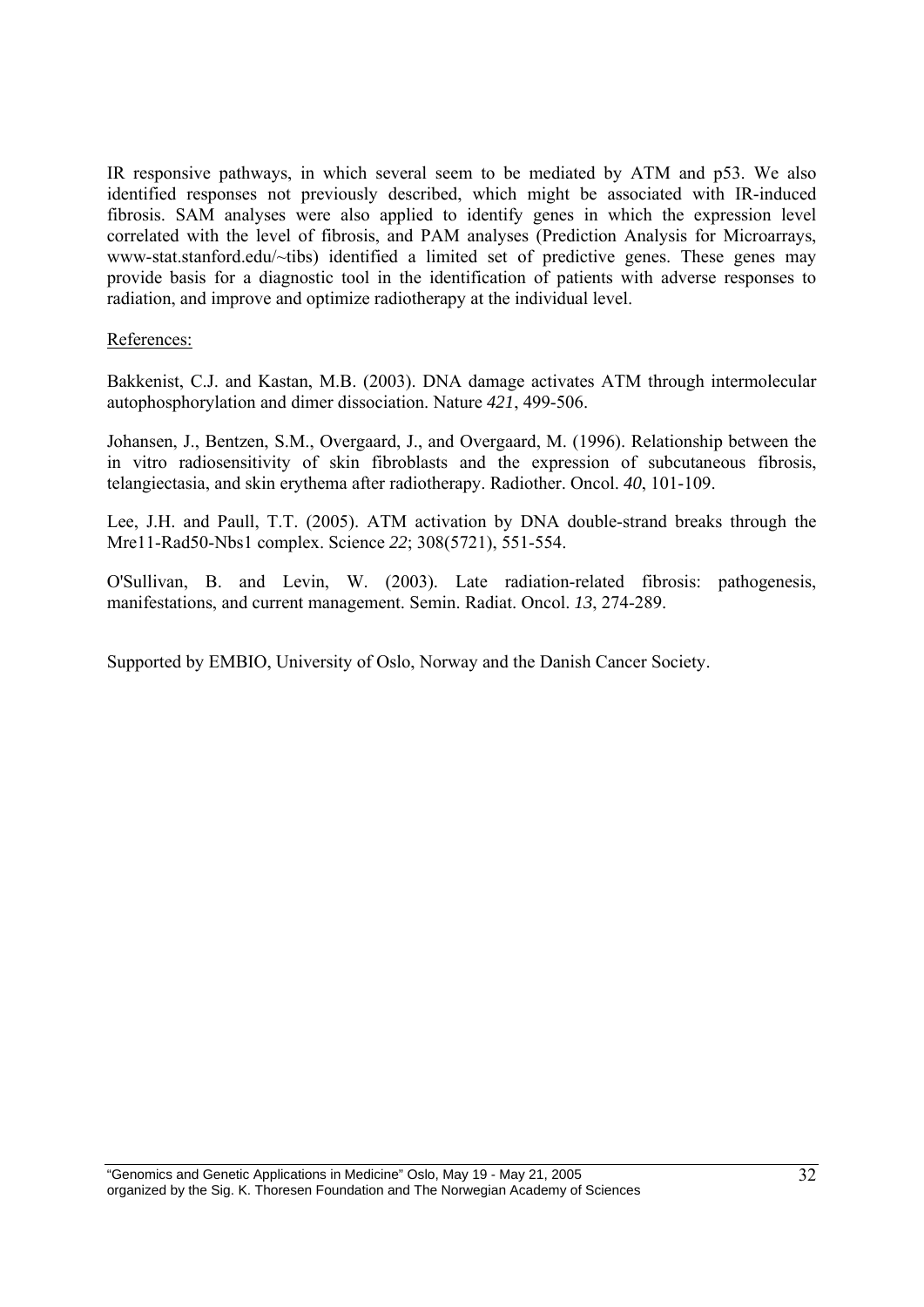# **A Global Overview of Human Genetic Variation**

#### **Kenneth K. Kidd, PhD, Yale University, USA**

One of the grand challenges of the post−human-genome-sequence era is to "develop a detailed understanding of the heritable variation in the human genome". By characterizing genetic variation among individuals and populations, we may gain a better understanding of differential susceptibility to disease, differential response to pharmacological agents and the complex interaction of genetic and environmental factors in producing phenotypes. A fundamental truth is that allele frequencies vary among population and that the variation generally follows a geographic pattern. This roughly corresponds to the lay person's concepts, because people from different parts of the world look different, whereas people from the same part of the world tend to look similar. However, simplification to "five races" ignores both the complexity of the global pattern as well as the variation within each geographic region. Both will be illustrated in this talk.

The genetic data accumulated over the past two decades overwhelmingly support the Recent African Origin (RAO) model (also called the Out of Africa model). According to the RAO model, all non-African populations descend from an anatomically modern *H. sapiens* ancestor that evolved in Africa  $\sim$ 200 thousand years ago (Kya) and then spread and diversified throughout the rest of the world starting ~50−100 Kya, supplanting any archaic *Homo* populations still present outside of Africa, such as Neanderthals (although low levels of admixture between these groups cannot be ruled out). Studies of variation in autosomal, mitochondrial DNA (mtDNA) and Y-chromosome haplotypes indicate that the migration(s) out of Africa originated from an East African gene pool. The RAO model predicts a recent common African ancestor with subsequent recent expansions after the initial migration(s) out of Africa  $\sim$ 100 Kya. This history of expansions out of Africa and then into Australo-Melanesia ( $\sim$ 60 Kya), Europe ( $\sim$ 40 Kya), Asia ( $\sim$ 35 Kya), the New World ( $\sim$ 30 Kya) and the Pacific ( $\sim$ 3 Kya) is a major cause of the global patterns of allele frequency variation.

**Amounts of genetic variation** Humans are ~98.8% similar to chimpanzees at the nucleotide level and are considerably more similar to each other, differing on average at only 1 of every 500−1,000 nucleotides between chromosomes. This degree of diversity is less than what typically exists among chimpanzees. Current estimates of how much variation occurs species-wide indicates that all *H. sapiens* are ~99.6−99.8% identical at the nucleotide sequence level. The other 0.2−0.4% of 3 billion nucleotides comprises ~10 million DNA variants that can potentially occur in all different combinations (these numbers may be underestimates, as Build 124 of dbSNP already contains nearly 10 million single-nucleotide polymorphisms (SNPs), of which 5 million are validated;

#### **Global patterns of genetic variation**

Studies of autosomal and X-chromosomal haplotype variation, as well as mtDNA variation, indicate that Africans have the largest number of population-specific alleles and that non-African populations carry only a fraction of the genetic diversity that is present in Africa. This would be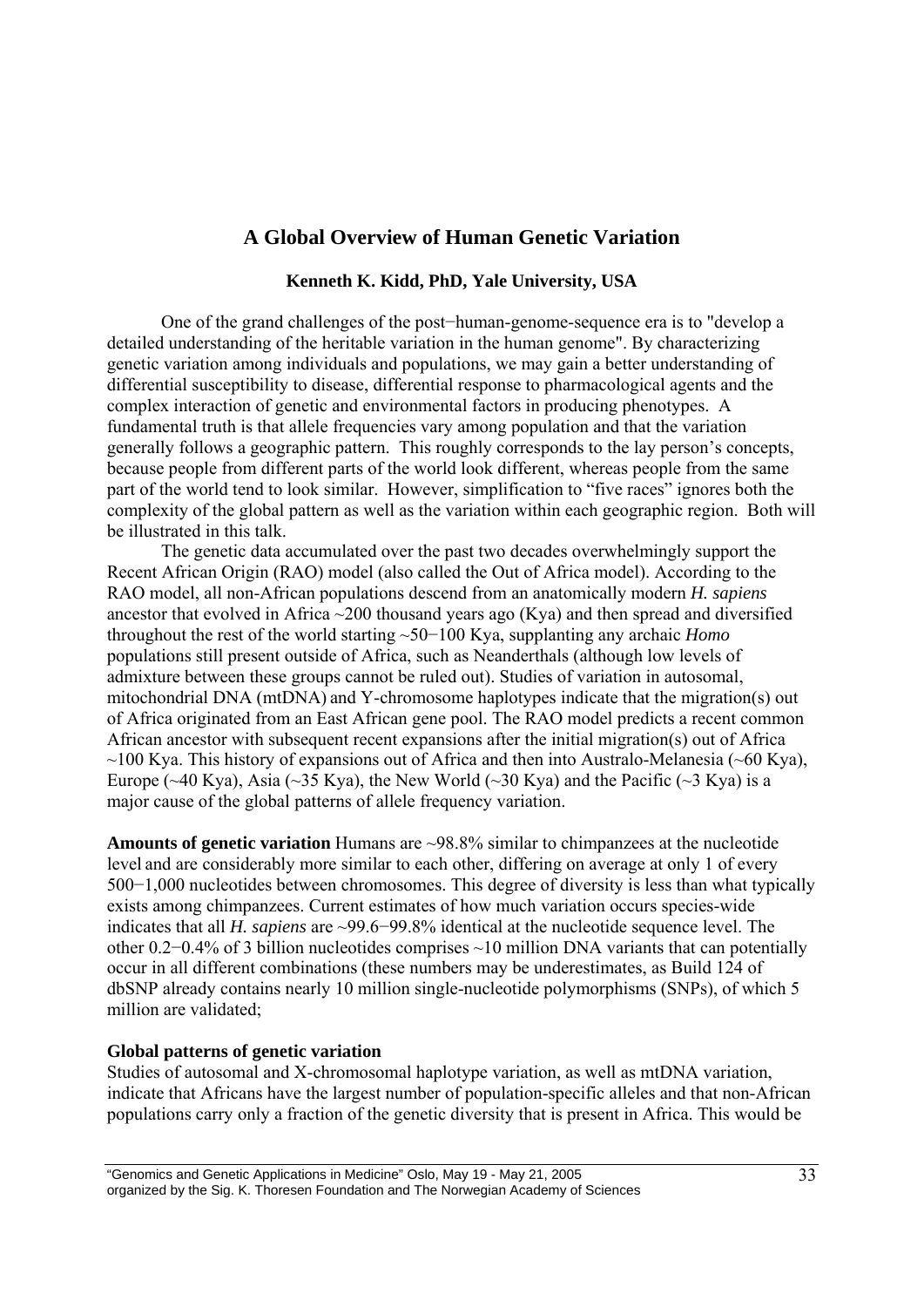expected if there were a genetic bottleneck at the time of migration of modern humans out of Africa. We also see a clinal pattern of less heterozygosity and fewer population-specific alleles with increasing distance from Africa. This would be expected from accumulating random genetic drift at the forefront of expansion with "stabilization" of the frequencies as populations increased in size behind the expansion front. Populations also differ with respect to the organization of variants along a chromosome (haplotypes). The nonrandom association of alleles at different sites is referred to as linkage disequilibrium (LD). Levels and patterns of LD depend on gene-specific factors, such as selection and rates of mutation and recombination, as well as demographic factors that have a genome-wide effect, such as population size, population structure, founder effect and admixture. At large distances (multi-mega bases) recombination is sufficiently frequent that LD is not seen in any population. At shorter distances recombination becomes a stochastic factor that in combination with random genetic drift determines whether or not alleles at nearby sites show LD. Numerous studies of LD between SNPs and microsatellites show greater LD in Eurasians than in Africans and still greater LD in Native Americans. Additionally, levels of LD may vary within geographic regions. This pattern of LD is consistent with human demographic history; ancestral African populations have maintained a larger effective population size  $(N_e)$  and have had more time for recombination and mutation to reduce

LD. The bottleneck associated with the expansion of modern humans out of Africa resulted in many of the African haplotypes being lost, leading to greater LD in non-African populations. Another bottleneck, associated with the expansion into the Americas, is reflected in the even higher amounts of LD in this region. Outside of Africa the time has been too short for recombination to randomize alleles at nearby sites. And, because of drift, one cannot readily estimate recombination rate from the frequency of a recombinant haplotype.

A current research question is whether the genome is organized in blocks. Our data argue that the blocks seen in European populations are not fundamental characteristics of the human genome but statistical artifacts of haplotype frequencies. As noted above, the positions at which LD breaks down because of a high frequency of recombinant haplotypes may represent only a single rare crossover product, analogous to a mutation, that has drifted to a high frequency in subsequent generations. Even among European populations the patterns of "blocks" can differ because of different frequencies of the same few haplotypes. On a global basis the effect is even greater. Thus, the block concept is not generally useful and blocks defined in one population will not necessarily apply in another population. However, patterns of LD can be used to identify the minimum set of markers (usually single nucleotide polymorphisms, SNPs) that identify and distinguish the major haplotypes in a population. These tagging SNPs can save considerable laboratory effort while preserving the information on the haplotype lineages in the population. Our data show, however, that with differences in haplotype frequencies the optimum set of tagging SNPs can differ. Thus, definition of tagging SNPs is population specific and sets defined in one population will not necessarily generalize to other populations even from the same region of the world.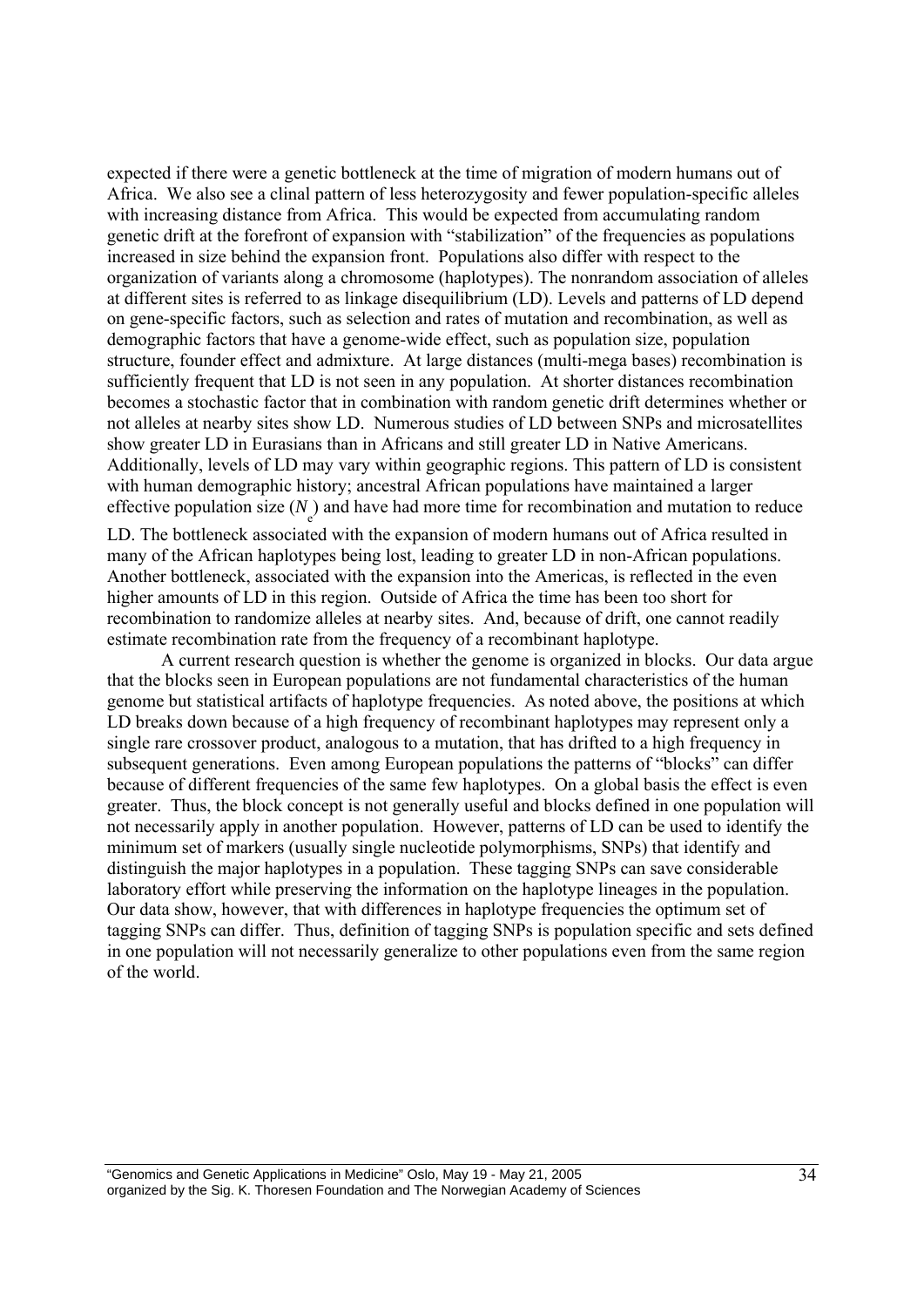## **From families to populations: impact of disease genes**

#### **Leena Peltonen, M.D., Ph.D. Professor, Department of Molecular Medicine, National Public Health Institute and Department of Medical Genetics, University of Helsinki, Finland; Department of Human Genetics, David Geffen School of Medicine at UCLA, USA**

The Human Genome Project has produced a high number of catalogued sequence variants enabling genome-wide studies of genetic loci behind rare- and common disease-related phenotypes. However, the strategy of disease gene hunt is highly dependent on the accessible population and study samples. Multiple uncertainties must be solved before the best possible strategy for the gene hunt can be designed and large-scale genome-wide investigations undertaken. Further, rapidly increasing information of the structural or functional variability within the genome will greatly affect the interpretation of the impact of identified variants.

European population isolates like Finland have been very useful for mapping and cloning genes for rare disorders; in such isolates genetic drift leads to an overabundance of disease-alleles for particular disorders, and a high proportion of patients share these alleles, identical by descent. The concept that the isolates are similarly advantageous for genetic studies of common diseases has been challenged, and only few samples exist to prove if it really would be more straightforward in such populations to detect disease-related haplotype signatures through association studies. Despite these reservations, detailed information of the population history is increasingly understood as one crucial factor of success in genetic studies of common diseases. I will describe the features of the Finnish population and our efforts to search for disease genes for rare and common phenotypes. Our studies will exemplify the strategies used to identify disease genes in various Finnish data sets and study samples. I will also demonstrate how the impact of specific allelic variants of disease genes, identified in families, can be addressed in epidemiological cohorts containing excessive amount of quantitive phenotype information. I will also describe our recent efforts in the EU-funded multinational twin study, Genomeutwin [\(www.genomeutwin.org\)](http://www.genomeutwin.org/).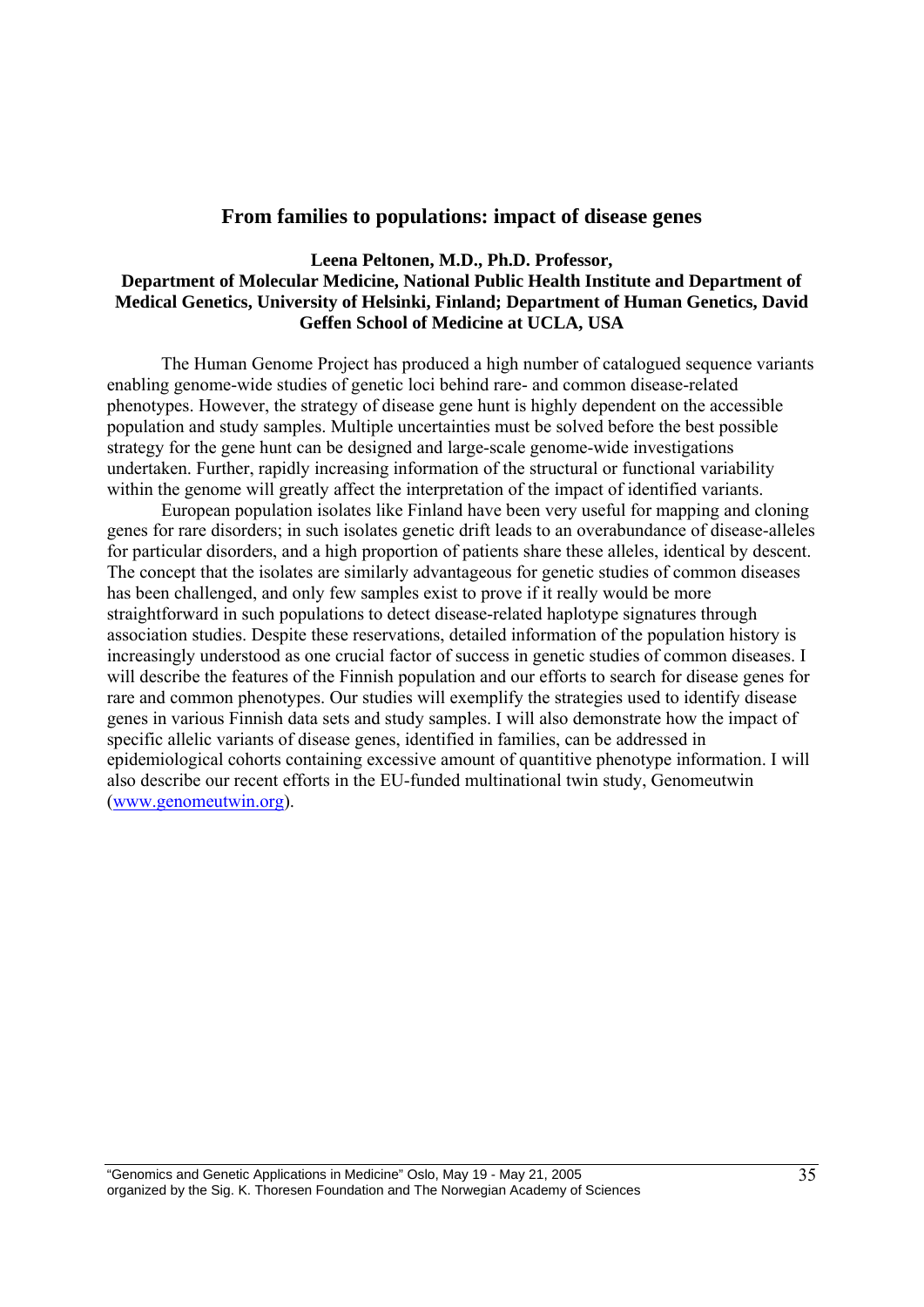### **Identification of Low Penetrance Genes and Their Impact on Disease Risk**

#### **David R. Cox M.D., Ph.D. Chief Scientific Officer Perlegen Sciences Inc. Mountain View, CA**

We describe the first detailed analyses of the structure of common human genetic variation on a whole genome scale. The primary data that for these analyses are genotypes of 1.6 million SNPs in 71 individuals from three populations with substantially different histories. We find that a large fraction of all common human variation is captured by a small fraction of all common SNPs. Since the samples investigated in this study do not capture the full genetic diversity of the populations from which they were selected, our data is not suitable for answering many questions about the detailed genetic structure of human populations. However, the public availability of these data will enable a wide variety of additional analyses to be carried out by scientists investigating the structure of human genetic variation as well as the genetic basis of human phenotypic differences.

 Our focus on common genetic variation has several motivations. Common variants account for a larger share of human nucleotide diversity than rare variants and are more experimentally tractable. For the same allelic effect, a common variant represents a larger fraction of phenotypic variance and population attributable risk than a rare one, so common variants are more valuable from the perspective of diagnostics and intervention. Finally, detecting and characterizing effects of rare variants requires very large sample sizes to obtain statistically meaningful numbers of individuals carrying a rare allele. There is no doubt that rare variants play a role in the etiology of common disease, but pursuit of common variants is more tractable with available technologies.

 Common human diseases, such as cardiovascular disease and psychiatric illness, are caused by the interplay of multiple genetic and environmental factors. The bounded nature of the human genome and the availability of the complete human genome sequence have resulted in extensive efforts to define the genetic basis of a wide variety of complex human traits. One approach for identifying such genetic risk factors is the case-control association study, in which a group of individuals with disease is found to have an increased frequency of a particular genetic variant compared to a group of control individuals. A number of genetic risk factors for common disease have been identified by such association studies. These studies suggest that many different genes distributed throughout the human genome contribute to the total genetic variability of a particular complex trait, with any single gene accounting for no more than a few percent of the overall variability of the trait. Case-control study designs employing on the order of 1000 total individuals can provide adequate power to identify genes accounting for only a few percent of the overall genetic variability of a complex trait, even using the very stringent significance levels required when testing large numbers of common DNA variants. Using such study designs in conjunction with a detailed description of common human DNA variation, it may be possible to identify a set of major genetic risk factors contributing to the variability in a complex disease and/or treatment response. While knowledge of a single genetic risk factor can seldom be used to predict treatment outcome of a common disease, knowledge of a large fraction of all the major genetic risk factors contributing to a treatment response or common disease could have immediate utility, allowing existing treatment options to be matched to individual patients without requiring additional knowledge of the mechanisms by which the genetic differences lead to different outcomes.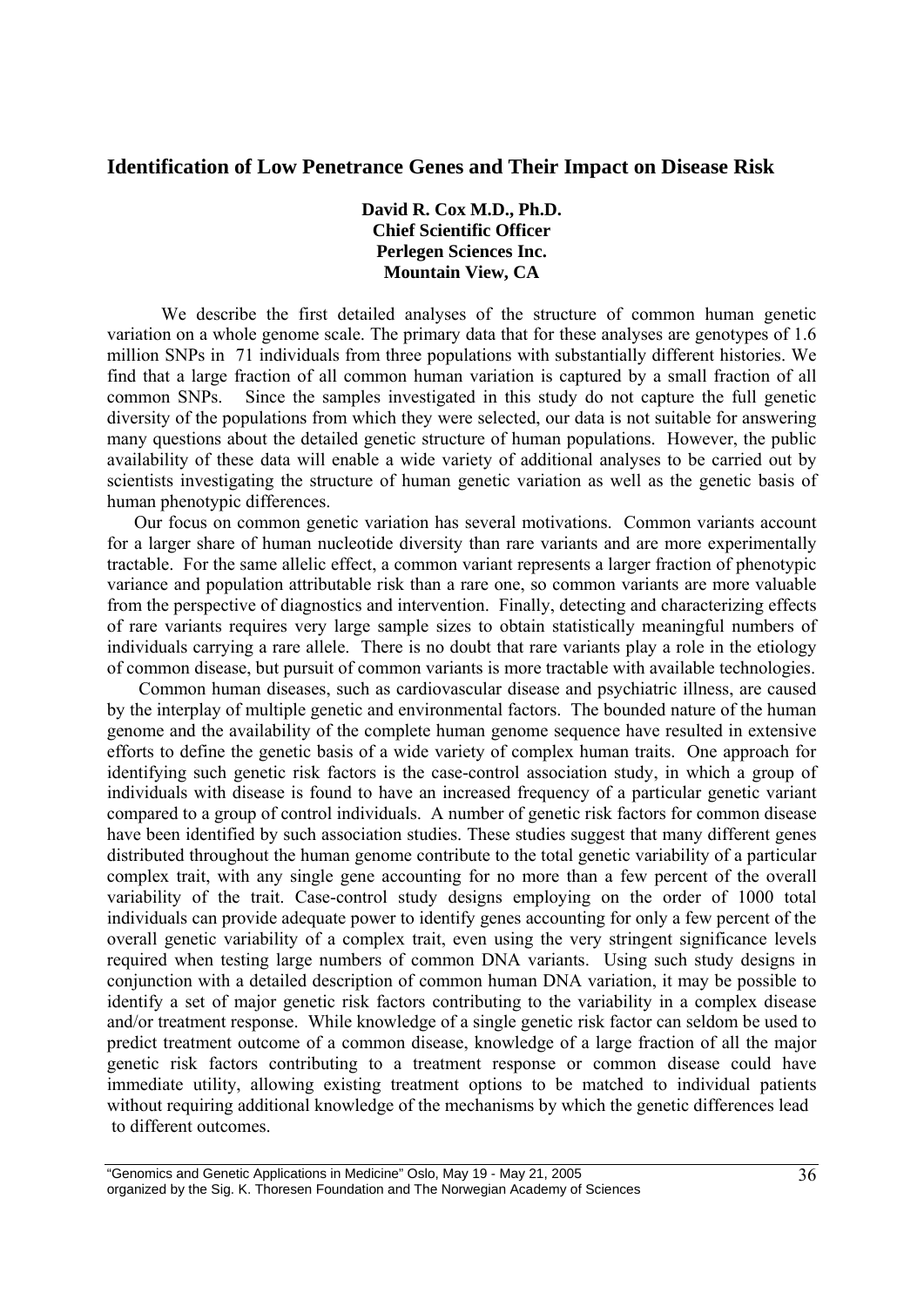### **Genetics of migraine**

#### **Aarno Palotie M.D., Ph.D. Finnish Genome Center, University of Helsinki, Finland**

Migraine is a common, complex neurovascular disorder. Migraine has two main types: migraine without aura (MO) occurring in 85% of patients and migraine with aura (MA) occurring in 15% of patients. Despite the old notation that migraine runs in families little is known about its molecular genetic background. Family and twin studies have subsequently indicate a genetic component and a multifactorial inheritance. The only true molecular insight in migraine pathophysiology is provided by the identification of two genes underlying rare, Mendelian forms of migraine, Familial Hemiplegic Migraine (FHM). Both of these genes are involved in the ion transport of the cell; the calcium channel gene (CACNA1A) and the alpha subunit of the Na/K pump gene (Na/K-ATPase). There is no conclusive evidence that variants of these two genes would contribute to the susceptibility of more common forms of migraine. However, CACNA1A knock in mouse experiments demonstrate similar cortical spreading depression as recorded during migraine attacks in human. Genome wide linkage studies of common forms of migraine have revealed linkage to a few chromosomal regions, but no associated gene variant has been reported as yet. Our strategy has been to collect most likely the largest migraine family cohort, which we are using for gene identification by a positional cloning strategy. It includes samples and detailed phenotype information from almost 700 families and more than 4500 individuals. These families have been used to identify susceptibility loci using genome wide scans and subsequently to restrict linked regions. The large family sample allows also to construct case control studies with 1000 affect MA cases and carefully matched controls. To provide an alternative strategy to identify positional and functional candidate genes, we have carried out genome wide expression studies from CACNA1A mutant mice and their wild type litter mates. These candidate genes can then be correlated with linkage and association results from human family and case control studies. Subsequently identified loci will be tested in large epidemiological cohorts including the twin project GenomEUtwin consisting of over 800 000 twin pairs in eight countries as well as the EuroHead project, a collaboration of eight European headache centers with multiple headache cohorts.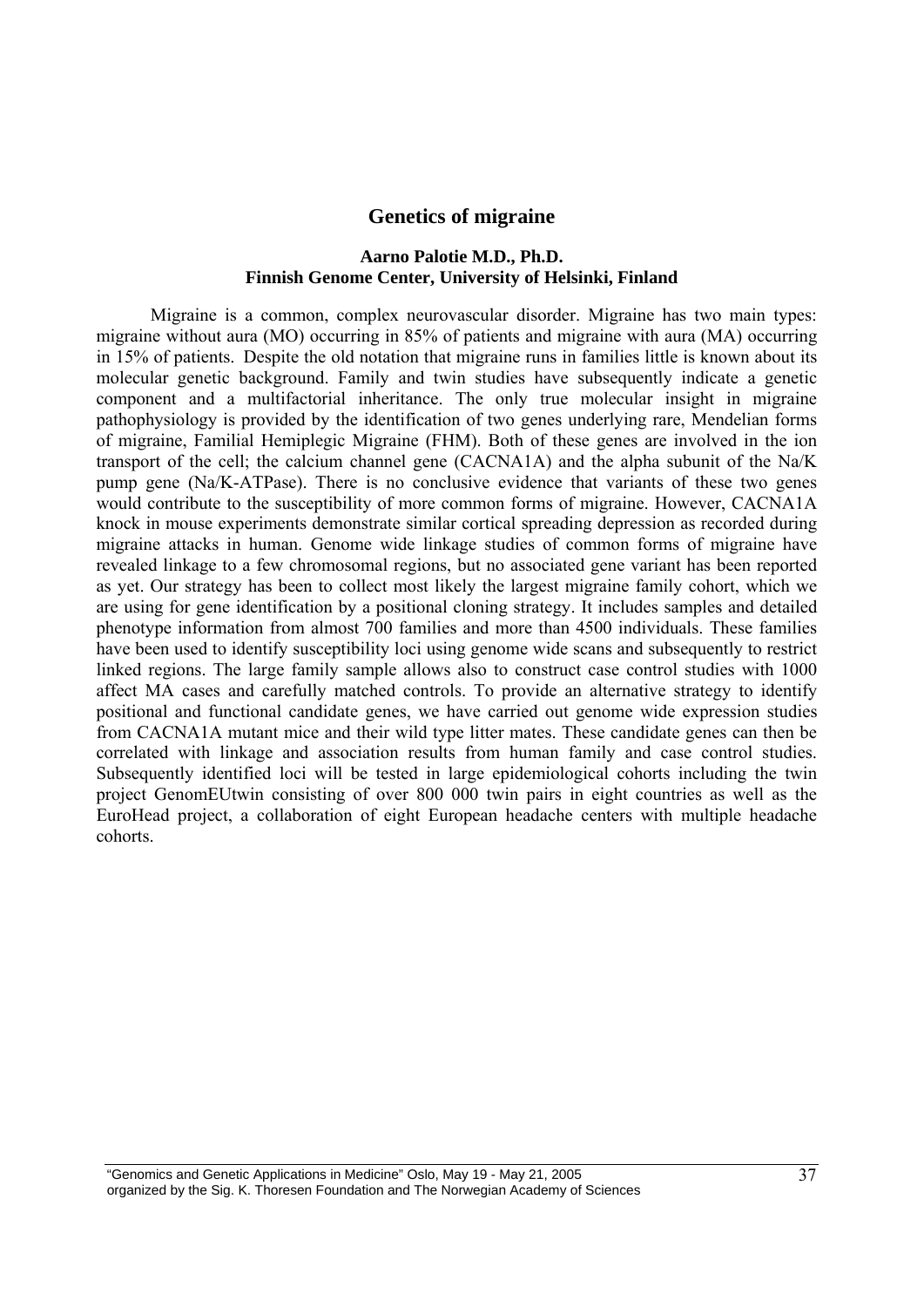# **THE MOLECULAR BASIS FOR OAT INTOLERANCE IN PATIENTS WITH CELIAC DISEASE**

## **Knut E. A. Lundin for Celiac Research Group (leader professor Ludvig M. Sollid), Institute of Immunology and Department of Medicine, Rikshospitalet, Oslo, Norway**

#### **Celiac disease (CD)**

CD affects 1:200 to 1:100 in all Caucasian populations. It may occur at any age after introduction of gluten in the diet. It is characterized by small intestinal inflammation resulting in crypt hyperplasia and villous atrophy, and epithelial and mucosal accumulation of activated T and B cells. The clinical manifestations vary considerably; iron deficiency, osteoporosis and fatigue are typical features. Malignancies occur, both lymphomas and adenocarcinomas.

#### **Genetic background**

CD is strongly associated to particular HLA class II variants. More than 95% carry HLA-DQ2 (encoded by DQA1\*05/DQB1\*02), the rest carry HLA-DQ8 (encoded by *DQA1\*03/DQB1\*0302*). These HLA alleles are very common also in the general population. There is also a contribution of non-HLA-linked genes, which together may account for a bigger effect than the HLA-linked genes. Genes on chromosome s 2q33, 5q32, and 19p13 are all candidates.

#### **Pathophysiology**

Central is the finding of an intestinal T cell response directed against fragments of wheat gluten and related proteins in other cereals. This intestinal T cell response is not present in healthy individuals. The T cells recognize fragments of gluten that are resistant to digestive proteolysis, and which are presented by the disease associated DQ2 and DQ8 molecules. The fragments are typically more immunogenic following deamidation (glutamine to glutamate conversion) by the enzyme tissue transglutaminase in the mucosa.

Wheat, rye, barley and oats

Wheat, rye and barley are closely related and contain similar immunogenic fragments. Oats is the nearest relative; contains less "gluten" and fewer immunogenic fragments. CD is treated by a gluten free diet devoid of these cereals.

Challenge studies

Clinical challenge studies with oats during the last 10 years have enrolled approximately 150 adults and 150 children. Only one of the studies was done double-blinded and controlled. Patient drop-out has been considerable. The conclusion of all but one of the studies was that oats is safe for celiacs.

#### **Intolerant patients**

In a clinical challenge study we found one oats intolerant patient. Two were later identified from clinical practice (third-line referral centre).

T-cell immunity to oats

The intolerant patients all had a strong intestinal T cell response towards oats. The T cells were restricted by HLA-DQ2, they recognized a peptide similar to but not identical to those found in wheat. The immunogenicity of the peptide was enhanced by tissue transglutaminase mediated deamidation.

#### **Interpretation**

Some celiac disease patients are intolerant also to oats, whereas most are tolerant. This is compatible by different T cell repertoires among groups of patients. This is important information for celiac disease patients who are consuming oats and their clinicians.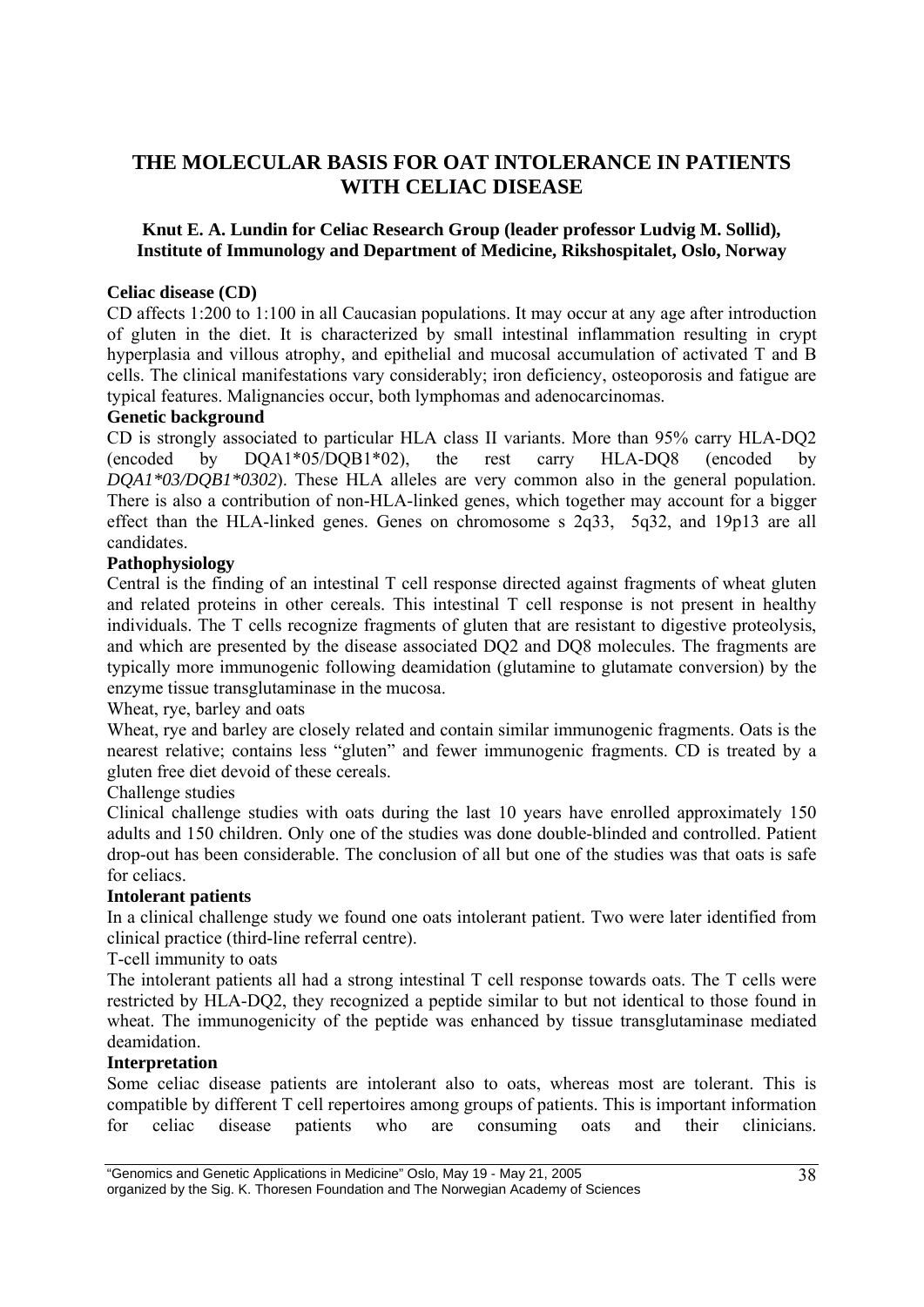## **ABC Transporters and LXR Receptors: Targets for Cardiovascular Drug Discovery**

#### **Richard M. Lawn CV Therapeutics, Inc. Palo Alto, CA 94304 USA**

Cardiovascular disease is the major cause of mortality in industrialized nations. The low density lipoprotein (LDL) particle in its modified forms [including oxidized LDL and Lp(a)] deposit cholesterol in cells of the vessel wall, including macrophages and smooth muscle cells, contributing to the progression of the disease. Modern drugs are quite effective in reducing LDL levels. However, roughly half of heart disease patients have low levels of high density lipoprotein (HDL), and not elevated LDL. HDL removes excess cholesterol from peripheral tissues via the pathway called reverse cholesterol transport. In order to inform possible drug discovery, researchers sought to discover the defect in Tangier disease, a rare monogenic disorder marked by extreme HDL deficiency and heightened cardiovascular risk.

Utilizing different strategies, several groups identified the defective Tangier disease gene to encode the transporter protein ABCA1. While "traditional" pedigree analysis was used by others to identify the defective locus, we used gene expression microarray profiling followed by cell culture expression studies to establish the role of ABCA1. It was shown to be expressed in macrophages in cardiovascular lesions, and act as a rate limiting step in the efflux of cholesterol and phospholipids onto nascent HDL particles. Genetic evidence in mice and humans verified the sense of increasing ABCA1 gene expression as a drug discovery strategy. The nuclear hormone receptor LXR is a key physiologic modulator of ABCA1 expression, and may offer one of the few possible pathways of pharmacologically increasing ABCA1 activity. Since the initiation of this strategy, numerous LXR target genes have been identified in macrophages, liver, intestine and other sites, which may serve to orchestrate a concerted physiological response to excess sterol deposition. These include at least three other members of the ABC transporter family. Two of them are now identified as agents for another rare genetic disorder of sterol metabolism, sitosterolemia.

Unfortunately, a flaw in this strategy arose with the discovery that systemic administration of potent LXR ligands causes increased plasma triglycerides and liver lipid deposition due to the induction of several gene products involved in the synthesis of fats. Lipogenic genes in the liver are highly induced by LXR activation either directly, or via LXR induced transcription of the sterol regulatory protein SREBP1c. Pharmaceutical development is taking several approaches to obtain LXR agonists that are selective for either tissues, for LXR receptor subtypes, or particular target genes. Macrophage replacement studies in mice have supported the hypothesis that LXR activation confined to macrophages would have a protective role in reverse cholesterol transport but avoid the pitfalls of inducing lipid bio-synthetic genes in the liver. A promising strategy might be to take advantage of the very complexity of the LXR enhancer/promoter transcription complex to discover compounds that would increase transcription of the sterol transport set of LXR target genes, but not the lipid bio-synthetic target genes. This is being approached by both structure-based design of LXR ligands that may perturb the co-activator binding region in different ways, and by a compound screening strategy which incorporates readouts of multiple target genes.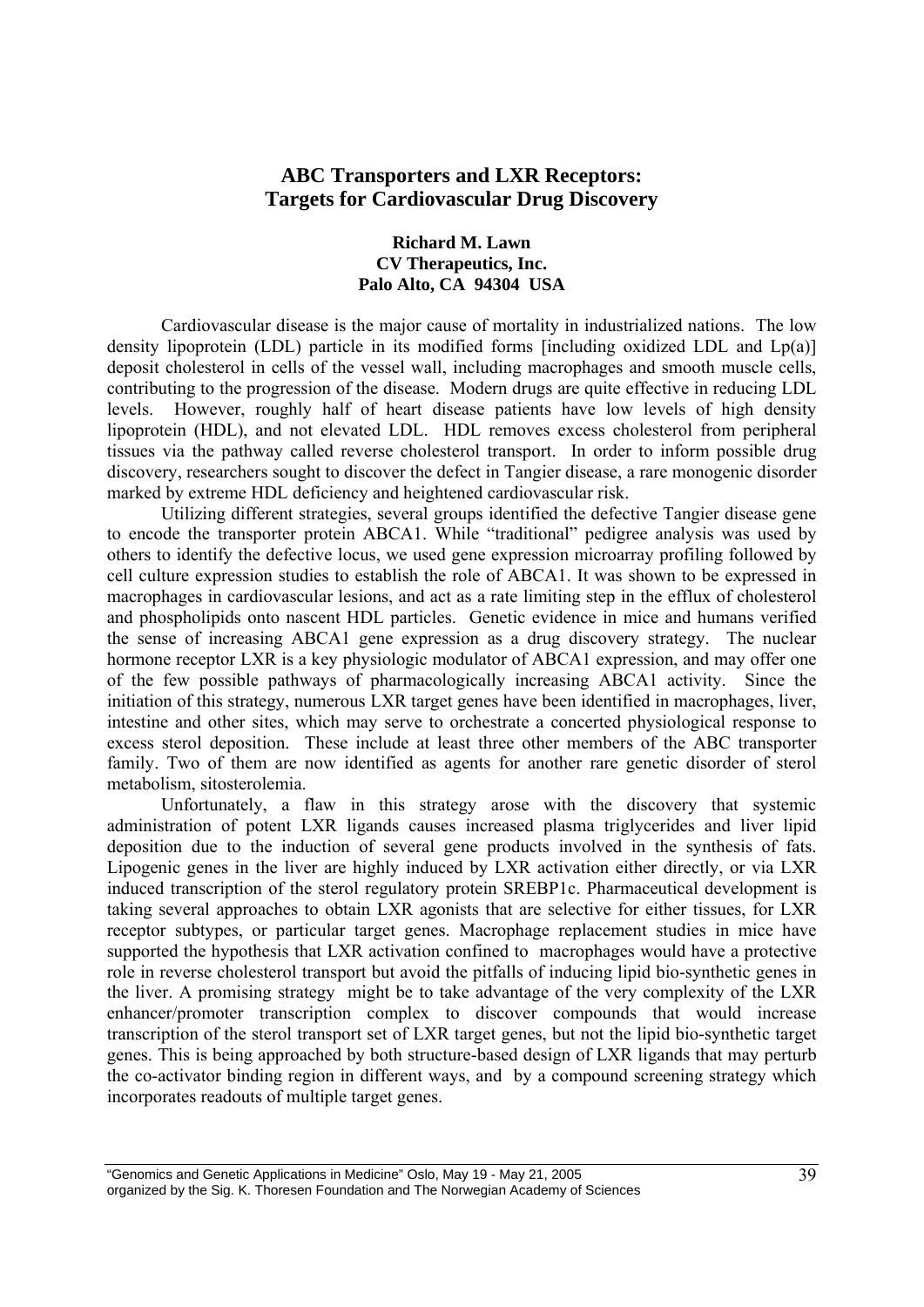Two good recent reviews on this subject are:

Joseph S.B. and Tontonoz, P. LXRs: new therapeutic targets in atherosclerosis? Current Opinion in Pharmacology 2003, 3: 192-197.

Brewer B.B. et al. Regulation of plasma high density lipoprotein levels by the ABCA1 transporter and the emerging role of high density lipoprotein in the treatment of cardiovascular disease. Arterioscler. Thromb. Vasc. Biol. 2004, 24: 1755-1760.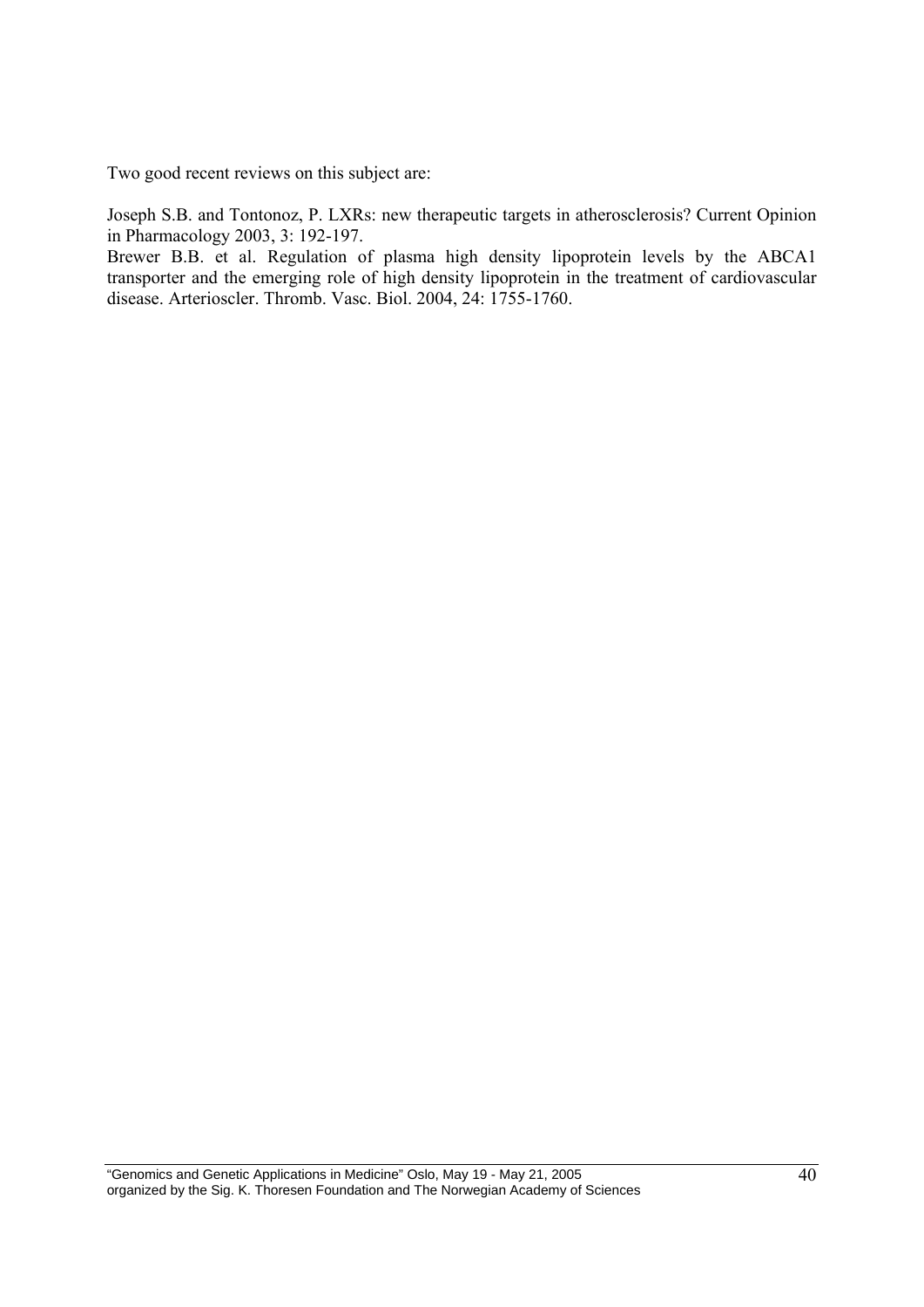# **Title: Apo(a) size heterogeneity and measurement of Lp(a) levels: impact on interpretation of clinical data**

#### **Santica M. Marcovina, PhD, ScD Director, Northwest Lipid Metabolism and Diabetes Research Laboratories, University of Washington, Seattle, WA, USA**

In the United States it has been estimated that 37% of people classified to be at high risk for developing coronary artery disease (CAD) based on the guidelines of the National Cholesterol Education Program have increased plasma levels of Lp(a) while only 14% of those judged to be at low risk have high Lp(a) levels. While numerous studies have documented that high plasma Lp(a) concentrations are associated with a variety of cardiovascular disorders, Lp(a) continues to defy the ability of scientists to elucidate its physiologic role and its pathologic mechanisms of action. This, in turn, makes it difficult for clinicians to develop effective interventions in clinical practice. Lp(a) is unique among the lipid risk factors in that it is extremely variable in size and density, its concentrations vary from  $\leq 0.1$  to  $\geq 200$  nmol/L, the risk does not appear to be continuous but increases at high concentrations, and a synergistic interaction of high Lp(a) levels with other lipid risk factors has been reported in several studies. The size and density heterogeneity of Lp(a) are almost entirely due to the genetic size polymorphism of the polypeptide chain of apo(a), the unique protein component of  $Lp(a)$ . The kringle 4 (K4) type 2 motif is present in a variable number of identically repeated copies giving origin to the 35 apo(a) isoforms detected in human plasma (1). Results of early studies demonstrated that all apo(a) isoforms are co-dominantly expressed at a single locus by multiple autosomal alleles and that the sizes of apo(a) isoforms are in general inversely correlated with plasma Lp(a) concentrations (2- 4).

The variable number of identically repeated copies of K4 type 2 of apo(a) has a marked effect on the immunochemical measurement of  $Lp(a)$ . In fact, based on the number of apo(a) identical repeats, there will be a variable number of epitopes in plasma samples available to interact with the antibodies used in the immunoassays to measure the concentration of  $Lp(a)$ . The main requisite for an immunoassay to provide accurate results are: (1) assay calibrators should have an accuracy-based target value, and (2) the antibodies should possess the same immunoreactivity per particle for the assay calibrator and for the samples being analyzed. This latter requisite is not easily achievable for  $Lp(a)$  and it is evident that the size variation of apo(a) affects the development of immunoassays on two fronts: (1) the choice of apo(a) size in the calibrator is arbitrary and, independent of the choice, the calibrator would not be representative of the size of apo(a) in most of the samples; and (2) the immunoreactivity of the antibodies will vary depending on the size of apo(a). As a consequence, the immunoassays will tend to underestimate Lp(a) levels in samples with apo(a) sizes smaller than the apo(a) size of the assay calibrator and conversely overestimate Lp(a) levels in samples with larger apo(a) isoforms.

A large number of commercially available methods were evaluated using a common reference material to assign a target value to the assay calibrators. The among-method CV on 30 selected samples ranged from 6% to 31% (5) and a significant size-dependent bias was observed for the majority of the assays when the obtained values were compared to those obtained by a reference ELISA method (6). This assay is based on the use of a high affinity monoclonal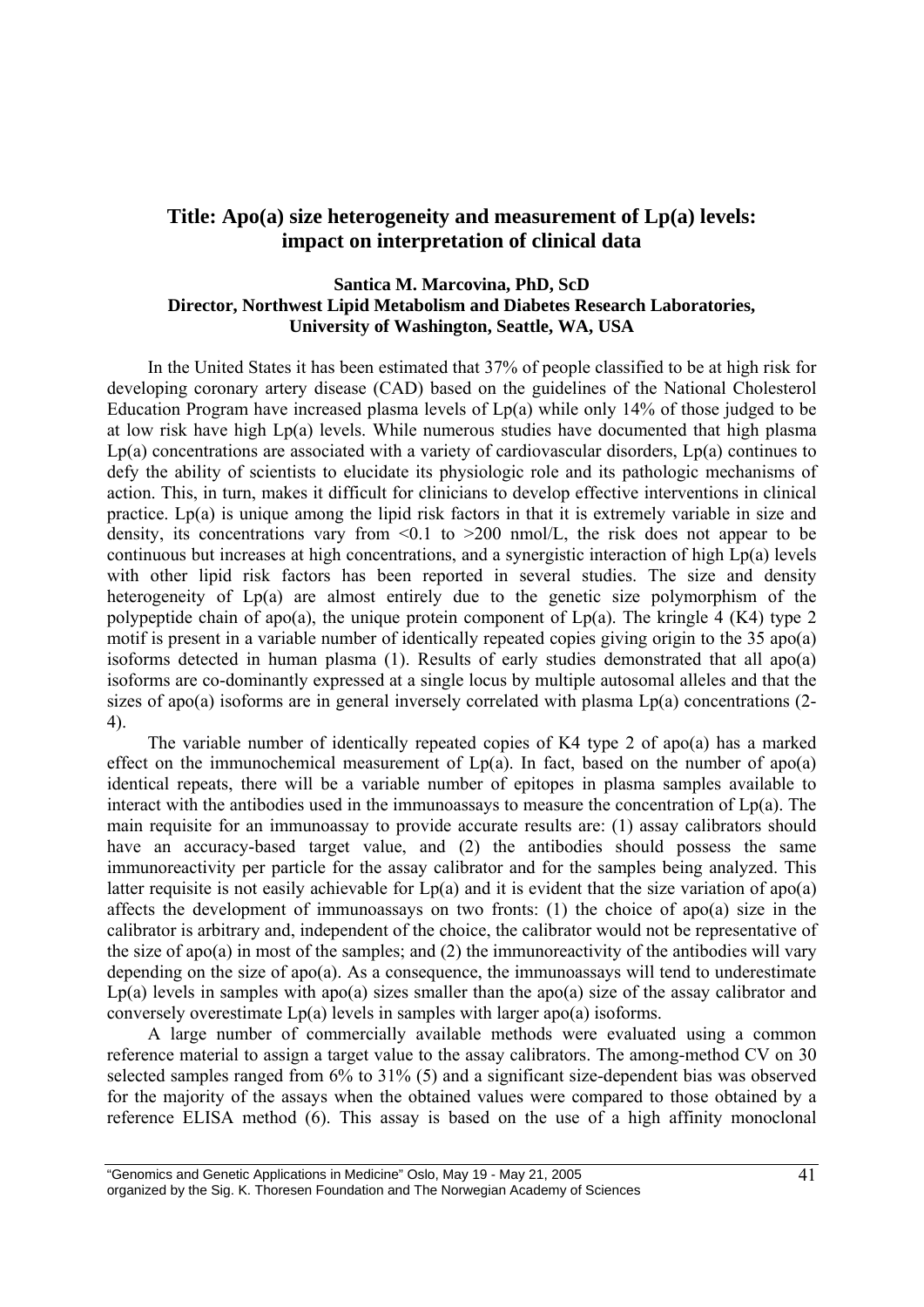antibody that is directed to a unique epitope only present in K4 type 9 of apo(a). By not recognizing the K4 type 2 motifs, this monoclonal antibody accurately measures Lp(a) concentration in plasma irrespective of the different apo(a) isoforms. In the majority of clinical studies, Lp(a) levels have been determined by methods affected by apo(a) size heterogeneity. Therefore, for the conclusions of these studies to be valid, we have to rely on the unlikely assumption that the distribution of apo(a) isoforms is the same between cases and controls, thus minimizing the potential that method-dependent overestimation or underestimation of Lp(a) values may contribute to the observed difference or lack thereof between cases and controls.

We have recently evaluated the impact of method inaccuracy on the correct stratification of individuals for coronary artery disease risk based on their  $Lp(a)$  values (7). In 2,940 samples from the participants in the Framingham study collected during the 5th cycle, Lp(a) levels were determined by the reference ELISA method (6) and apo(a) isoforms were determined as previously described (1). During the same cycle, Lp(a) levels were also determined in other laboratories in 2,556 of the samples by a turbidimetric method and in 2,662 of the samples by a commercially available ELISA. An Lp(a) value of 75 nmol/L was selected as the clinical decision point. Based on the Lp(a) values obtained by the turbidimetric assay, 136 individuals were misclassified as being at increased risk (false positive) and 23 were misclassified as being not at risk (false negative). Based on the Lp(a) values obtained by the commercial ELISA, 329 individuals were misclassified as being at increased risk (false positive) and 25 were false negative. The vast majority of the misclassifications observed by the turbidimetric method were explained by the overestimation or underestimation of Lp(a) values based on the apo(a) size in the samples. The larger number of false positives as compared to the false negatives obtained by this assay is explained by the small apo(a) size in the assay calibrator and by the high frequency of samples in the general population with apo(a) sizes larger than that in the calibrator. This observation is consistent with previously reported data (6). However, the large number of false positive values generated by the ELISA method was not explained by the apo(a) sizes in these samples. When this method was evaluated in our laboratory, we observed a high degree of intraand inter-assay imprecision. Additionally, when analyses were performed on fresh samples and on the same samples stored at -70°C, a significant difference was observed between values obtained on fresh and frozen samples. The values on frozen samples were generally higher than those obtained on fresh samples, but the magnitude of the increase was sample-dependent.

These findings clearly indicate that each assay, in addition to being evaluated for its sensitivity to apo(a) size polymorphism, needs to be optimized in terms of robustness and precision. In addition, assay limitations due to sample preparation and storage need to be evaluated and clearly stated.

To evaluate method differences in the interpretation of clinical data, a study was performed to directly compare the ability of the ELISA reference method and a commercially available latex-based nephelometric method to predict future angina pectoris in men participating in the Physicians' Health Study (8). Plasma Lp(a) concentration was determined in our laboratory by the ELISA reference method and apo(a) isoform size was also determined as previously published (1). In a different laboratory, Lp(a) levels were determined on the same samples by the nephelometric method. Analyses were performed in samples from 195 study participants who subsequently developed angina and from 195 paired matched controls. As determined by the ELISA method, cases had significantly higher median Lp(a) compared to controls (30.6 nmol/L vs. 22.5 nmol/L;  $p=0.02$ ). Additionally, L $p(a)$  was associated with increased relative risk for angina and this association was strengthened after controlling for lipid risk factors. No significant difference in median Lp(a) levels between cases and controls was observed when Lp(a) was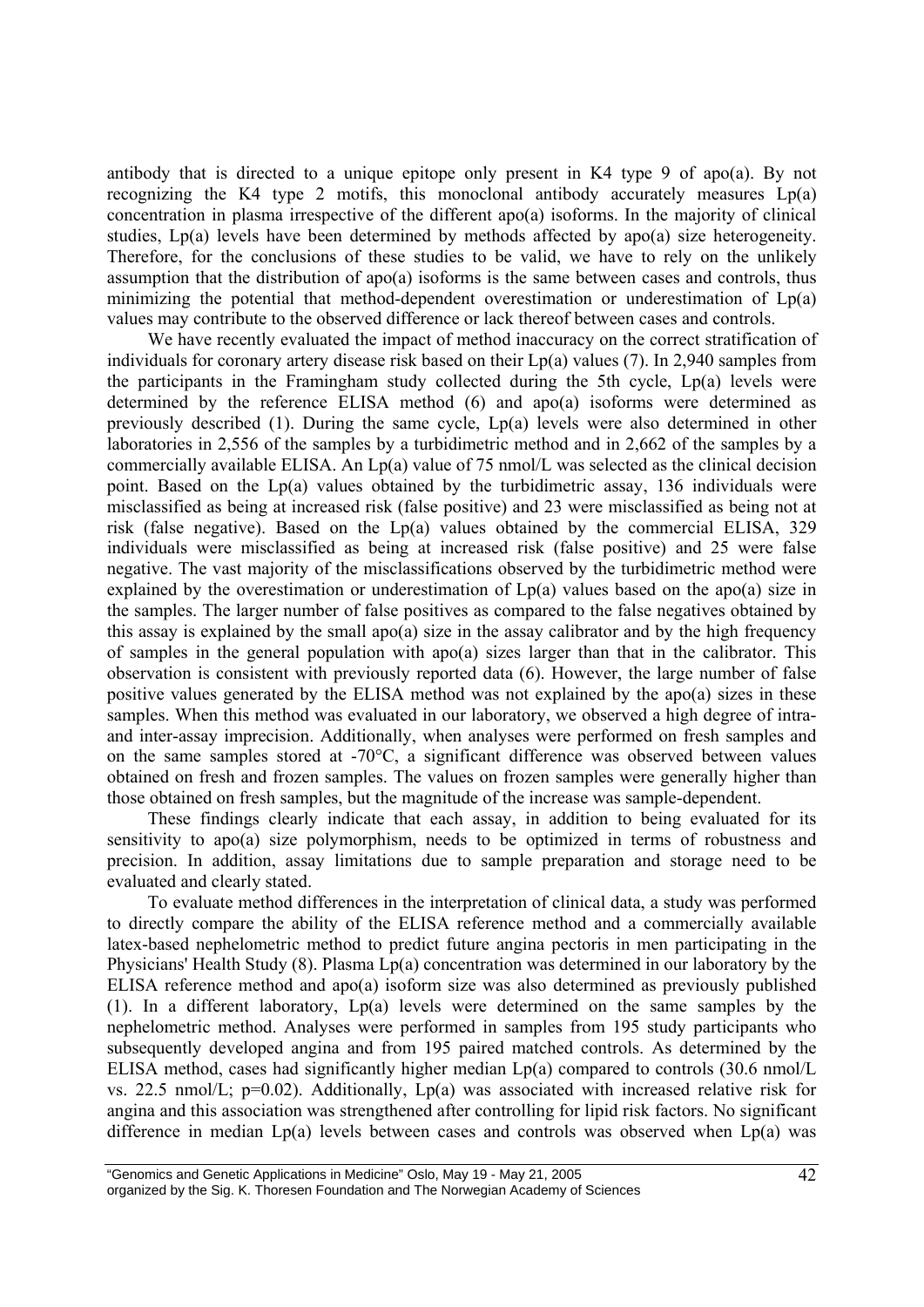measured by the nephelometric method (11.4 mg/dL vs. 8.8 mg/dL;  $p=0.11$ ). The median Lp(a) level and the association with angina was also not significant. In this study it was also found that small apo(a) size predicts angina with greater strength than  $Lp(a)$  concentration, thus suggesting that small apo(a) isoforms, in addition to being associated with higher plasma  $Lp(a)$ concentrations, may in and of themselves be more atherogenic.

Large clinical and population studies need to be performed to evaluate the ethnic differences of the relationship between apo(a) size and  $Lp(a)$  concentration, to establish guidelines for the use of Lp(a) in clinical practice, and to define its importance in relation to other risk factors for coronary artery disease. To compare data among different studies and populations, it is essential that assays for measuring Lp(a) be validated for their ability to provide accurate values independently of the size of apo(a) in the samples as recommended in the recent report of the National Heart, Lung and Blood Institute (7).

#### **REFERENCES:**

- 1. Marcovina SM, Zhang ZH, Gaur VP, Albers JJ. Identification of 34 apolipoprotein(a) isoforms: differential expression of apolipoprotein(a) alleles between American blacks and whites*.* Biochem Biophys Res Commun 1993;191:1192-1196.
- 2. Utermann G, Menzel HJ, Kraft HG, Duba HC, Kemmler HG, Seitz C. Lp(a) glycoprotein phenotypes. Inheritance and relation to Lp(a)-lipoprotein concentrations in plasma*.* J Clin Invest 1987;80:458-465.
- 3. Lackner C, Cohen JC, Hobbs HH. Molecular definition of the extreme size polymorphism in apolipoprotein(a)*.* Hum Mol Genet 1993;2:933-940.
- 4. Utermann G, Duba C, Menzel HJ. Genetics of the quantitative Lp(a) lipoprotein trait. II. Inheritance of Lp(a) glycoprotein phenotypes*.* Hum Genet 1988;78:47-50.
- 5. Marcovina SM, Albers JJ, Scanu AM, Kennedy H, Giaculli F, Berg K, Couderc R, Dati F, Rifai N, Sakurabayashi I, Tate JR, Steinmetz A. Use of a Reference Material Proposed by the International Federation of Clinical Chemistry and Laboratory Medicine to Evaluate Analytical Methods for the Determination of Plasma Lipoprotein(a)*.* Clin Chem 2000;46:1956-1967.
- 6. Marcovina SM, Albers JJ, Gabel B, Koschinsky ML, Gaur VP. Effect of the number of apolipoprotein(a) kringle 4 domains on immunochemical measurements of lipoprotein(a)*.*  Clin Chem 1995;41:246-255.
- 7. Marcovina SM, Koschinsky ML, Albers JJ, Skarlatos S. Report of the National Heart, Lung, and Blood Institute Workshop on Lipoprotein(a) and Cardiovascular Disease: recent advances and future directions*.* Clin Chem 2003;49:1785-1796.
- 8. Rifai N, Ma J, Sacks FM, Ridker PM, Hernandez WJ, Stampfer MJ, Marcovina SM. Apolipoprotein(a) size and lipoprotein(a) concentration and future risk of angina pectoris with evidence of severe coronary atherosclerosis in men: The Physicians' Health Study*.*  Clin Chem 2004;50:1364-1371.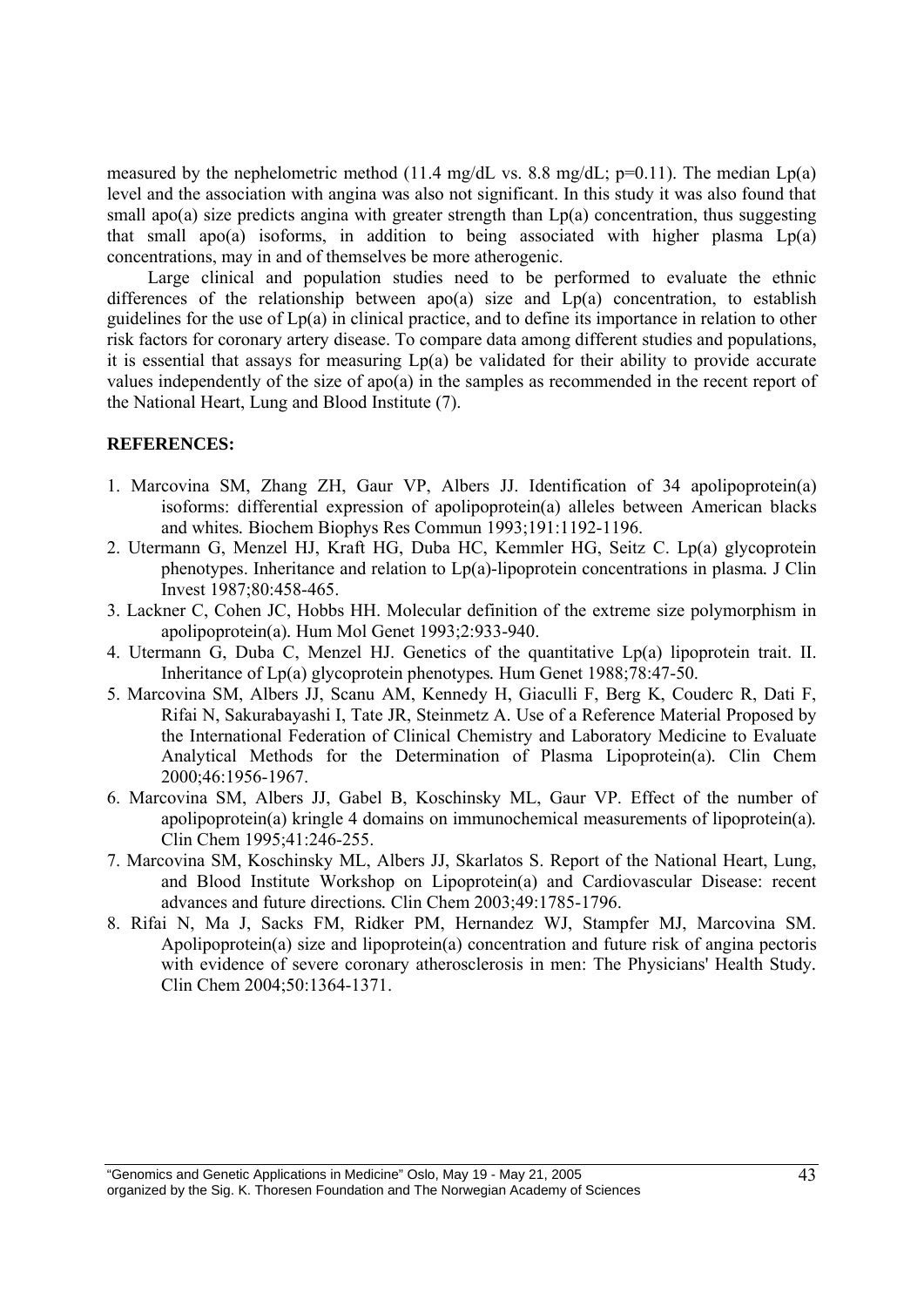# **Oxidized Phospholipids and Lp(a) Lipoprotein, a role in Innate Immunity?**

## **Claes Bergmark, M.D, PhD.**

#### **Department of Vascular Surgery, Karolinska University Hospital and Karolinska Institute, Stockholm, Sweden**

Atherosclerosis is characterized as a disease of chronic, low grade inflammation. Inflammation is a major effector mechanism by which immunity eliminates threats. The immune system consists of a detector and an effector part. The detector part can be divided into innate and adaptive immunity, both of importance for the development and clinical events in atherosclerosis. The innate immunity provides a fast and blunt response against highly conserved motifs in pathogens, called PAMPs ( pathogen-associated molecular patterns). The most important cell types expressing this response are macrophages and dendritic cells by expressing patternrecognition receptors (PRRs) as scavenger receptors and toll-like receptors. The ligands for these receptors (PAMPs), consists of a diverse array of compounds, but can often be derived to a part of the bacterial cell wall. Soluble factors of the innate defense are CRP, complement and IgM antibodies produced by B1-cells.

Oxidized phospholipids (OxPL) have wide and important biological effects.(1-4) In minimally oxidized Low Density Lipoprotein (OxLDL), they can form covalent adducts with apoB. These adducts retain the intact phospohorylcholine (PC) headgroup, and are called "neo-self" oxidation specific epitopes.They provide many of minimally OxLDL pro-atherogenic qualities. OxPL also has a role in phagocytosis of apoptotic cells, membrane redox regulation and as a proinflammatory cell signal. In Innate immunity, OxPL-PC is a ligand for scavenger receptors, providing an important mechanism for foam cell formation. The PC-epitope, when presented on OxPL or as a part of the streptococcus pneumoniae cell wall is recognized by the innate immune systems other receptors, as CRP and EO6-IgM.

EO6 is a murine natural monoclonal IgM antibody with specificity for PC presented in specific conditions provided by OxPL or as a component of the capsular polysaccharide bacterial cell wall. EO6 epitopes are present in the atherosclerotic lesion.(5-7)

Lp(a) lipoprotein consists of LDL with an additional protein, called apoprotein a (apo a) attached to LDL by a single disulfide bond to the protein in LDL, apoB100. High plasma levels of Lp(a) is a risk factor for atherosclerosis development and its clinical events, especially when combined with high plasma levels of LDL. The distribution of plasma levels of Lp(a) are highly skewed and genetically determined. This is due to a wide variation of the size of apo a, in turn dependent of number of repetition of a part of this molecule, called kringle IV-2. The physiological function of Lp(a) is not known, but much research addressing this question has apo a's resemblance with plasminogen as starting point.(8)

Measuring plasma levels of OxPL as EO6-positive apoB100-containing molecules in plasma gave the surprising result that there was a very high correlation between  $Lp(a)$  and EO6. This was a constant finding in many populations .A first step to reveal the nature of the association between Lp(a) and Ox PL showed that kringle V in apo a could bind 2 molecules of OxPL by lysine residues numbered 12 and 42. Kringle-V has been reported to stimulate Interleukin-8 production in macrophages, an important proinflammatory interleukin. OxPL also stimulate interleukin-8 production, so it could be speculated that the OxPL in kringle V could be contributing to this effect.(9)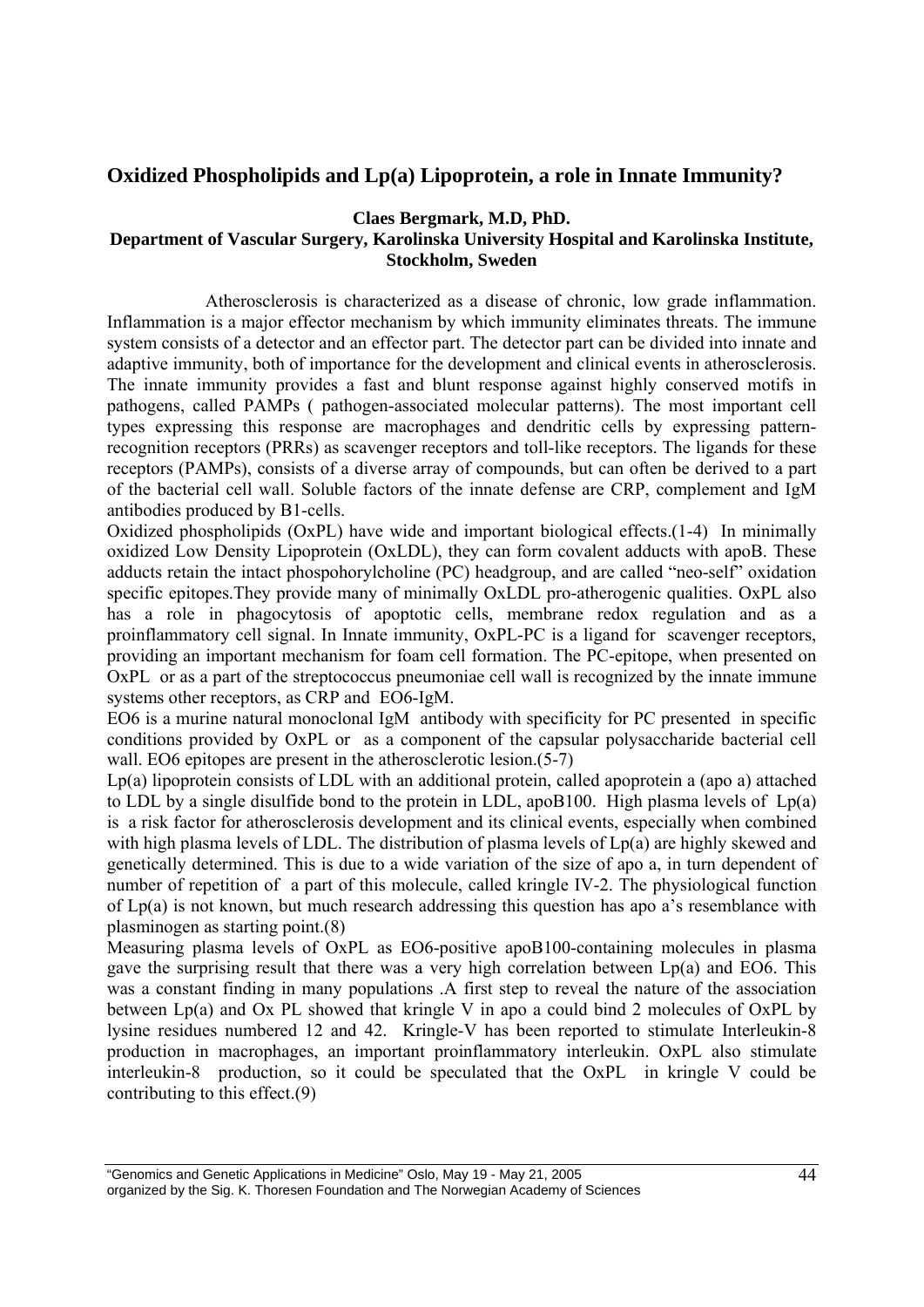In vitro transfer experiments between different classes of apoB100 containing molecules for OxPL showed that there was an enhanced transfer of OxPL to Lp(a), and also that when using  $Lp(a)$  as donor, no transfer occurred.(10)

Following patients with plasma samples before and after PCI at different timepoints showed that there was a sharp and immediate rise in OxPL plasma levels after PCI, shortly followed by a rise in Lp(a) levels. Most of the OxPL where found on non-apoB100 containing fractions immediately after PCI, but later most OxPL was found on  $Lp(a)$ .(11)

The same conditions were found in following patients after an acute coronary syndrome event. There was a rise in both OxPL and  $Lp(a)$ .(12)

Following patients with statin treatment at baseline and after 16 weeks of treatment (MIRACL trial) showed that total OxPL on all apoB100 particles was decreased, but there was enrichment of OxPL on a smaller pool in parallel with similar increases in Lp(a). This supports the hypothesis that statin treatment promotes mobilization and clearance of OxPL, which may contribute to a reduction in ischemic events.(13)

Following healthy women put on a low total fat diet showed a rise in OxPL and Lp(a) plasma levels. This diet also was rich in antioxidants and polyunsaturated lipids. So, a traditionally "antiatherogenic" diet showed this unexpected finding, maybe mirroring a similar mechanism proposed for statin treatment with mobilization of OxPL.(14)

There is now a newly developed murine model expressing high levels of Lp(a) ( 700 mg/dl, compared to the 30mg/dl threshold associated with increased risk for atherosclerosis). A second line of this model has levels of 35 mg/dl. The high level Lp(a) model also has corresponding high levels of OxPL.This model will be of much help in future studies of the relationship and effects between  $Lp(a)$  and  $OxPL(15)$ 

Returning to the model of Innate Immunity, it could be speculated that  $Lp(a)$  acts as a "soluble receptor" for OxPL in the same manner as scavenger receptors and CRP with the purpose to "detoxicate" tissues and/or components in plasma from proinflammatory OxPL. A finding supporting this is a report that Lp(a) contains higher levels of PAF-aceylthydrolase than LDL. This enzyme has the capacity to hydrolyze and so detoxicate OxPL. A recent study from A. Tselepis reports that PAF-acetylthydrolase associated with Lp(a) in coronary artery disease patients had a reduced enzymatic effect compared to control subjects. This reduced capacity could contribute to enrichment of  $OxPL$  in  $Lp(a)$ .(16)

Lp(a) is found in atherosclerotic lesions. One contributing explanation for this finding is the enhanced affinity for Lp(a) to extracellular matrix in the lesions. Some studies also claim a correlation between plasma levels of Lp(a) and quantities of Lp(a) in the lesions. As a consequence  $OxPL$  bound to  $Lp(a)$  is trapped in the lesion with the possibility to act proinflammatory. So, overall Lp(a) could act anti-atherogenic in the plasma compartment, but proatherogenic when trapped in the atherosclerotic lesion.

Conclusions: OxPL, measured as EO6 levels in apoB100 containing particles in plasma shows a strong correlation with Lp(a). Different treatments increase plasma levels of OxPL and Lp(a). The mechanisms and relationship between OxPL and Lp(a) levels are unknown, although a pattern can be noticed by the referred studies. High levels of OxPL could be considered as one measurement of oxidative stress or tissue injury, while a raise in Lp(a) levels could be part of the "acute phase response".

"Genomics and Genetic Applications in Medicine" Oslo, May 19 - May 21, 2005 organized by the Sig. K. Thoresen Foundation and The Norwegian Academy of Sciences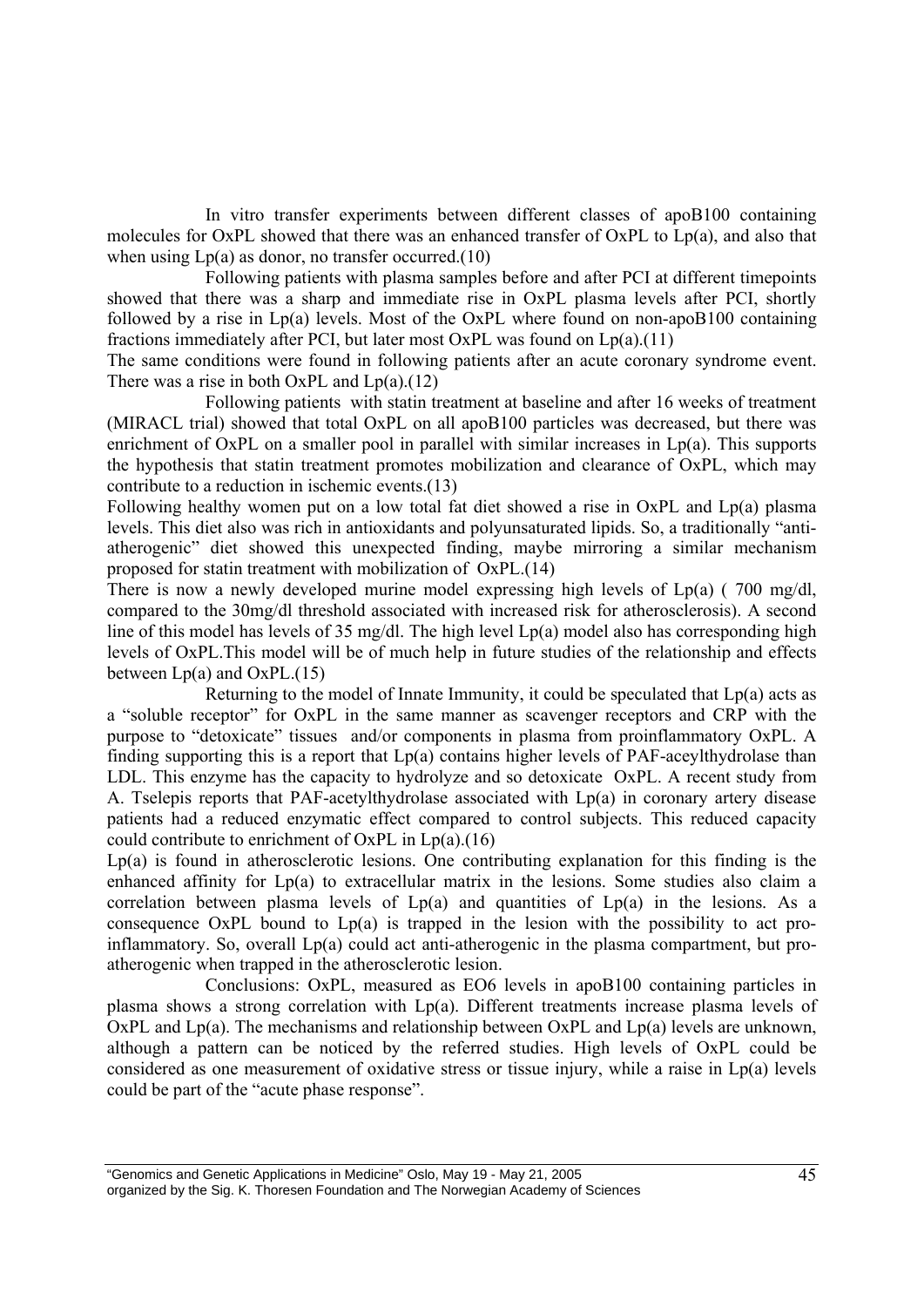#### **References:**

- 1: Furnkranz A, Schober A, Bochkov VN, Bashtrykov P, Kronke G, Kadl A, Binder BR, Weber C, Leitinger N. Oxidized phospholipids trigger atherogenic inflammation in murine arteries. Arterioscler Thromb Vasc Biol. 2005 Mar;25(3):633-8
- 2: Furnkranz A, Leitinger N. Regulation of inflammatory responses by oxidized phospholipids:structure-function relationships.Curr Pharm Des. 2004;10(8):915-21.
- 3: Leitinger N. Oxidized phospholipids as modulators of inflammation in atherosclerosis. Curr Opin Lipidol. 2003 Oct;14(5):421-30.
- 4: Kagan VE, Quinn PJ. Toward oxidative lipidomics of cell signaling. Antioxid Redox Signal. 2004 Apr;6(2):199-202.
- 5: Binder CJ, Chang MK, Shaw PX, Miller YI, Hartvigsen K, Dewan A, Witztum JL. Innate and acquired immunity in atherogenesis. Nat Med. 2002 Nov;8(11):1218-26.
- 6: Chang MK, Binder CJ, Torzewski M, Witztum JL. C-reactive protein binds to both oxidized LDL and apoptotic cells through recognition of a common ligand: Phosphorylcholine of oxidized phospholipids. Proc Natl Acad Sci U S A. 2002 Oct 1;99(20):13043-8.
- 7: Chang MK, Bergmark C, Laurila A, Horkko S, Han KH, Friedman P, Dennis EA,Witztum JL. Monoclonal antibodies against oxidized low-density lipoprotein bind to apoptotic cells and inhibit their phagocytosis by elicited macrophages: evidencethat oxidation-specific epitopes mediate macrophage recognition. Proc Natl Acad Sci U S A. 1999 May 25;96(11):6353-8.
- 8: Berglund L, Ramakrishnan R. Lipoprotein(a): an elusive cardiovascular risk factor.Arterioscler Thromb Vasc Biol. 2004 Dec;24(12):2219-26
- 9: Edelstein C, Pfaffinger D, Hinman J, Miller E, Lipkind G, Tsimikas S, Bergmark C, Getz GS, Witztum JL, Scanu AM.Lysine phosphatidylcholine adducts in kringle V impart unique immunological and potential pro-inflammatory properties to human apolipoprotein(a).J Biol Chem. 2003 Dec 26;278(52):52841-7
- 10: Bergmark C, Tsimikas S, Witztum JL. A possible novel function for lipoprotein (a) as a carrier of oxidized phospholipids. Arterioscler. Thromb. Vasc. Biol. 2004;25:e71.
- 11: Tsimikas S, Lau HK, Han KR, Shortal B, Miller ER, Segev A, Curtiss LK, Witztum JL, Strauss BH. Percutaneous coronary intervention results in acute increases in oxidized phospholipids and lipoprotein(a): hort-term and long-term immunologic responsesto oxidized low ensity lipoprotein. Crculation. 2004 Jun 29;109(25):3164-70.
- 12: Tsimikas S, Bergmark C, Beyer RW, Patel R, Pattison J, Miller E, Juliano J,Witztum JL. Temporal increases in plasma markers of oxidized low-density lipoproteinstrongly reflect the presence of acute coronary syndromes.J Am Coll Cardiol. 2003 Feb 5;41(3):360-70.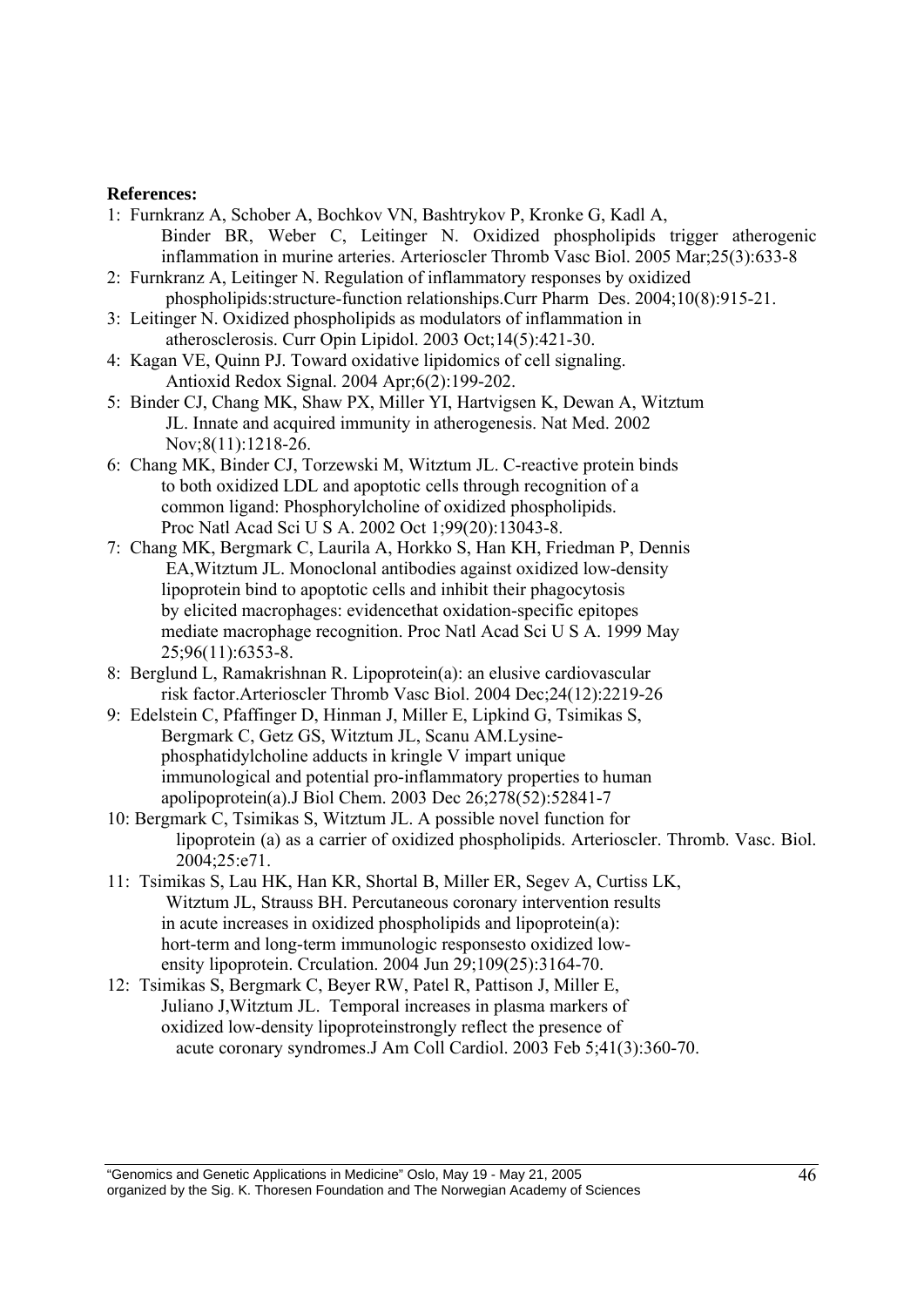13: Tsimikas S, Witztum JL, Miller ER, Sasiela WJ, Szarek M, Olsson AG, Schwartz GG; Myocardial Ischemia Reduction with Aggressive Cholesterol Lowering (MIRACL)High-dose atorvastatin reduces total plasma levels of oxidized phospholipids and immune complexes present on apolipoprotein B-100 in patients with acute coronary syndromes in the MIRACL trial.

Circulation. 2004 Sep 14;110(11):1406-12.

- 14: Silaste ML, Rantala M, Alfthan G, Aro A, Witztum JL, Kesaniemi YA, Horkko S. Changes in dietary fat intake alter plasma levels of oxidized low-density lipoprotein and lipoprotein(a).Arterioscler Thromb Vasc Biol. 2004 Mar;24(3):498-503.
- 15: Schneider M, Witztum JL, Young SG, Ludwig EH, Miller ER, Tsimikas S, Curtiss LK, Marcovina SM, Taylor JM, Lawn RM, Innerarity TL, Pitas RE. High-level lipoprotein [a] expression in transgenic mice: evidence for oxidized phospholipids in lipoprotein [a] but not in low density lipoproteins.J Lipid Res. 2005 Apr; 46(4): 769-78.
- 16: Tsironis LD, Katsouras CS, Lourida ES, Mitsios JV, Goudevenos J, Elisaf M Tselepis AD. Reduced PAF-acetylhydrolase activity associated with Lp(a) in patients withcoronary artery disease.Atherosclerosis. 2004 Nov;177(1):193-201.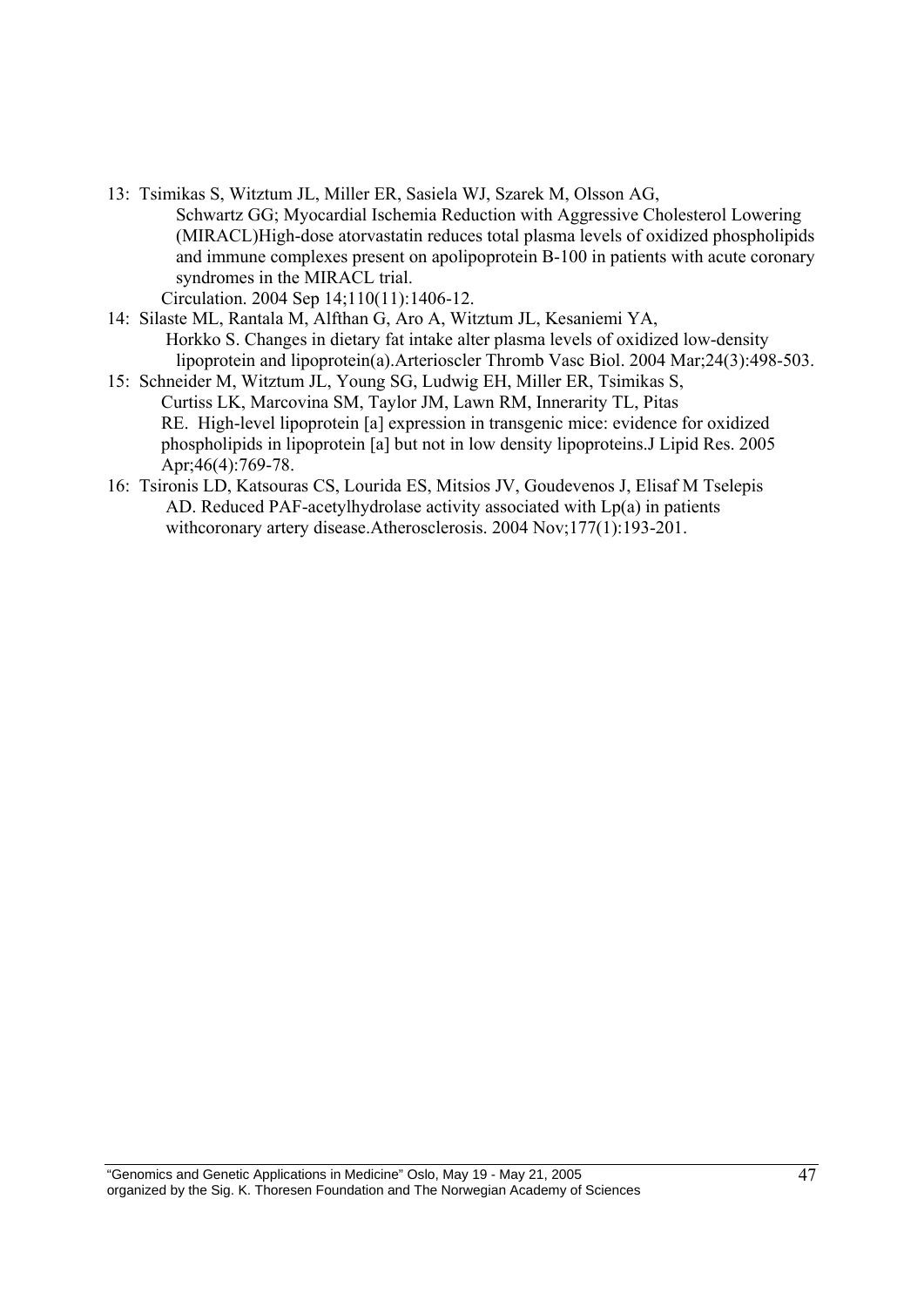# **Hunting susceptibility genes for major psychoses. The TOP project**

#### **Ole Andreassen, Ullevål University Hospital, Oslo, Norway**

#### **INTRODUCTION**

The Thematic Research Area Psychotic Disorders was established at the University of Oslo in May 2003. The goal is to increase collaboration between clinical psychiatric research units, integrate clinical and basic research, maintain an infrastructure for brain imaging, molecular genetics as well as neurocognitive and clinical evaluation, and use this network to run large, multicenter research projects. Based on this collaborative effort we have recently initiated the TOP project, which purpose is to investigate the molecular genetic basis of severe mental illness by identifying distinct phenotypes based on clinical characteristics and brain function.

The TOP study is running at four psychiatric hospitals in Oslo (Aker, Ullevaal, Rikshospitalet, Diakonhjemmet/Lovisenberg). The project will combine brain imaging and molecular genetics of psychotic disorders, and is based on the advantages that Norway can offer. These are biobanks, health registries, public health care system and patients who are easily accessible and cooperative (having granted permission for their blood and tissue samples to be used for genetic research). Furthermore, together the participating hospitals are serving the whole of Oslo's population, more than 600,000 people.

The TOP project builds on, and extends, ongoing projects in psychotic disorders in Oslo funded by the Research Council of Norway (RCN) and the hospitals. The Ullevaal 600 project (PI Ole Andreassen, Ullevaal) investigates several clinical aspects of psychotic disorders (side effects, cognition, substance abuse), and includes a biobank. A first psychotic episode study (PI Ingrid Melle, Ullevaal) which is an extension of the large TIPS project, would recruit young patients. Based on a schizophrenia brain imaging study (PI Ingrid Agartz, Diakonhjemmet), a method for structural brain Magnetic Resonance Imaging (MRI) has been established. Functional MRI has been developed at Rikshospitalet during an ongoing project in affective disorders (PI Ulrik Malt). Through the different subprojects, the TOP study includes a large number of patients from all psychiatric hospitals in Oslo, integrate the structural and functional brain MRI methods already developed, and builds a large biobank. We are also in the process of developing a molecular genetic laboratory unit.

 The TOP study is in line with the principles of the recent RCN evaluation of clinical research in Norway. It is based on collaboration between several research groups from different disciplines, which will be able to use resources more cost effectively and take advantage of each others knowledge. The groups are integrated with a strong leadership and the study is a result of strategic planning. The TOP study is based on international collaboration, and has moved into translational research, which is essential for gaining new knowledge in psychiatric disorders.

#### **BACKGROUND**

Severe mental disorders are characterized by the presence of psychosis, and include schizophrenia and bipolar disorder (manic-depressive disorder). They are major causes of disability worldwide and rank as some of the most costly disorders to afflict humans (Global Burden of Disease, WHO). The etiology remains elusive, but both schizophrenia and bipolar illness are now regarded as multifactorial disorders (Hyman 2000, Cowan et al. 2002). This means that both genetic and environmental factors play a role, which is the case with most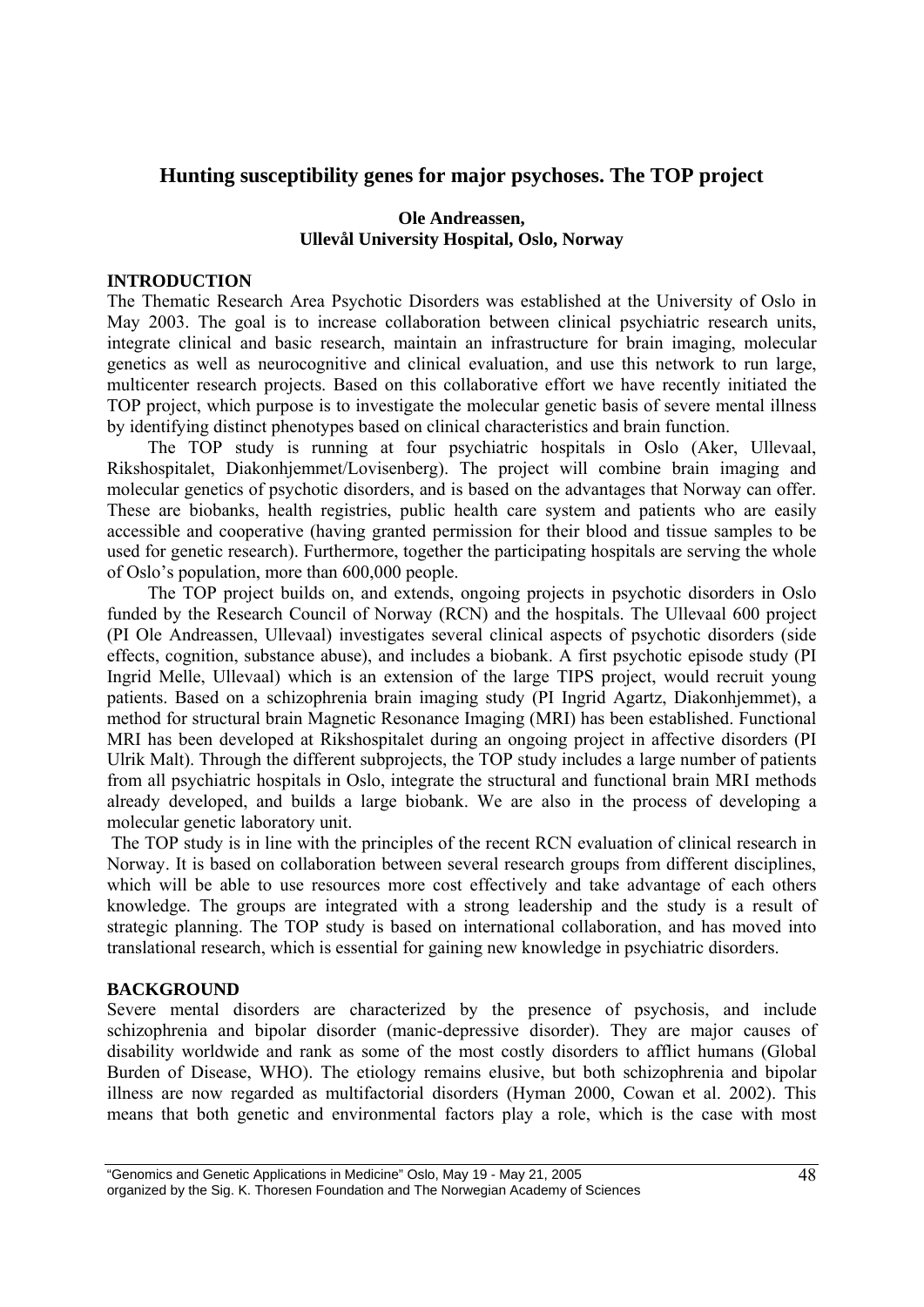common diseases from diabetes to cancer (Zerhouni 2003). However, overwhelming evidence from adoption, twin and family studies have shown that genetic factors are most important, and the heritability for both disorders is estimated to approximately 80% (Owen et al. 2000, Cowan et al. 2002). Recently, the final sequence of the human genome was mapped. This tremendous effort unraveling the genome has opened new possibilities in the study of the neurobiology of brain by enabling us to identify genes that convey variability to brain function and human behavior, and how they interact with environmental factors in the development of psychotic disorders. The expected impact of the genomics era in psychiatry will probably be substantial (Insel & Collins 2003). Furthermore, after the sequence of the human genome was finished, an international consortium was launched that will make a haplotype map of human genome variation that is planned to be finished within 2 years (HapMap; www.genome.gov). In parallel, new powerful high-throughput genotyping techniques are being developed. This will enable the analysis of a large number of human genes as possible candidates for severe mental disorders as well as whole genome scan using haplotypes to identify regions harboring genes affecting these phenotypes (Insel & Collins 2003).

#### **Molecular genetic research strategy in psychiatry**

A new approach to the search for genetic determinants of psychiatric diseases is to look at phenotypic variables that may be more easily quantifiable, that are enduring traits rather than state dependent, and that may have a clear neurophysiological basis in that their molecular neurobiology is better understood (intermediate phenotypes). A variety of neuropsychological and neuro-physiological studies have detected abnormalities in "unaffected" family members of patients with severe mental disorders. The inherited phenotype may be subtle abnormalities of cortical function. Such phenotypes may improve the power of genetic studies by reducing genetic heterogeneity or providing phenotypes with a simpler genetic architecture. Several types of studies can be performed using such data, including association studies with candidate genes (in trios and sib pairs).

 Individual variability in both normal and abnormal behavior is likely to be accounted for by polygenic systems (Quantitative Trait Loci) that result in quantitative continua of dimensions (Plomin 1999), and it is unlikely to find a single gene explaining a large fraction of the variance. In this regard, it has become increasingly accepted that genetic variation makes an important contri-bution to differences among individuals in the normal range of behavior as well as for abnormal behavior. The use of molecular genetic information along with non-invasive functional neuro-imaging has made it possible to study the underlying biological mechanisms, particularly in regard to cognitive and emotional behaviors. A simple polymorphism in the promoter region of the serotonin transporter gene can partially account for variability in the response of the amygdala to emotional stimuli (Hariri et al. 2002). Moreover, a simple polymorphism of the BDNF gene accounts for a proportion of the variance in human memory and hippocampal function (Egan et al. 2003). These studies have provided evidence that combining genetic information with in vivo brain phenotypes and with molecular techniques can be extremely useful for clarification of individual variability of higher human cognitive and emotional processes. These latter studies have also demonstrated that neuroimaging techniques such as functional MRI are incredibly powerful for detecting gene effects (Imaging Genomics). Therefore, the combination of genetic information with neuroimaging techniques, both functional and structural MRI, greatly increases statistical power thus reducing the number of subjects needed to find associations.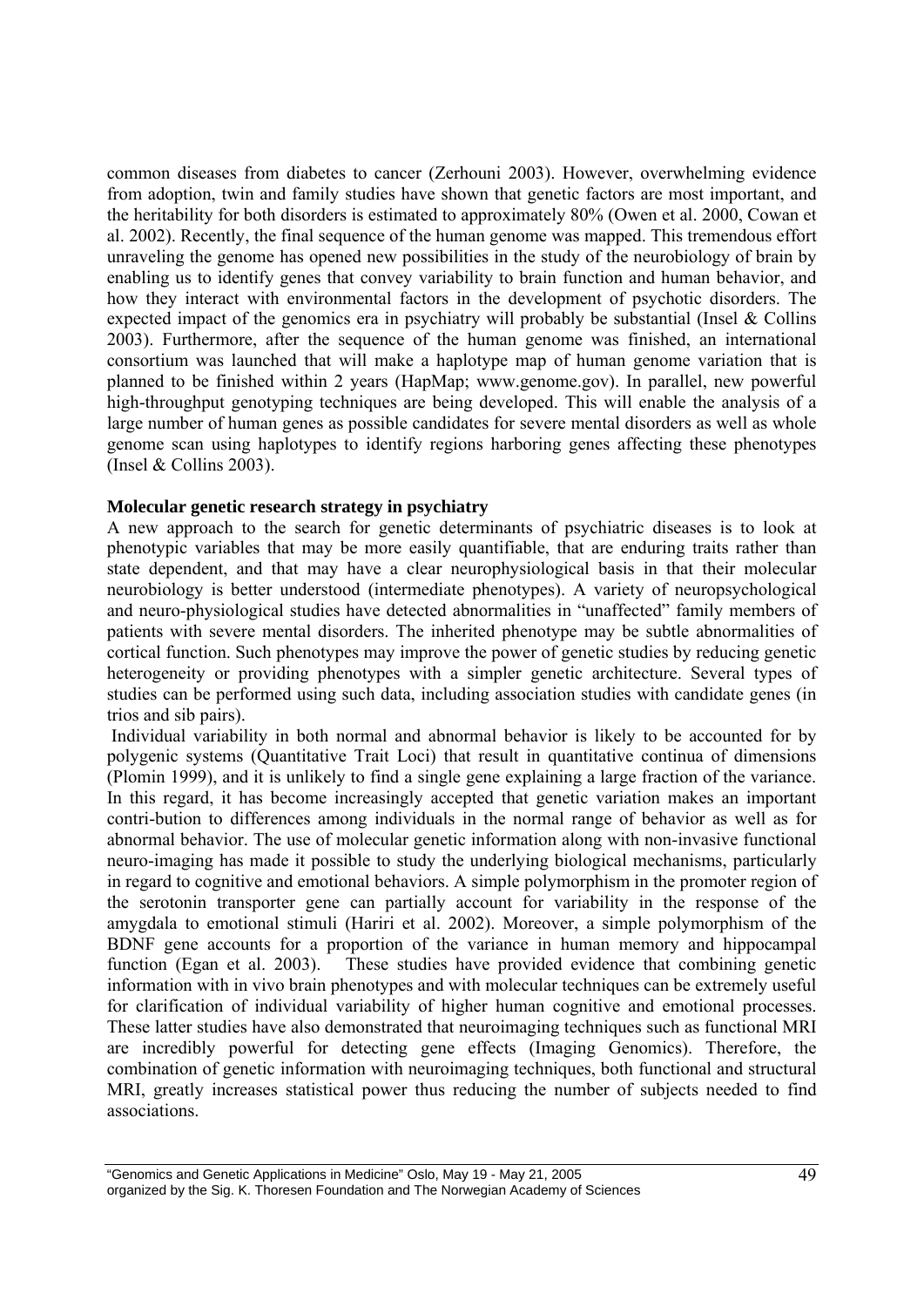## **AIMS**

### **The main aims of the proposed project**

- Identify endophenotypes in psychotic disorders based on clinical characteristics, cognitive deficits and brain imaging
- Use the endephenotypes in the search for genetic susceptibility for the development of schizophrenia and bipolar disorder
- Study how psychopharmacological drugs and genetic factors interact in the treatment of severe mental illness.

## **Specific aims**

- 1. Include a large, well characterized sample of patients with bipolar and schizophrenic disorders, and healthy controls. This will be achieved by recruiting patients from four psychiatric hospitals in Oslo, which is the clinical part of the TOP study. The goal is 1000 patients and 400 controls. The Ullevaal 600 project has already included 149 patients (May 2004). Brain imaging (MRI) investigations would be performed on 120-140 subjects per year by the TOP MRI Network.
- 2. Investigate if the expression of genes or groups of genes in blood cells is changed in response to psychopharmacological treatment. We would use microarray techniques to measure RNA expression of around 10000 genes to study if any genes are up or down-regulated in association with antipsychotic or mood stabilizer treatment. In particular, we intend to study a series of candidate genes already identified by in-vitro and animal experiments.
- 3. Use the clinical characteristics, neurocognitive function and fMRI data to identify well-defined phenotypes. The data from the clinical and MRI parts of the TOP study would be analyzed in terms of symptom cluster, disease history and severity, as well as the result on neurocognitive tests. Data from bipolar disorder and schizophrenia would be analyzed together and separately in order to identify possible endophenotype candidates.
- 4. Search for genetic susceptibility factors related to endophenotypes in the patient samples. We would search for SNP located in already identified candidate genes as well as in genes linked to putative pathological processes related to the disease development. High throughput SNP genotyping would be performed through the Norwegian FUGE consortium. We would use the trios to do Transmission Disequilibrium Test (TDT) and other statistical methods to calculate how the identified susceptibility genes are inherited. We would also pool our DNA with other samples abroad (Sweden, Denmark, Italy, USA).
- 5. Further characterize the genetic susceptibility factors identified. We would use several molecular genetic methods to characterize and verify genes discovered by SNP genotyping and RNA expression in the TOP molecular genetic laboratory.

## **TOP study group**

The following research groups would participate in the TOP study: Clinical Psychiatric Units: Aker University Hospital, PhD Roar Fosse. Ullevaal University Hospital: Senior Scienctist Ingrid Melle, Professor Svein Friis and Professor Stein Opjordsmoen. Rikshospitalet University Hospital: Professor Ulrik Malt. Diakonhjemmet and Lovisenberg Hospital: Professor Ingrid Agartz and Senior Scientist Lars Tanum. The Neurocognitive Research Group at the Institute of Psychology with Professor Kjetil Sundet would be responsible for the neurocognitive part of the clinical studies. The gene bank (DNA extraction and long-term storage) is established at the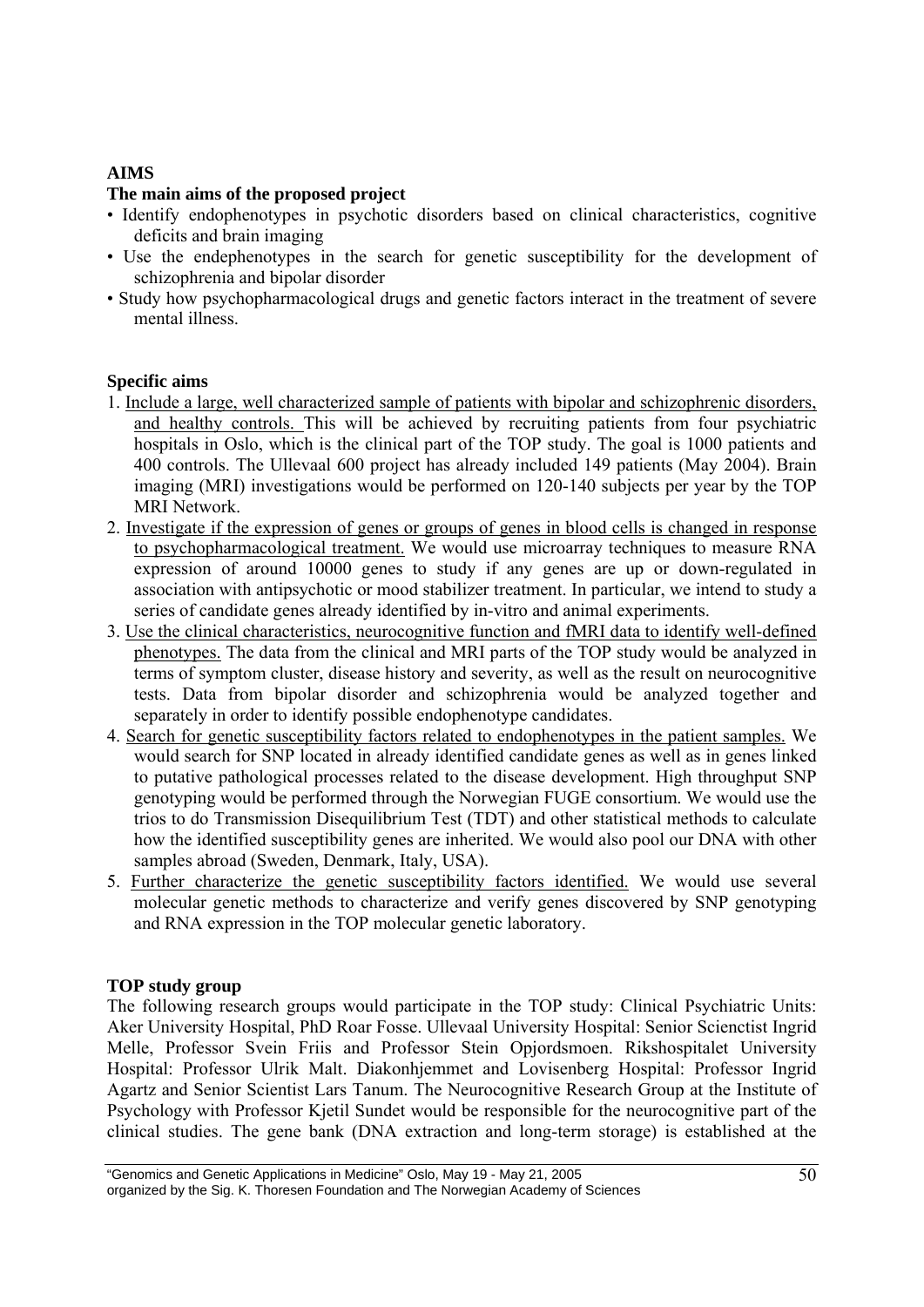Norwegian Institute of Public Health, Molecular Epidemiology Laboratory (Senior Researcher Kjersti Skjold Rønningen). Through collaboration with Professor Kristian Tambs, we would intend to use the public health registries (Norwegian Birth Registry, Army Records, The Central Norwegian Person Registry) for studies of environmental factors. The fMRI studies would be performed at the fMRI group at the Rikshospitalet (Researcher Atle Bjørnerud), in collaboration with the fMRI research group at Ullevaal (Professor Per Nakstad). The Dept. of Biochemistry at Ullevaal would be responsible for the clinical biochemistry analysis (Dr. Sverre Landaas).

#### **REFERENCE LIST**

Cowan WM, et al. The human genome and its impact on psychiatry. Ann Rev Neurosci 2002, 25: 1-50.

Egan MF, Goldberg TE, Kolachana BS, et al. Effect of COMT Val 108/105 Met genotype on frontal lobe function and risk for schizophrenia. Proc Nat Acad Sci 2001; 98: 6917 – 22.

Hariri AR, Mattay VS, Tessitore A, et al. Serotonin transporter genetic variation and the response of the human amygdala. Science 2002; 297:400-3.

Hyman SE. The genetics of mental illness: implications for practice. Bull World Heal Org. 2000;78:455-63.

Insel TR, Collins FS. Psychiatry in the genomics era. Am J Psychiatry 2003:160;616-20.

Owen MJ, Cardno AG, O'Donovan MC. Psychiatric genetics: back to the future. Mol Psychiat 2000;5:22-31

Plomin R. Genetics and general cognitive ability. Nature 1999, 402: C25-9.

Zerhouni, E. The NIH Roadmap. Science 2003; 302:63-72